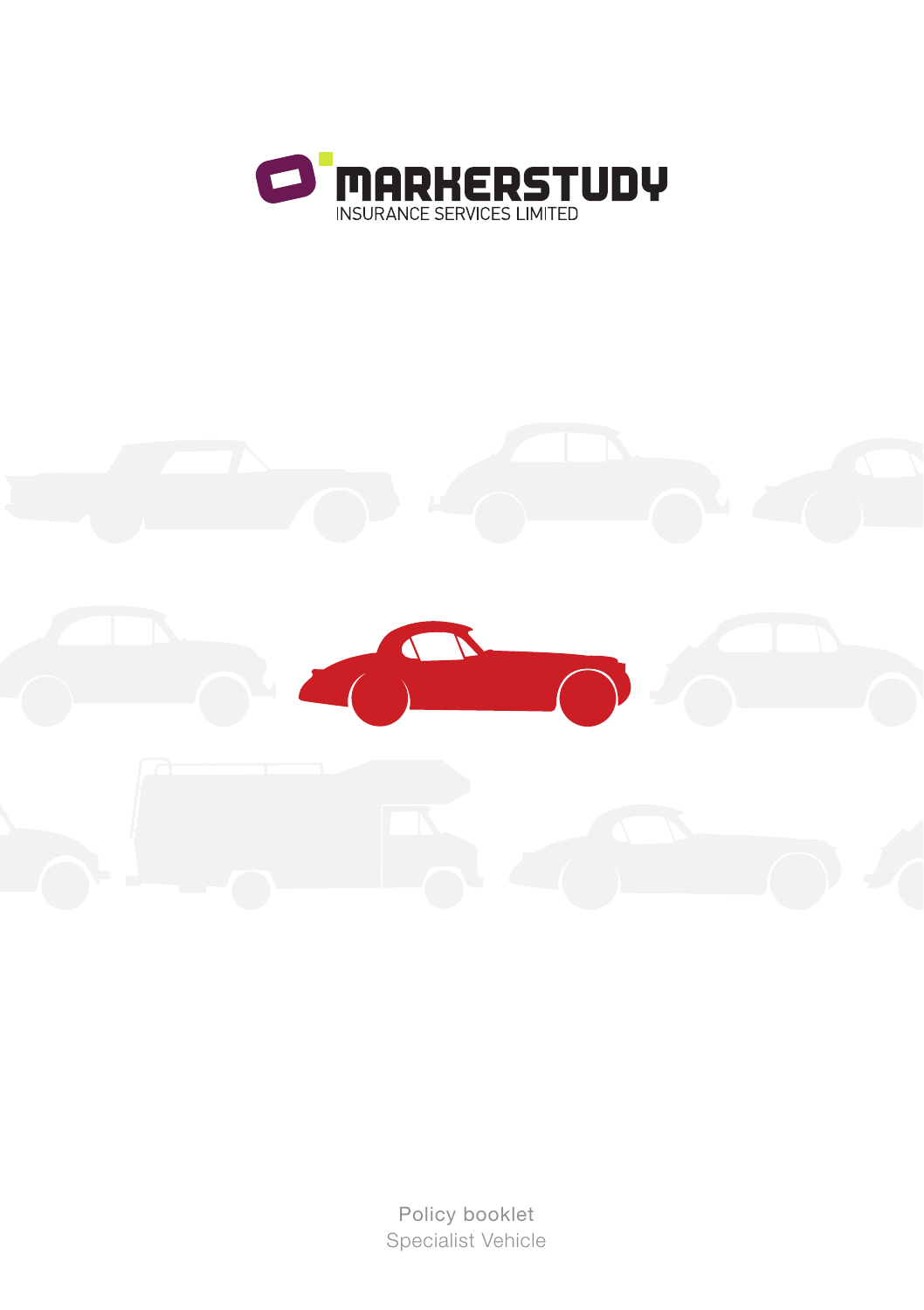# Introduction to Your Policy

Thank you for choosing to purchase an Insurance policy arranged by Markerstudy Insurance Services Limited.

This Policy Document is evidence of a legally binding contract of insurance between you (the Insured) and us (Markerstudy Insurance Services Limited on behalf of the authorised insurer, details of which can be found on your certificate of motor insurance). This contract is entered into on the basis that:

- you have taken all reasonable care to answer all questions asked honestly, accurately and to the best of your knowledge; and
- any other information given either verbally or in writing by you, or on your behalf at the time you applied for insurance is also complete; and
- the information supplied has been given honestly and to the best of your knowledge and belief.

The information that you have given to us is shown on your signed proposal form or statement of fact or statement of insurance but will also include further information given either verbally or in writing by you or on your behalf at the time you applied for insurance.

You must read this policy document, the Policy Schedule and the Certificate of Motor Insurance together. The Policy Schedule tells you which sections of the policy apply. Please check all three documents carefully to make certain they give you the cover you want.

We have arranged to insure you against liability, loss or damage that may occur within the geographical limits of the policy during any period of insurance for which you have paid, or agreed to pay the premium. The cover provided is subject to the terms, conditions and exceptions contained in this policy document or in any endorsement applying to this policy document.

Nobody other than you (the Insured), us (Markerstudy Insurance Services Limited) or the insurer has any rights that they can enforce under this contract except for those rights that they have under road traffic law in any country in which this insurance applies.

Unless specifically agreed otherwise, this insurance shall be subject to English Law.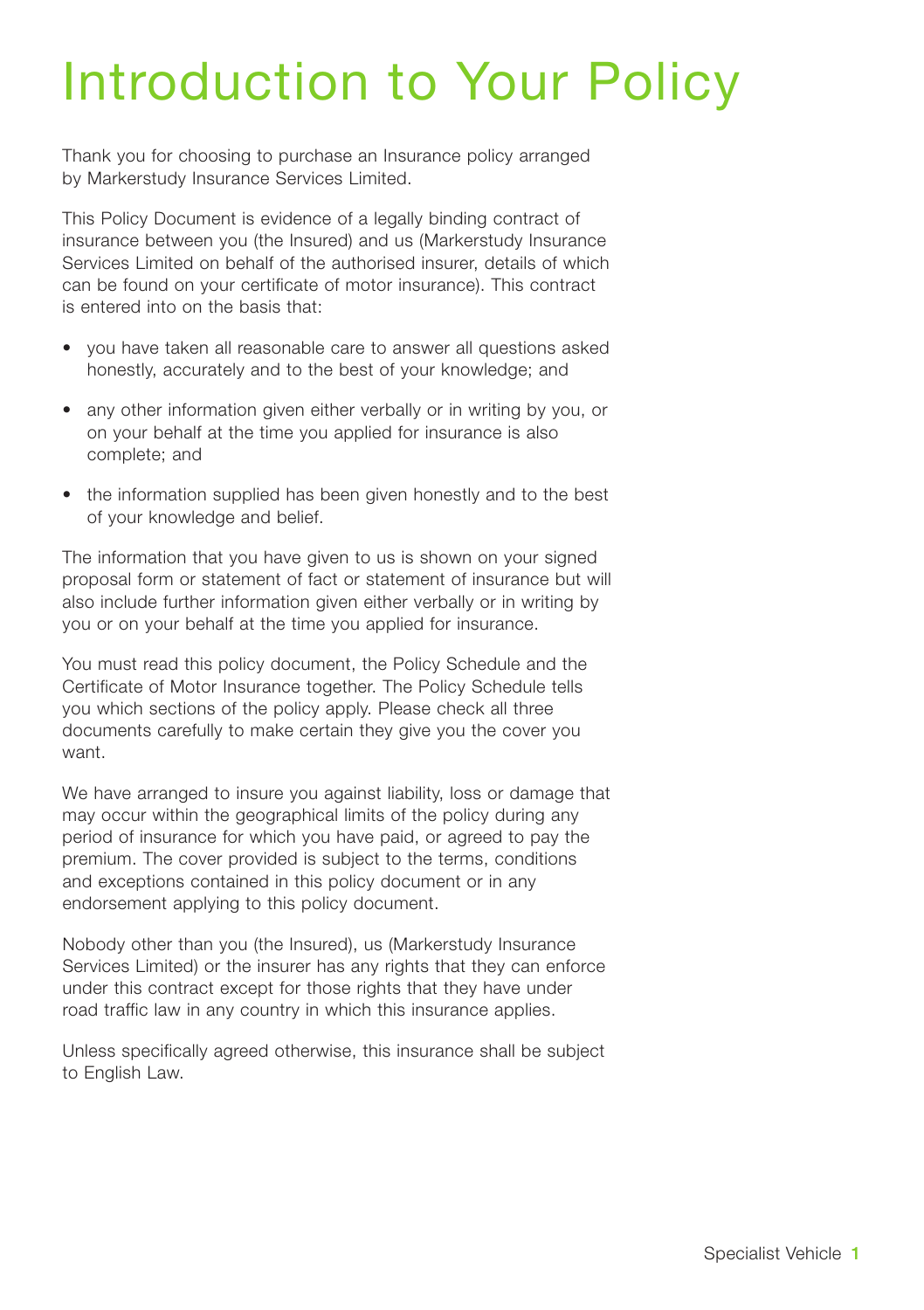The terms and conditions of this policy and all other information concerning this insurance are communicated to you in the English language and we undertake to communicate in this language for the duration of the policy.

DATOT

Signed for and on behalf of the Insurers by: **Gary Humphreys** Group Underwriting Director Markerstudy Insurance Services Limited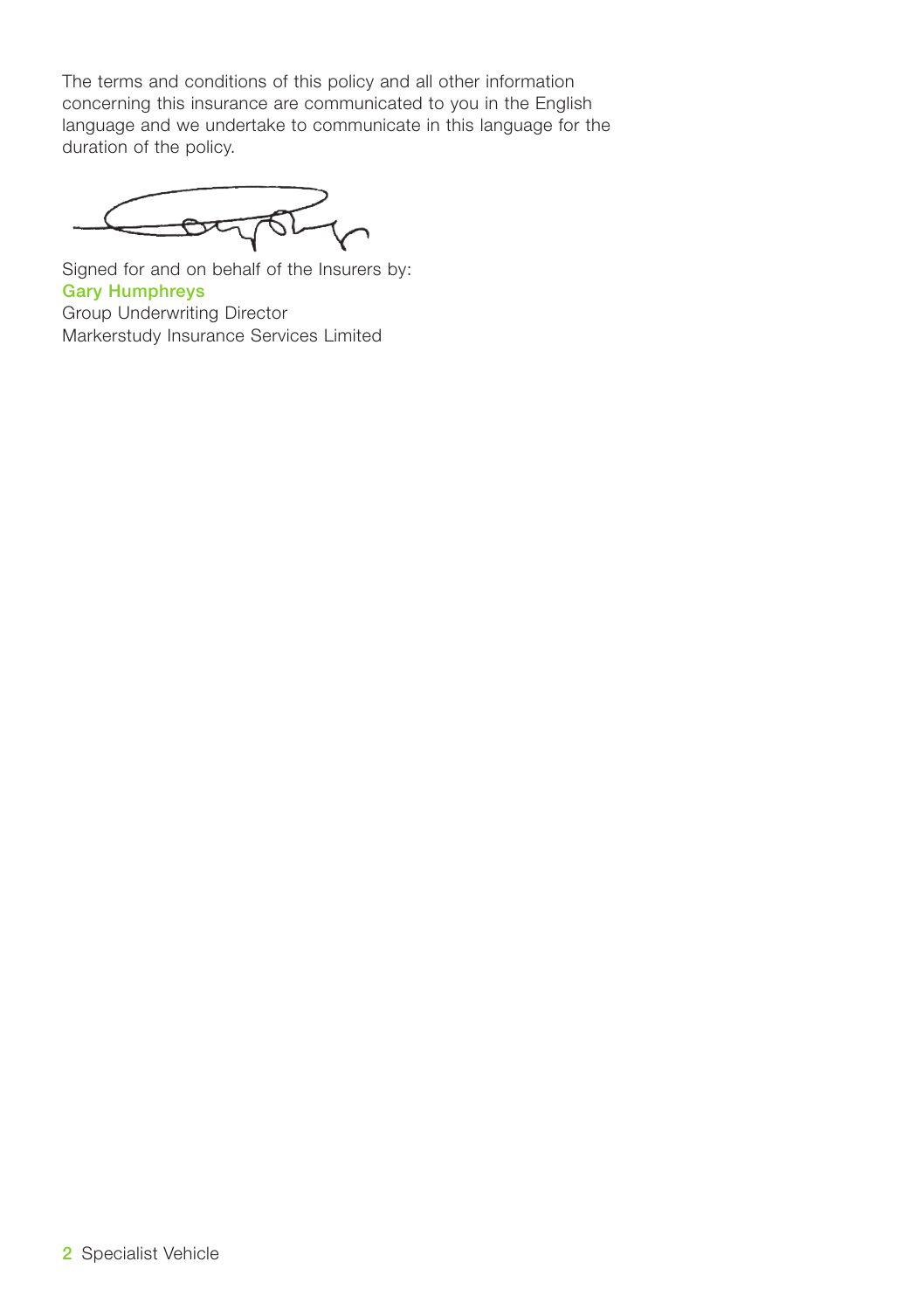### Several Liabilities Notice

The obligations of the co-insurers under contracts of insurance to which they subscribe are several and not joint and are limited solely to the extent of each insurer's individual subscription. If one of the insurers does not for any reason satisfy all or part of its obligations the other insurers will not be responsible for the defaulting insurer's obligations.

Calls made to our claim notification lines 0800 072 2050 and 0800 587 0808 from all devices (including mobiles) are free.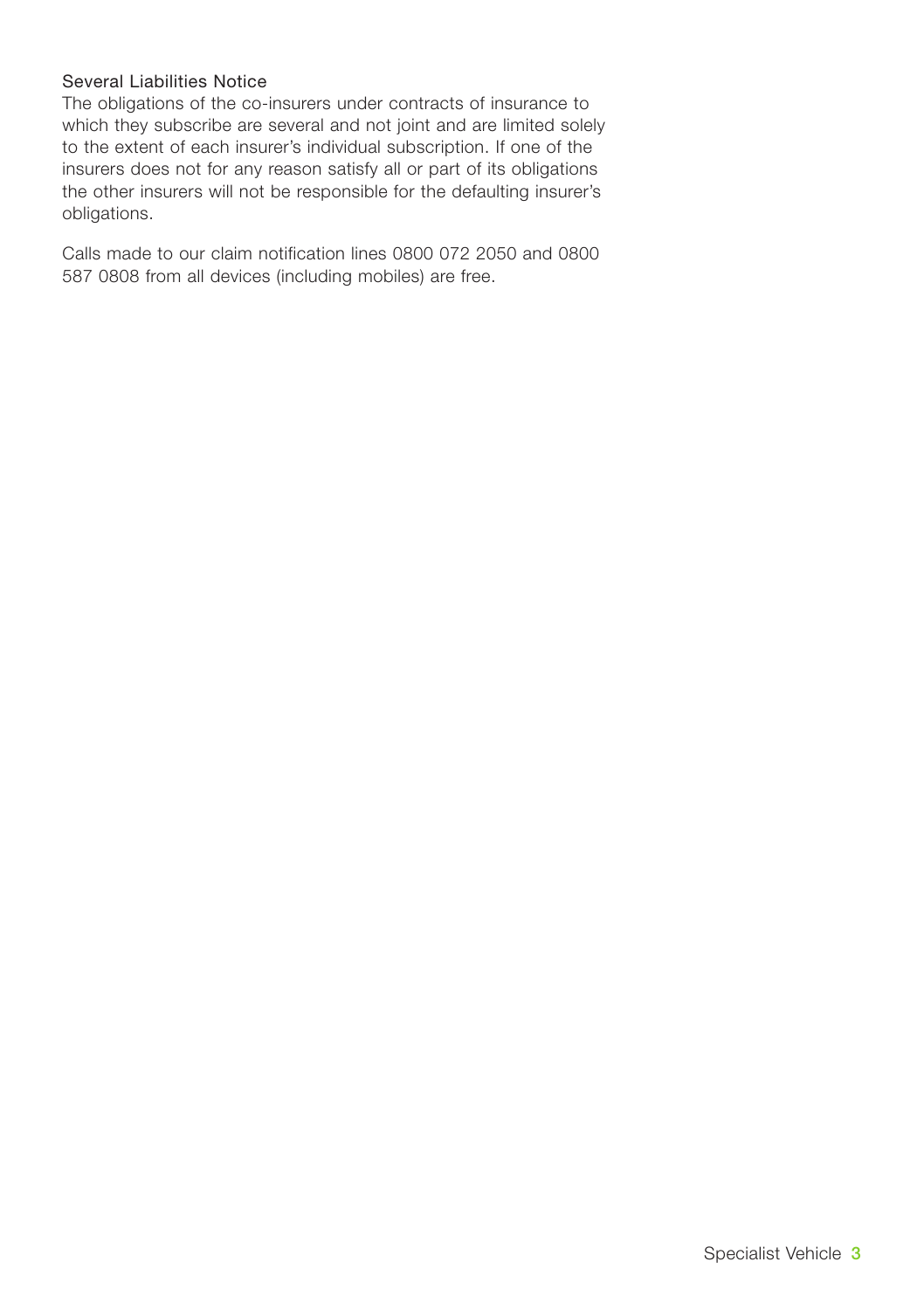# Index in page order

| Definitions         |                                                                                            |
|---------------------|--------------------------------------------------------------------------------------------|
| Cover               |                                                                                            |
| Use                 |                                                                                            |
| Section 1           |                                                                                            |
|                     |                                                                                            |
| Section 2           |                                                                                            |
| Section 3           |                                                                                            |
| Section 4           |                                                                                            |
| Section 5           |                                                                                            |
| Section 5           |                                                                                            |
| Section 6           |                                                                                            |
| Section 6           |                                                                                            |
| Section 7           | In-vehicle entertainment and navigation equipment cover 19                                 |
|                     |                                                                                            |
| Section 8           |                                                                                            |
| Section 9           | Excesses for young or inexperienced drivers 23                                             |
| Section 10          |                                                                                            |
| Section 11          |                                                                                            |
| Section 12          |                                                                                            |
|                     |                                                                                            |
| Section 13          |                                                                                            |
| Section 14          |                                                                                            |
| Section 15          |                                                                                            |
| Section 16          |                                                                                            |
| General exceptions  |                                                                                            |
| General conditions  | Certain conditions that you must keep to 32 - 35                                           |
| Reporting accidents | What to do if you have an accident 36 - 37                                                 |
| Customer care       |                                                                                            |
|                     | Who to contact if you are not satisfied 38                                                 |
|                     | How we use your information $\dots\dots\dots\dots\dots\dots\dots\dots\dots\dots$ . 39 - 41 |
| Endorsements        | Changes to the terms of the insurance 42 - 51                                              |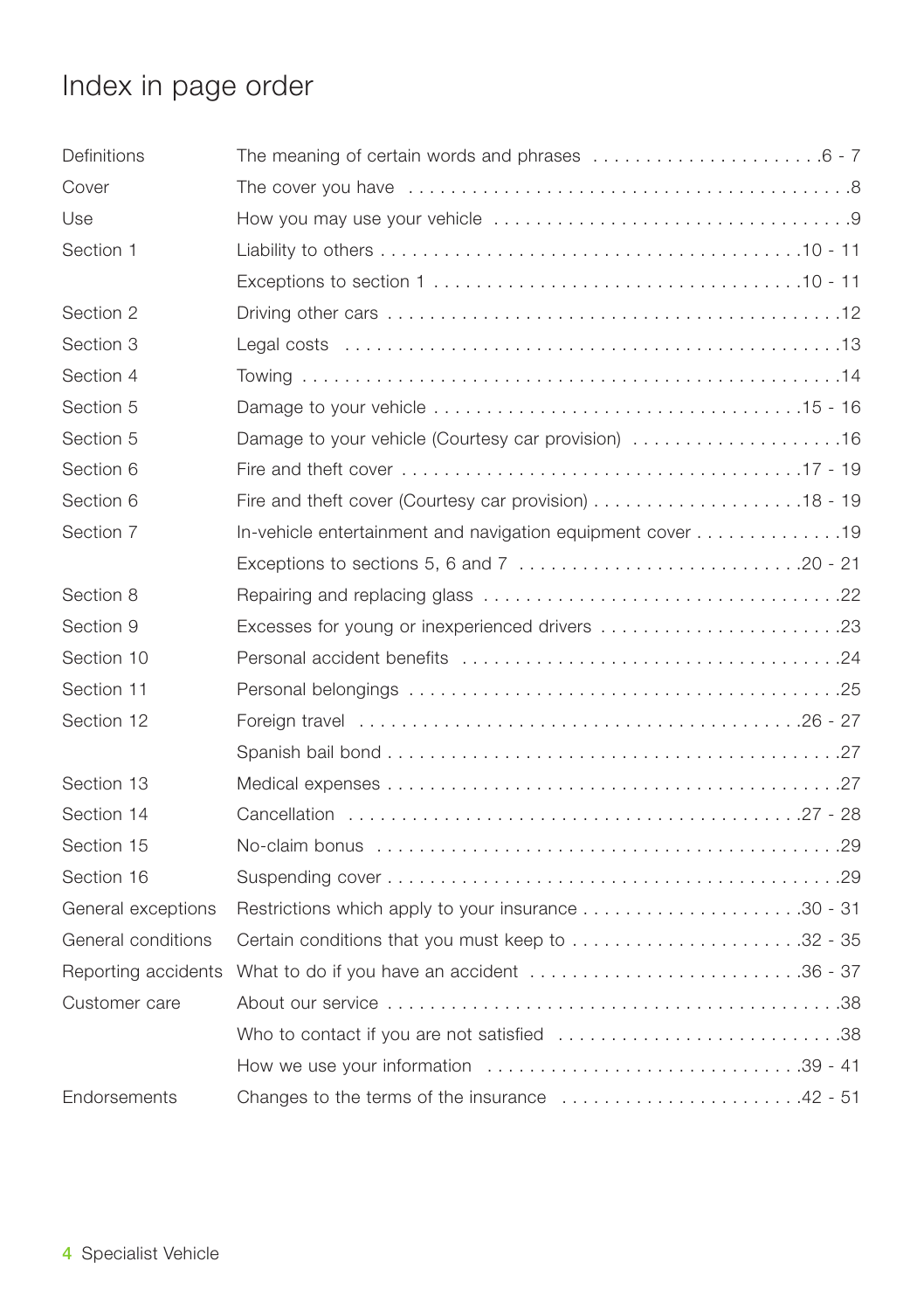# Index in alphabetical order

| Customer care - who to contact if you are not satisfied 38           |
|----------------------------------------------------------------------|
|                                                                      |
|                                                                      |
|                                                                      |
|                                                                      |
|                                                                      |
|                                                                      |
|                                                                      |
|                                                                      |
|                                                                      |
|                                                                      |
|                                                                      |
|                                                                      |
|                                                                      |
|                                                                      |
|                                                                      |
|                                                                      |
|                                                                      |
|                                                                      |
|                                                                      |
|                                                                      |
|                                                                      |
|                                                                      |
|                                                                      |
| Windscreens, windows and sunroofs (repairing and replacing glass) 22 |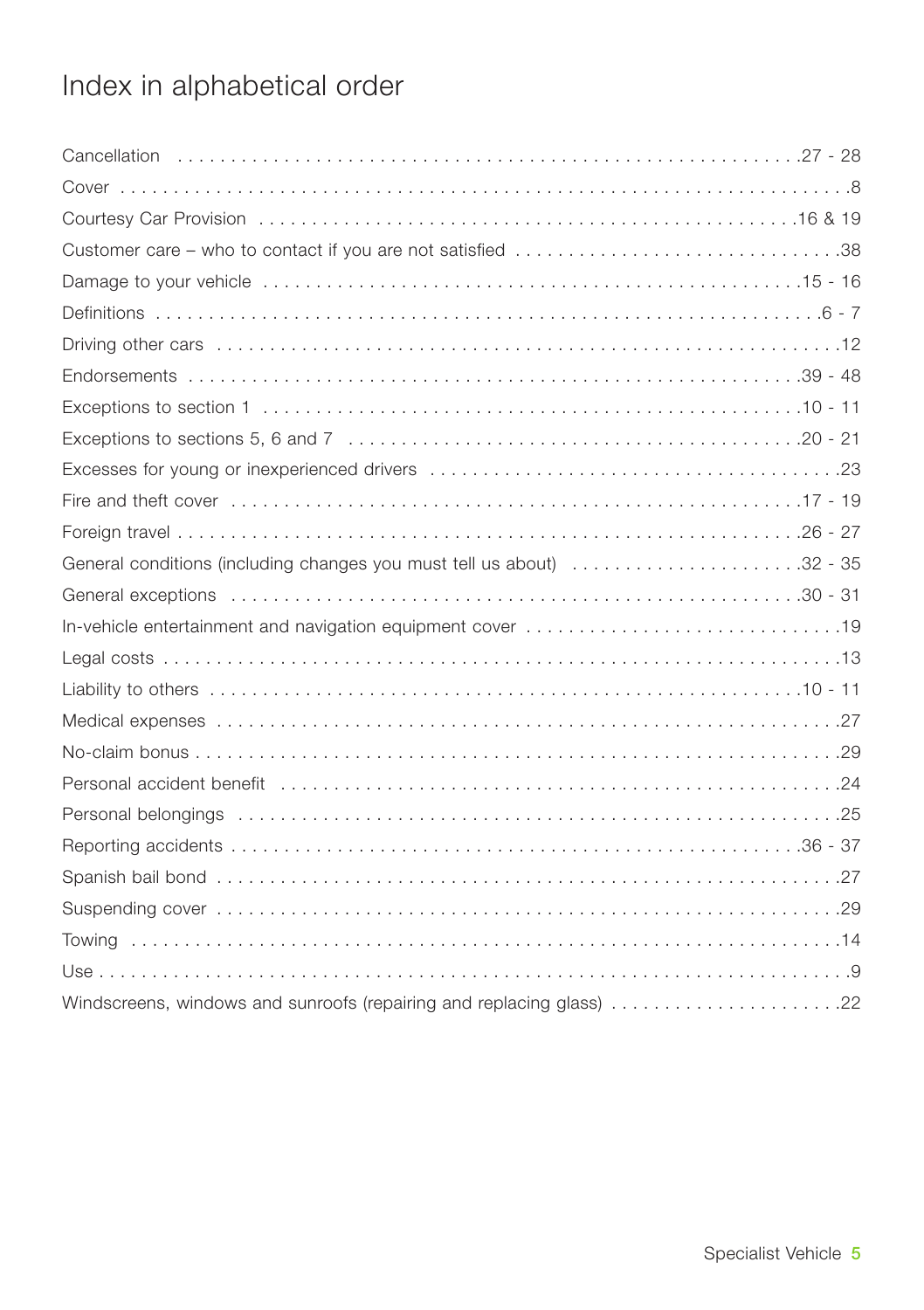## Definitions

#### Guidance notes

Motor insurance documents are quite complicated, so we have provided guidance notes to help you understand your cover. These notes are not part of the contract.

It is important that the information you give us is accurate, otherwise your insurance may not be valid.

You must read this insurance document together with your schedule and certificate of motor insurance.

#### Accessories

Parts of your vehicle which do not directly relate to its function as a motor vehicle. If your vehicle is a motorised caravan, fixtures, fittings, furnishings and furniture are included in this definition. We do not cover in-vehicle entertainment equipment, citizens' band radios, telecommunications equipment, navigation equipment or portable items such as cassette tapes, compact discs, minidiscs or any other music-storage device.

#### Agreed value

The mutually agreed value of your vehicle.

#### Annual mileage limit

The maximum number of miles that your vehicle is allowed to be driven in any one year of insurance.

#### Certificate of motor insurance

The legal document which is evidence that you have the insurance needed by law. This document shows the insured vehicle, who may drive it and the purposes for which it may be used.

#### Civil Partner

A relationship as defined in the Civil Partnership Act 2004.

#### Common Law

Co-habiting as a couple without being married.

#### Consent / Authority / Authorised / Permission

Agreement granted by an appropriate person for an event to take place, when such agreement is given before the event takes place.

#### Courtesy car

A small class "A" vehicle provided by 'the Insurer' approved repairer on a voluntary basis for the duration of an authorised repair. The provision of a courtesy car is not an automatic entitlement under the policy.

#### Endorsement

A change in the terms of your insurance. An endorsement does not apply unless the number appears in your schedule.

### Excess

The amount you have to pay towards any claim under this insurance.

In-vehicle entertainment and navigation equipment Permanently-fitted radios, MP3 players, cassette, CD or minidisc players (including their speakers), and navigation equipment. We do not cover citizens' band radios, telecommunications equipment and portable items such as cassette tapes, compact discs, minidiscs or any other musicstorage device.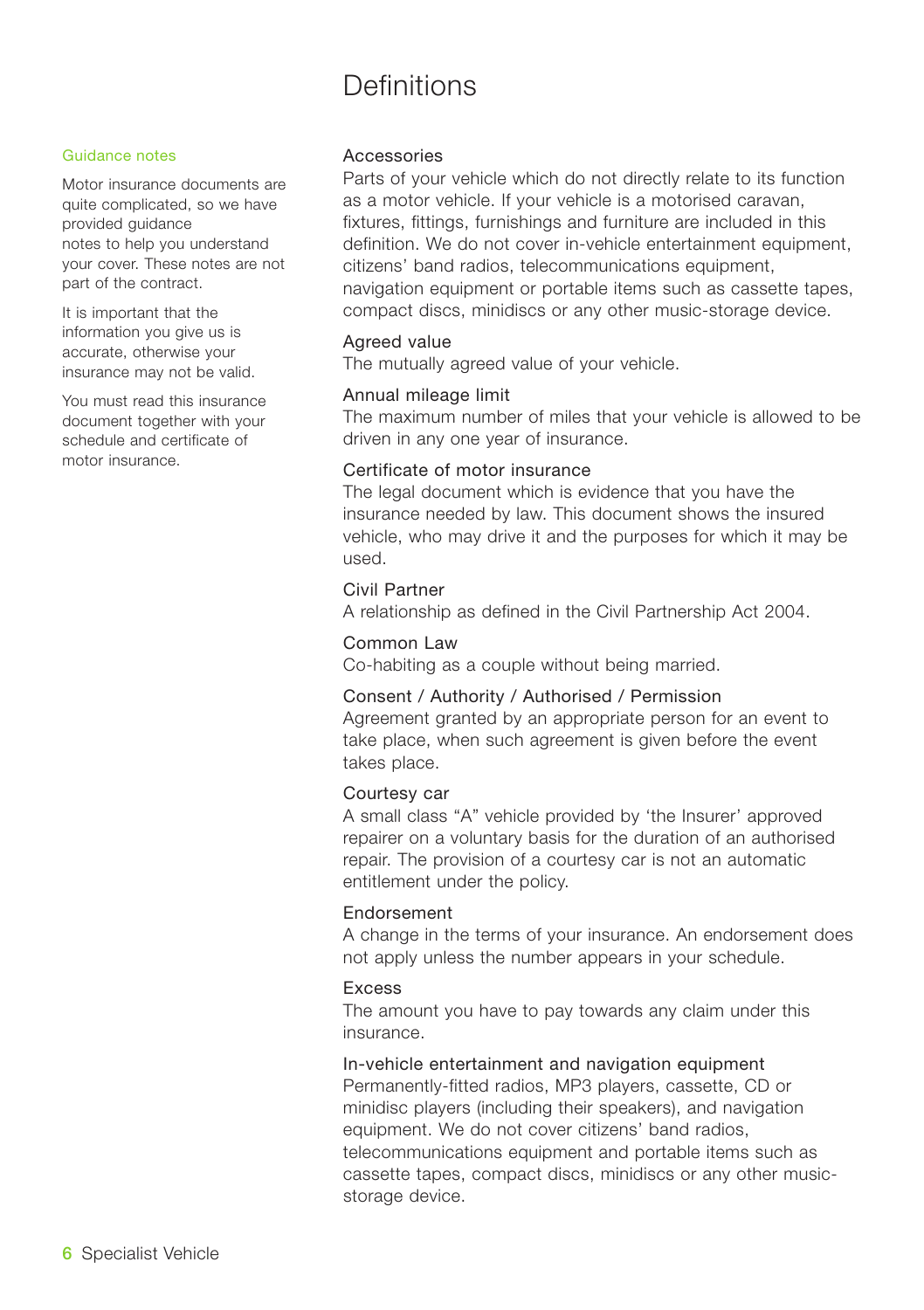## Definitions (continued)

Guidance notes

The schedule should show details of you and your vehicle and the cover you have asked for.

### Market value/written down value

The cost of replacing your vehicle with one of the same or similar make, model, year, mileage and condition which applied immediately before any loss or damage.

### Panoramic roof

A vehicle roof system manufactured as single or multiple glass, or equivalent, panels designed to cover the entire passenger compartment or the majority of it.

#### Period of insurance

The length of time covered by this insurance as shown in the schedule.

#### Retail customer

An individual who is acting for purposes which are outside his trade, business or profession.

#### Terrorism

Any action which contravenes the Terrorism Act 2006.

#### The schedule

Details of the sections of this insurance document which apply to you.

#### Total loss

Where your vehicle has been lost or stolen and not recovered or the cost of repairs to your vehicle exceeds its market or agreed value (whichever applies to your policy), less any salvage or where it is not possible or safe to repair your vehicle.

#### Unattended

When you or any passengers are not sitting in your vehicle.

#### United Kingdom

England, Scotland, Wales, Northern Ireland, the Isle of Man and the Channel Islands.

#### Voluntary work

Unpaid work for a registered charity or similar organisation.

#### We, us, our

Markerstudy Insurance Services Limited for and on behalf of the insurance company as specified in the certificate of insurance.

#### You, your

The insured person named in the certificate of motor insurance and the schedule.

### Your vehicle

The insured vehicle shown in the schedule.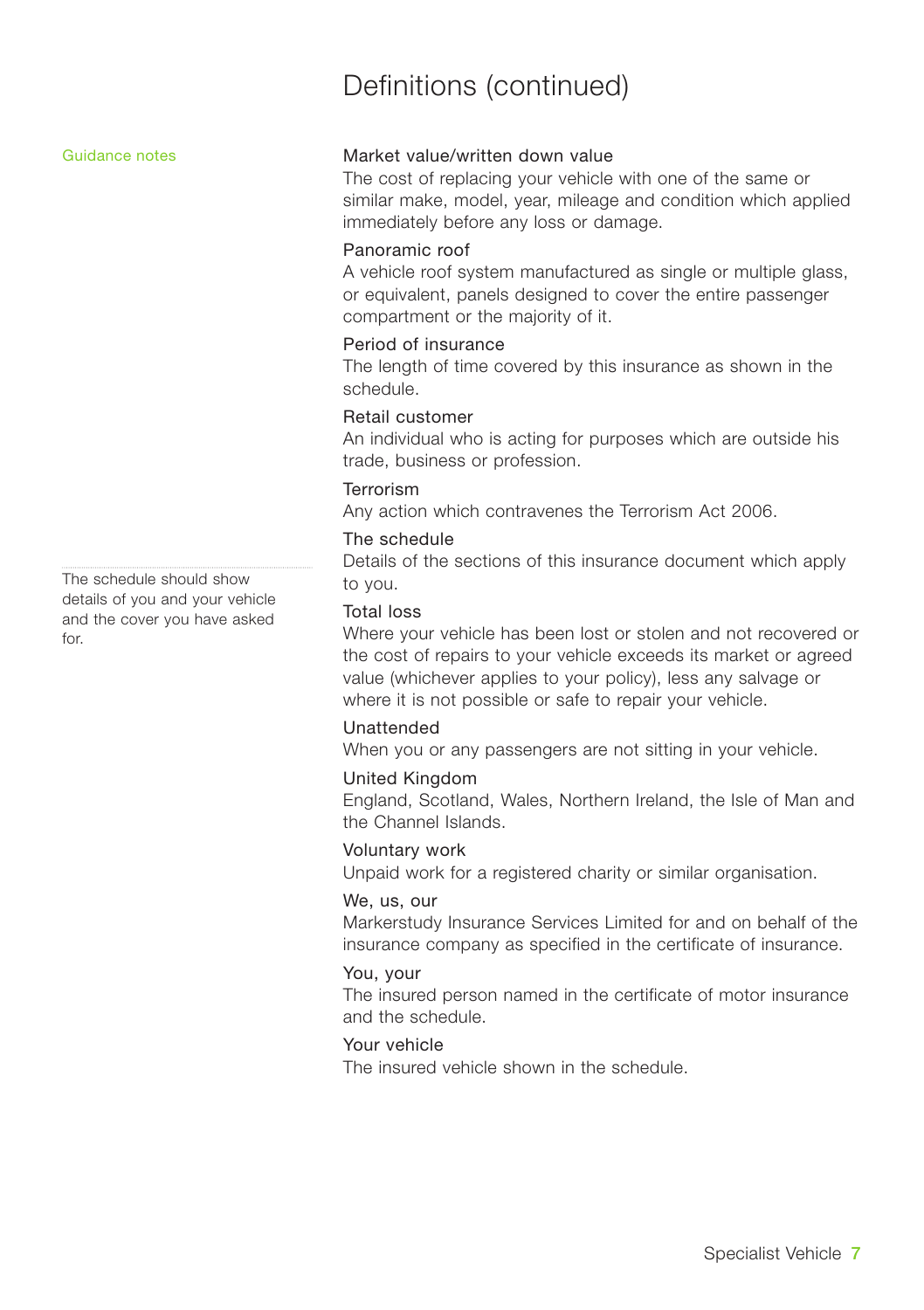## Cover

#### Guidance notes

Your own schedule will show which parts of this insurance apply to your vehicle as long as you have paid the premium.

Please check that this is the cover you asked for and tell your insurance adviser if you have any questions.

We only issue a certificate of motor insurance if you have cover which allows use on the road.

The cover you have chosen is shown in your schedule. We have divided your cover into different sections.

- 1 Comprehensive If you choose comprehensive cover, all the sections of this document apply.
- 2 Third party fire and theft If you choose third party fire and theft, sections 1, 2, 3, 4, 6, 7, 12, 14, 15 and 16 only apply. The cover under section 6 is restricted to loss or damage caused by fire, theft or attempted theft.
- 3 Third party only If you choose third party only, sections 1, 2, 3, 4, 12, 14, 15 and 16 only apply.
- 4 Fire and theft only If you choose fire and theft only, sections 6, 7 and 14 only apply. The cover under section 7 is restricted to loss or damage caused by fire, theft or attempted theft. (You can only have this cover if your vehicle is kept in your locked garage and is not being used.)
- 5 Off the road cover If you choose off the road cover, sections 5, 6, 7 and 14 only apply. The cover under section 7 is restricted to loss or damage caused by fire, theft or attempted theft. (You can only have this cover if your vehicle is kept in your locked garage when unattended.)

If the insurance is not in one person's name, section 10 is cancelled.

The general conditions and exceptions apply to all sections of the insurance.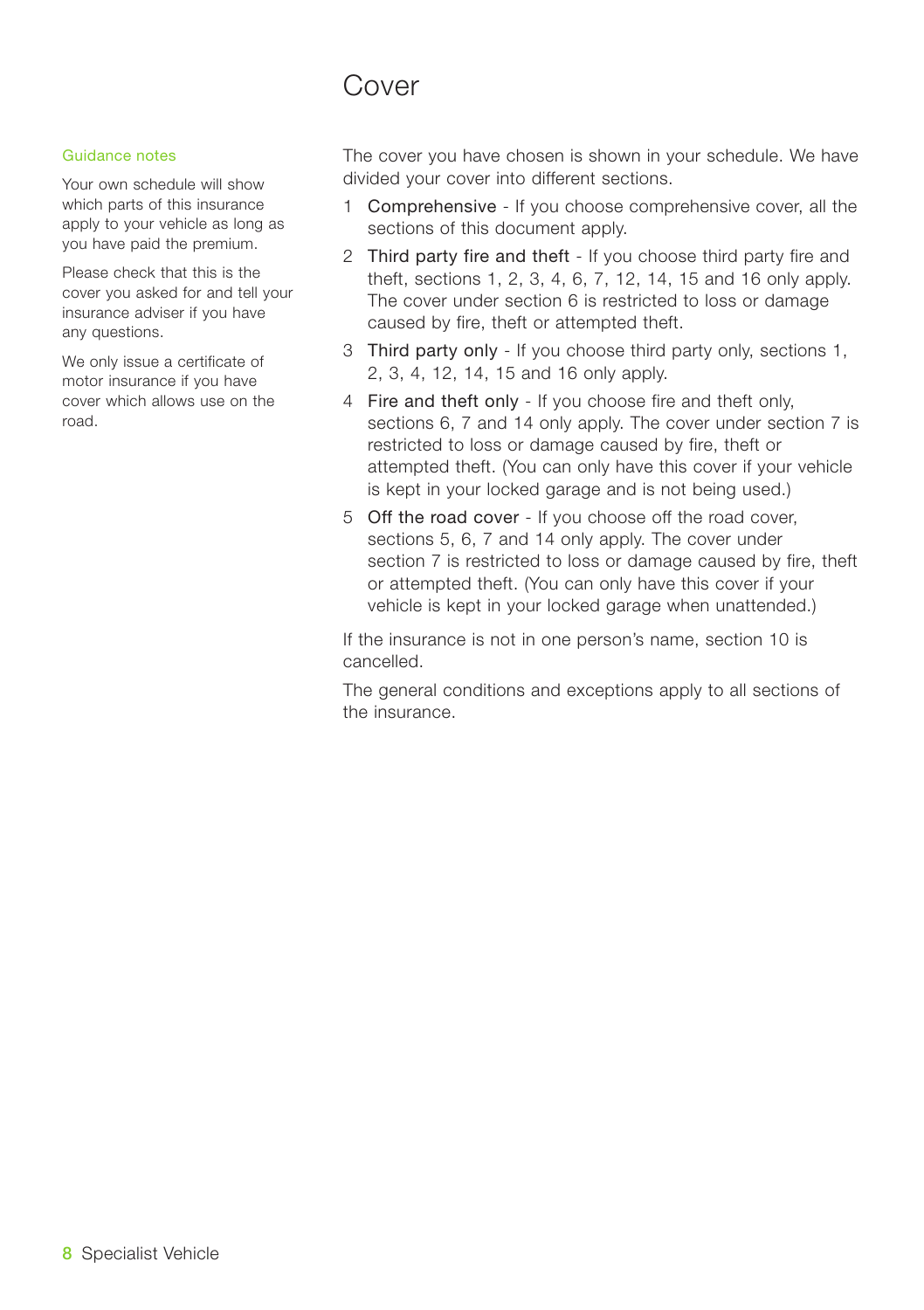## Use

#### Guidance notes

It is important to read your certificate of motor insurance to see how you may use your vehicle. We do not cover certain uses.

Your vehicle will only be covered if you are using it in the way agreed on your certificate of motor insurance, or any endorsements. Use in connection with voluntary work by any authorised driver is permitted by this insurance.

This insurance also provides cover while you use your vehicle for:

- static and road safety rallies; or
- other rallies as long as no merit is attached to the competitor's performance while driving, except in relation to good road behaviour and meeting the Highway Code; or
- treasure hunts as long as the route is not more than 100 miles (160 kilometres).

Unless we agree beforehand, your vehicle will not be covered while it is being used for any other form of competition, rally, trial, track day, performance test, timed lap, race or speed trial (whether between motor vehicles or otherwise). This exclusion applies even if the event is not on a public road, whether or not it is authorised by the police or another relevant authority. Cover is also not provided for your vehicle being used on derestricted toll roads or roads that have been closed by central/local government for motorsport purposes. Derestricted toll roads are roads the public can pay to have access to and where speed restrictions are temporarily or permanently suspended (including the Nurburgring).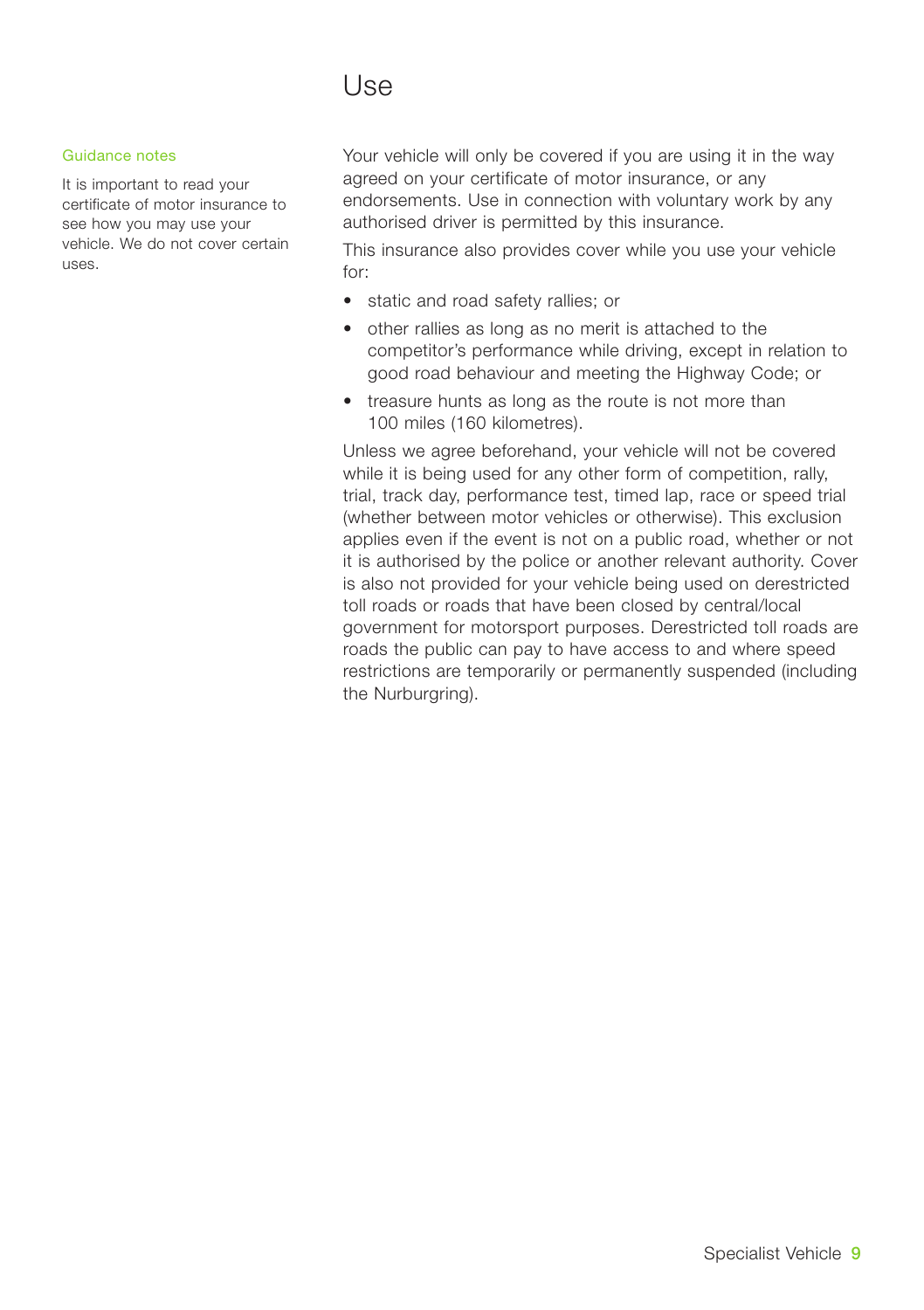## Liability to others

#### Guidance notes

This section explains the cover available if other people claim against you, for injury to them or damage to their property.

This section covers your employer while you are using your car on business.

Always check that other drivers have valid licences.

We do not have to settle claims under this section if anybody claiming can claim for the same loss on another insurance.

### What we cover

### Using your vehicle

We will cover any payment that legally has to be made by you for:

- death of or injury to another person; or
- damage to other people's property:

as a result of an accident arising from your vehicle being used.

### Other drivers using your vehicle

We will cover you for the following.

- Another person using your vehicle with your permission as long as this is agreed on your certificate of motor insurance. They will be covered for death or injury to other people, or damaging property. Any passenger in your vehicle will also be given this cover.
- If we think it is necessary, we will arrange for a solicitor to represent anyone covered under this section.

### Business use

If your certificate of motor insurance includes business use or your vehicle is being used for voluntary work by you or any authorised driver, the terms in which we insure you under this section (liability to others) are extended to include any liability attached to a principal by virtue of any contract that you may be under with that principal, as a result of the use of your vehicle.

#### Legal personal representatives

• If anyone covered by this insurance dies, we will deal with any claim made against their estate as long as the claim is covered by this insurance.

### What we do not cover

- a Anyone who is not driving, but who makes a claim, if they knew the driver did not hold a valid driving licence.
- b Anyone who is covered by other insurance.
- c The death of or injury to the driver.
- d Damage, loss of use or any other loss to:
	- any motor vehicle which is covered under this insurance;
	- any property you or anyone else driving the vehicle owns or is looking after; and
	- any trailer, caravan or vehicle towed by or attached to your car.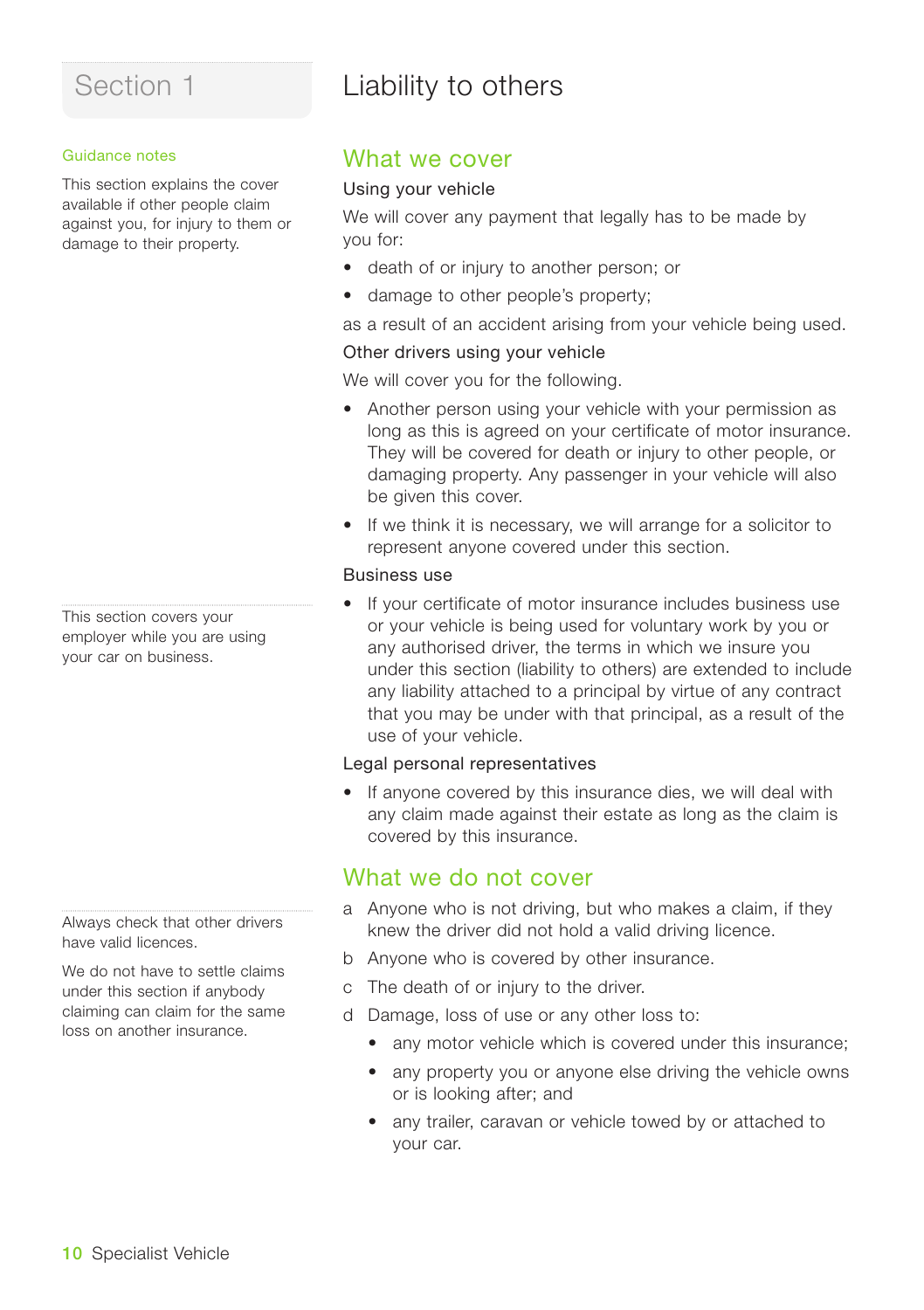## Section 1 Liability to others (continued)

- e Death of or injury to any person during the course of their employment, except for the cover we must provide under the Road Traffic Acts or any other laws which apply to motor insurance.
- f Payment of more than £20 million (including legal costs) for damage to other people's property arising from any one claim or series of claims arising from one cause.
- g We shall not pay any claims in relation to business use (mentioned above):
	- If we do not have full control over the conduct of any claim that occurs;
	- For death or injury to any employee (or equivalent within the voluntary working sector) of the principal during the course of their employment except for the cover we must provide under the Road Traffic Acts or any other legislation applicable to motor insurance;
	- For any liability which attaches to the principal by virtue of an agreement which would not have attached in the absence of such agreement;
	- For any liability resulting from the negligence of any person other than you, your business partner, director or employee (or equivalent of these within the voluntary working sector); or
	- Where the principal is entitled to indemnity under any other insurance.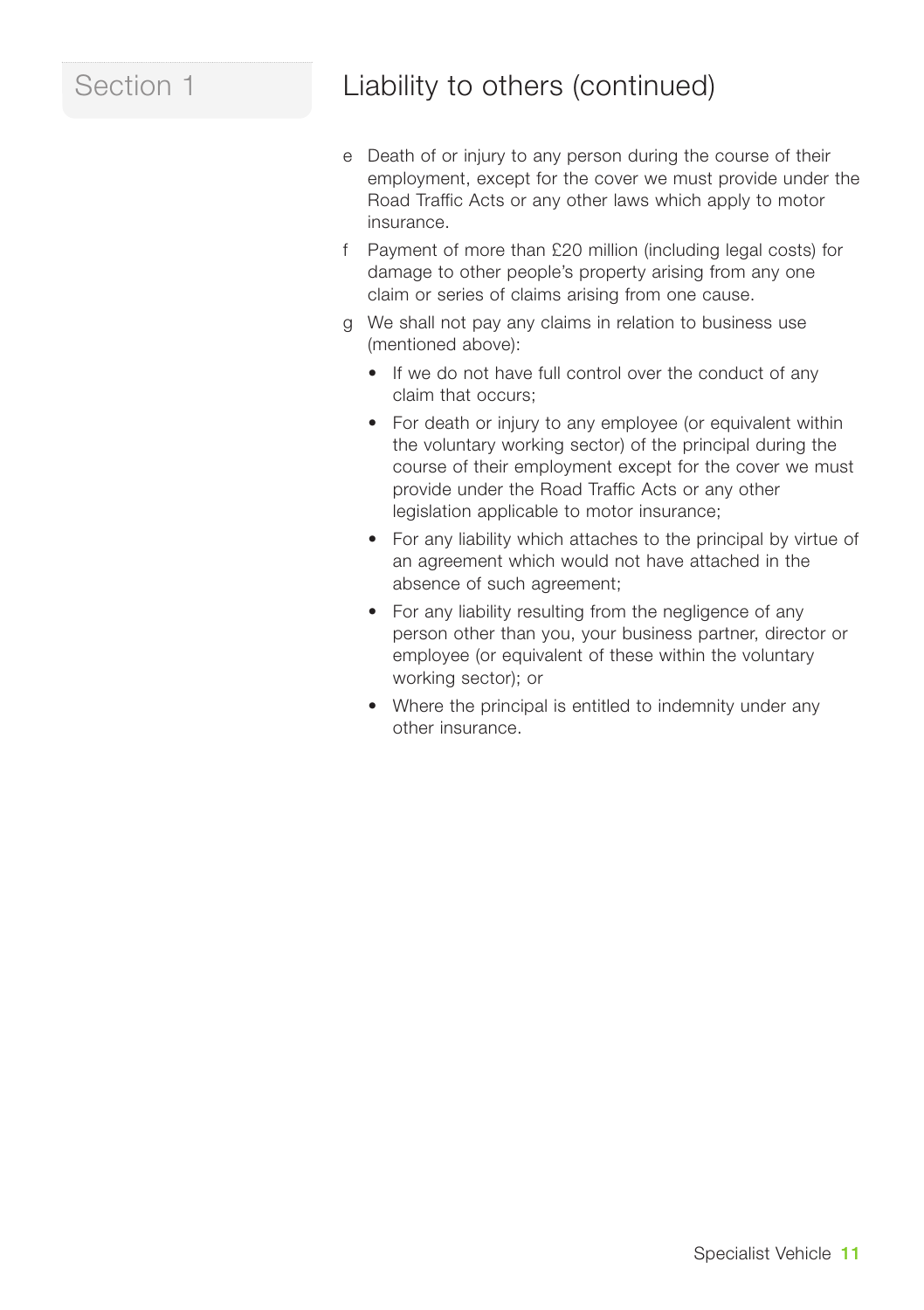#### Guidance notes

If your certificate allows you to drive a car which you do not own, you will be covered under this insurance, but only for liability to others.

## Driving other cars

### What we cover

We will extend section 1 to cover you while you are driving a car you do not own (with the owner's permission), or have not hired or leased, as long as you are not covered by any other insurance. This cover only applies in the United Kingdom. You should consult your certificate and schedule to see whether you have this extension.

### What we do not cover

- a Any loss or damage to the car you do not own.
- b Any accident which happens outside the United Kingdom.
- c Any accident which happens when this insurance is not in the name of one person.
- d Any liability if you no longer have possession of your vehicle, if it has been damaged so much that it is not worth repairing, or if it has been stolen.
- e Any liability under this insurance if the owner or keeper of the car you are driving has not arranged his or her own insurance on the car to cover his or her liability to other people.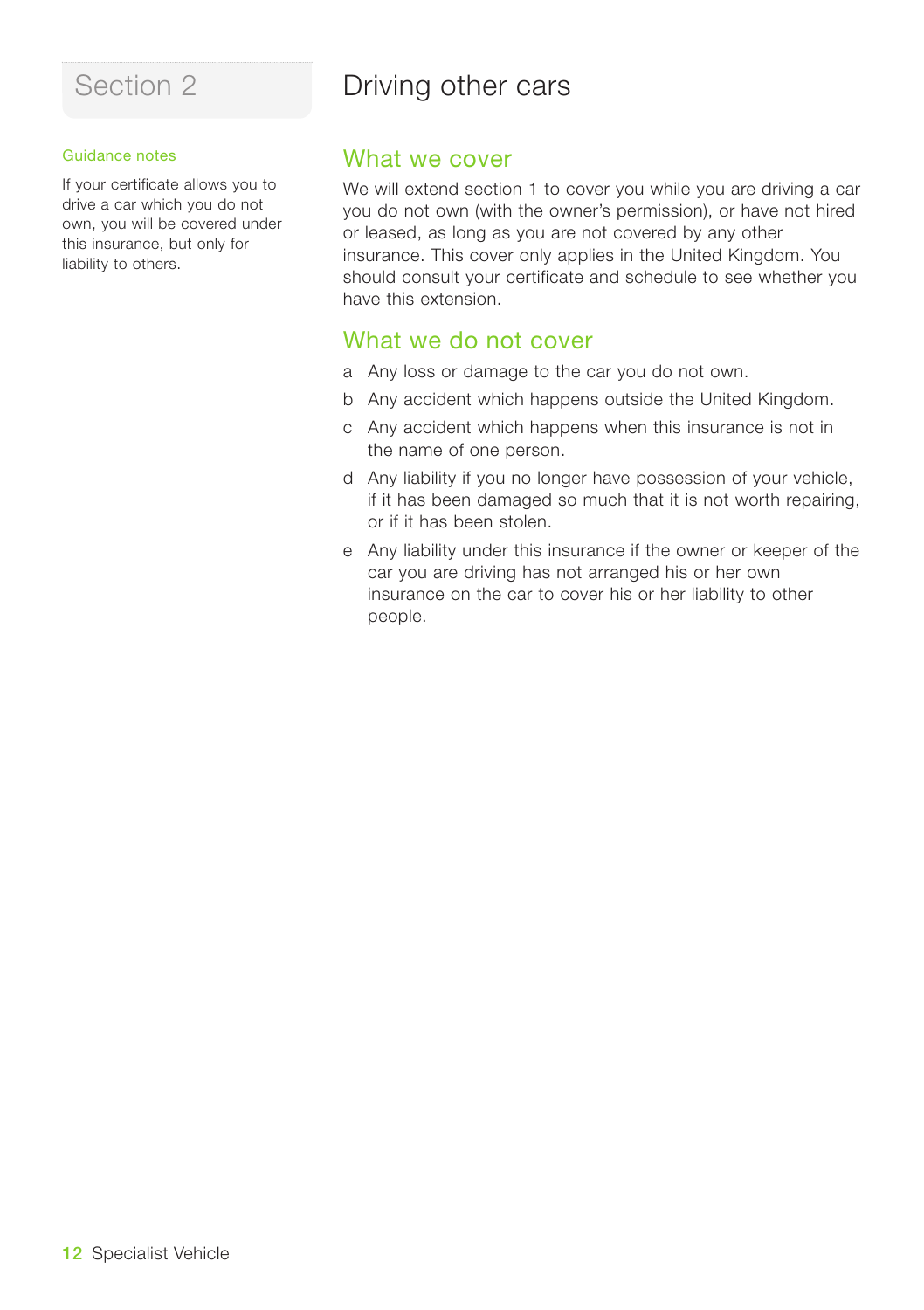## Section 3 Legal costs

#### Guidance notes

Under this section we will provide a solicitor to represent you if a 'manslaughter' (including corporate manslaughter) or a 'causing death by dangerous or careless/inconsiderate driving' charge is brought against you after an accident.

There are limits to the cover we provide.

### What we cover

We may provide a legal representative to advise and represent anyone covered under section 1, if proceedings are taken out against that person for manslaughter (including any costs arising from you being prosecuted under the Corporate Manslaughter and Corporate Homicide Act 2007) or causing death by dangerous or careless/inconsiderate driving.

### What we do not cover

- a Costs covered by another insurance policy.
- b Proceedings where the driver is under 21 at the time of the accident.
- c Proceedings where the driver was under the influence of alcohol or any drug at the time of the accident.
- d Any costs arising from you being prosecuted under the Corporate Manslaughter and Corporate Homicide Act 2007 in relation to voluntary work under section 1.
- e Any fines or penalties imposed as a consequence of a prosecution under the Corporate Manslaughter and Corporate Homicide Act 2007 or any prosecution costs.

Our cover under this section is limited to £5,000 in any one period of insurance (except for costs arising from you being prosecuted under the Corporate Manslaughter and Corporate Homicide Act 2007 which are limited to £5 million in any one period of insurance unless stated otherwise).

We can settle claims (except those arising from you being prosecuted under the Corporate Manslaughter and Corporate Homicide Act 2007 where the limit is £5 million unless stated otherwise) by paying you £5,000 less the costs that have already been paid.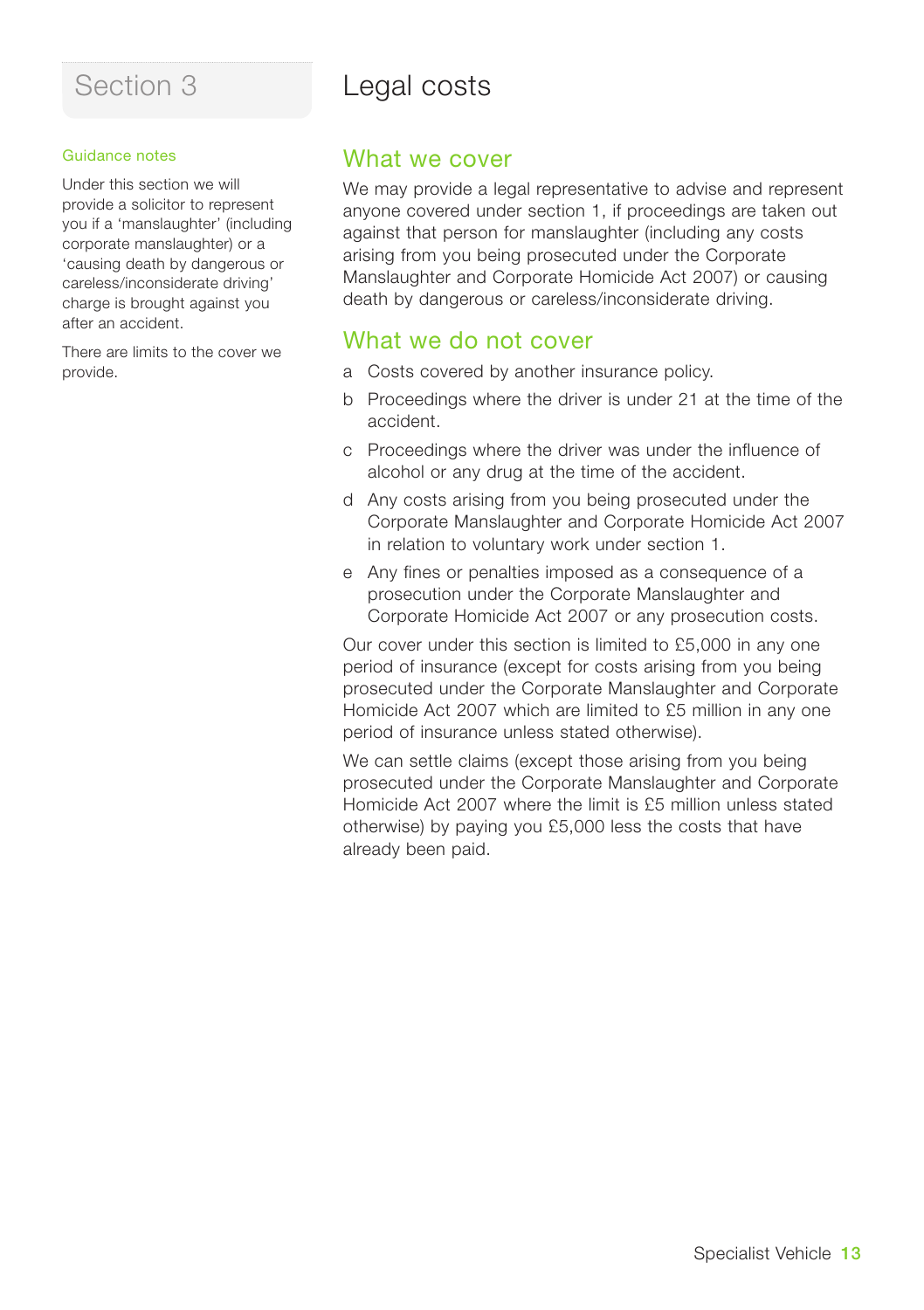#### Guidance notes

This section allows you to tow a trailer, caravan or other vehicle.

Only one vehicle may be towed at a time, and cover only applies when the vehicle is attached to your vehicle.

The cover for your vehicle will stay the same, but we will insure the trailer or vehicle being towed only for liability to others.

## Towing

### What we cover

We will extend Section 1 of your insurance to provide cover while your vehicle is towing a trailer, caravan or broken down vehicle (as allowed by law) which must be attached securely to your vehicle in line with the manufacturer's recommendations.

### What we do not cover

- a Damage or loss to the towed trailer, caravan or broken down vehicle.
- b Damage or loss of any property being carried in or on the trailer, caravan or broken down vehicle.
- c A trailer, caravan or broken down vehicle being towed for hire and reward.
- d. Towing more trailers than the number allowed by law.
- e Towing more than one broken down vehicle or caravan.
- Any damage or liability incurred in respect of trailers or caravans unattached at the time of damage or loss (expect where they have become temporarily unattached during the course of the journey).
- g We will not make any payment in relation to the death or injury to any person travelling in a vehicle you are towing unless that vehicle is being towed because it has broken down, other than where we are required to under the Road Traffic Acts or any other legislation applicable to motor insurance.
- h We will not make any payment in relation to the death or injury to any person travelling in or on a trailer or caravan you are towing other than where we are required to under the Road Traffic Acts or any other legislation applicable to motor insurance.
- Loss or damage or liability which is the responsibility of the person driving or steering any vehicle being towed by your vehicle or being towed by a vehicle being driven by you.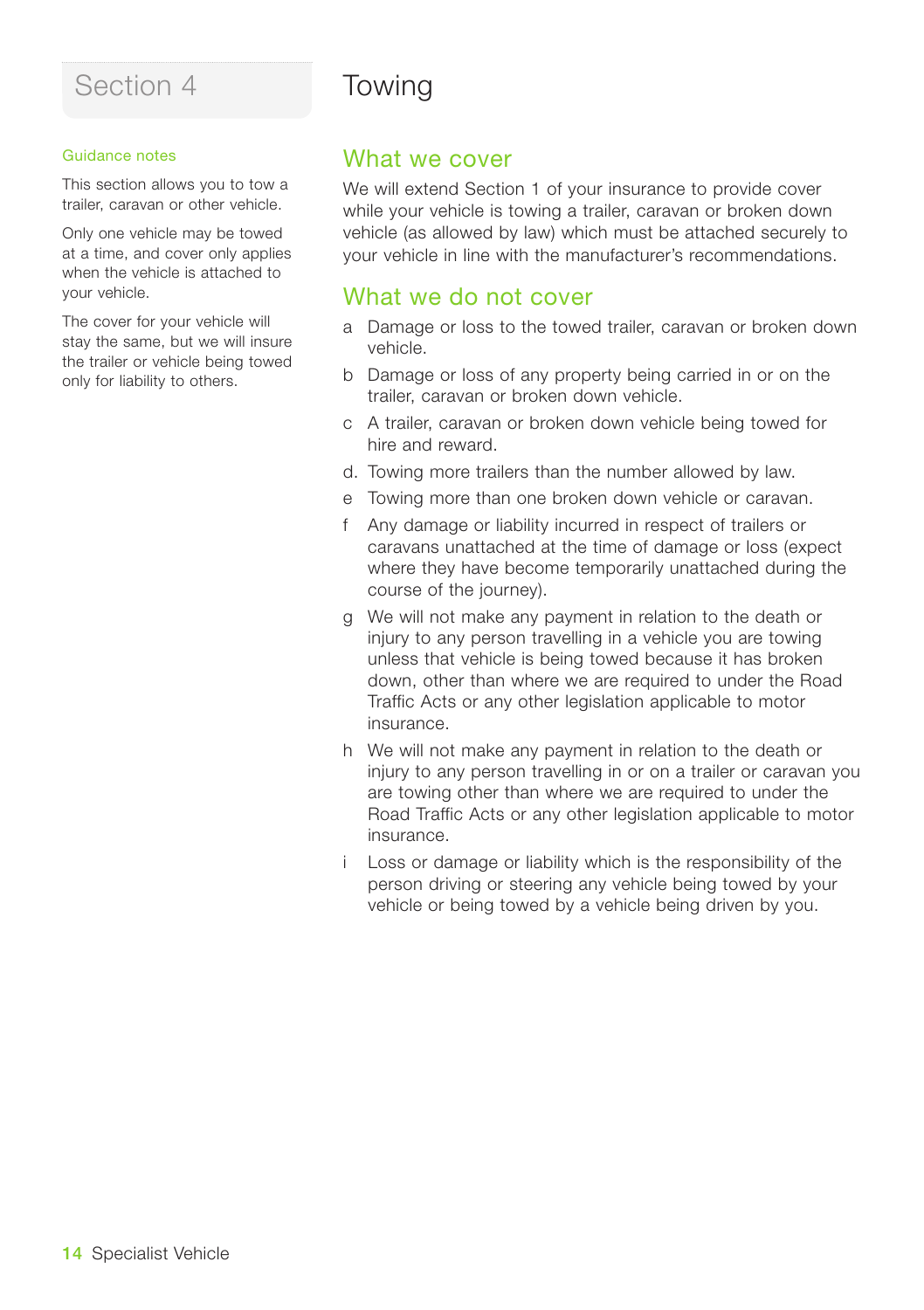## Damage to your vehicle

#### Guidance notes

Section 5 only applies to comprehensive insurance, and covers damage to your vehicle.

If you are unsure about what actual condition your vehicle is in and how this may affect its value, you should take independent expert advice.

Where we settle a claim under option b, cover will be limited to Third Party Only thereafter. Please refer to General Condition T.

### What we cover

### This section only applies to your vehicle.

We will cover you under this section for damage to your vehicle (less any excess which applies).

We will also provide cover for damage to accessories while fitted to your vehicle or while in a locked private garage. We will not pay more than £500 (less any excess which applies) for damage to accessories while in your locked private garage. The value of the accessories must be within the maximum amount we pay.

We will not pay under this section for damage more specifically covered under sections 6 or 7 of this insurance.

We will (at our option) either:

- repair or replace your vehicle; or
- pay you an amount of cash.

### The most we will pay

When endorsement SA6 applies to your policy, the value of your vehicle is mutually agreed at inception or subsequent renewal(s) of the policy. The most that we will pay will be the value shown on the schedule provided the actual condition of your vehicle immediately before any claim is not found to be significantly different from its actual condition when the agreed value was determined. Furthermore, at the time of a claim, the agreed value must be comparable to the value that would realistically be obtainable for other vehicles of the same make, model, date of manufacture and mileage that are also in a similar condition as your vehicle.

Otherwise, the most we will pay is your vehicle's market value at the time of a claim. If the insurance premium has been calculated based on the declared value of your vehicle and its market value is higher then we will deduct the extra premium required from the cost of the claim.

Furthermore, if your vehicle is under a lease agreement the most we will pay is the written down value, agreed value or market value, whichever is lower.

### **Salvage**

If your vehicle is deemed to be a Total Loss we will at your option either:

- a Pay you the Market Value or Agreed Value (whichever applies to your policy) less any excess which applies with the salvage becoming our property; or
- b Pay you 70% of the Market Value or Agreed Value (whichever applies to your policy) less any excess which applies with the salvage remaining your property, provided the inspecting motor engineer agrees that your vehicle can be repaired in line with the Code of Practice for Disposal of Motor Vehicles.

Section 5 continued on the next page.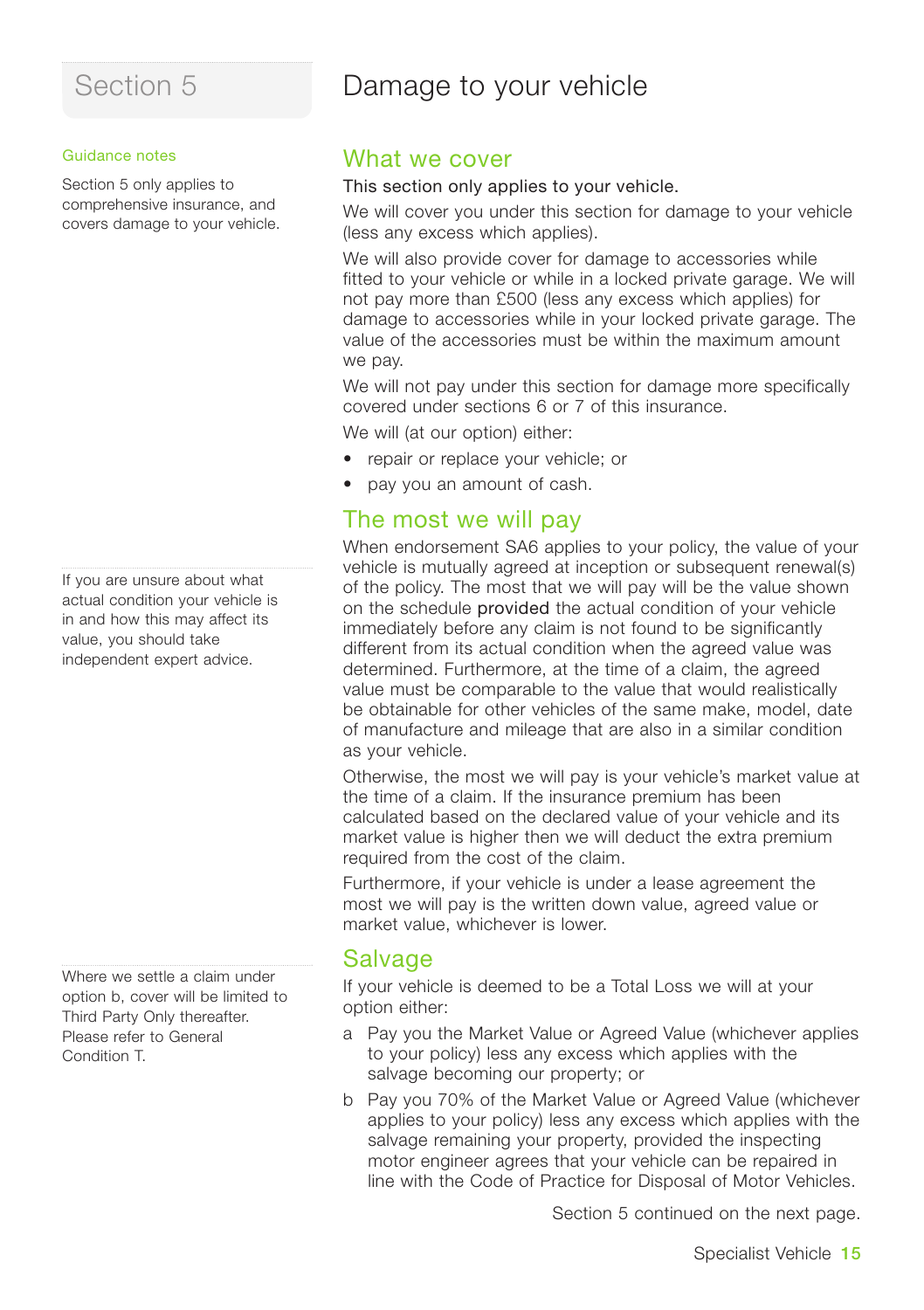#### Guidance notes

You must put your vehicle in a garage overnight, otherwise loss or damage cover will not apply. This restriction does not apply while your vehicle is away from your home or normal address during the course of a journey.

If you agree to use one of our approved repairers you may be entitled to a courtesy car for the duration of the repair.

This is subject to availability of courtesy cars at the repairer and whether your car can be repaired.

Please see page 20 for exceptions to section 5.

# Damage to your vehicle (continued)

## Overnight storage

If your vehicle is parked and unattended within one kilometre (0.6 miles) of:

- your home; or
- any other address, if we have agreed to that address;
	- it must be in a locked garage, building or compound between 10pm and 6am, otherwise you will not be covered under this section of the policy.

### Courtesy Car Provision

Following a claim under this section of your policy, you may be entitled to a courtesy car while your car is being repaired. This is subject to:

- us agreeing that the claim is covered under your policy;
- the repairs being carried out by one of our approved repairers if they are able to do so; and
- the approved repairer having a car available for you to use.

You will **not** be entitled to a courtesy car if:

- we cannot repair your vehicle or your vehicle is deemed to be a Total Loss or
- your policy does not cover the damage.
- repairs are not carried out by one of our approved repairers.

The courtesy car will be insured on a comprehensive basis (including business use if your policy provides this cover) for the period for which we have agreed you may have the courtesy car. Only you and those drivers permitted to drive under your policy will be covered.

You will be required to pay an excess towards any loss or damage to the courtesy car whilst it is in your possession. The excess payable by you will not exceed that payable by you under the terms of your policy.

If we have provided you with a courtesy car and while your car is being repaired it becomes apparent that we cannot repair your car or that the cost of repair is uneconomical you must return the courtesy car within 2 days of us informing you. If you do not, you will have to pay the hire costs of the courtesy car after this period.

You will have to pay the hire costs if you keep the courtesy car for longer than agreed.

Any hire costs which you have to pay may either be deducted from the settlement we agree to pay you, or added to your excess.

You will have to pay the running costs of the courtesy car (e.g. the cost of fuel) and also any fines or penalties incurred by you, while you are using the car.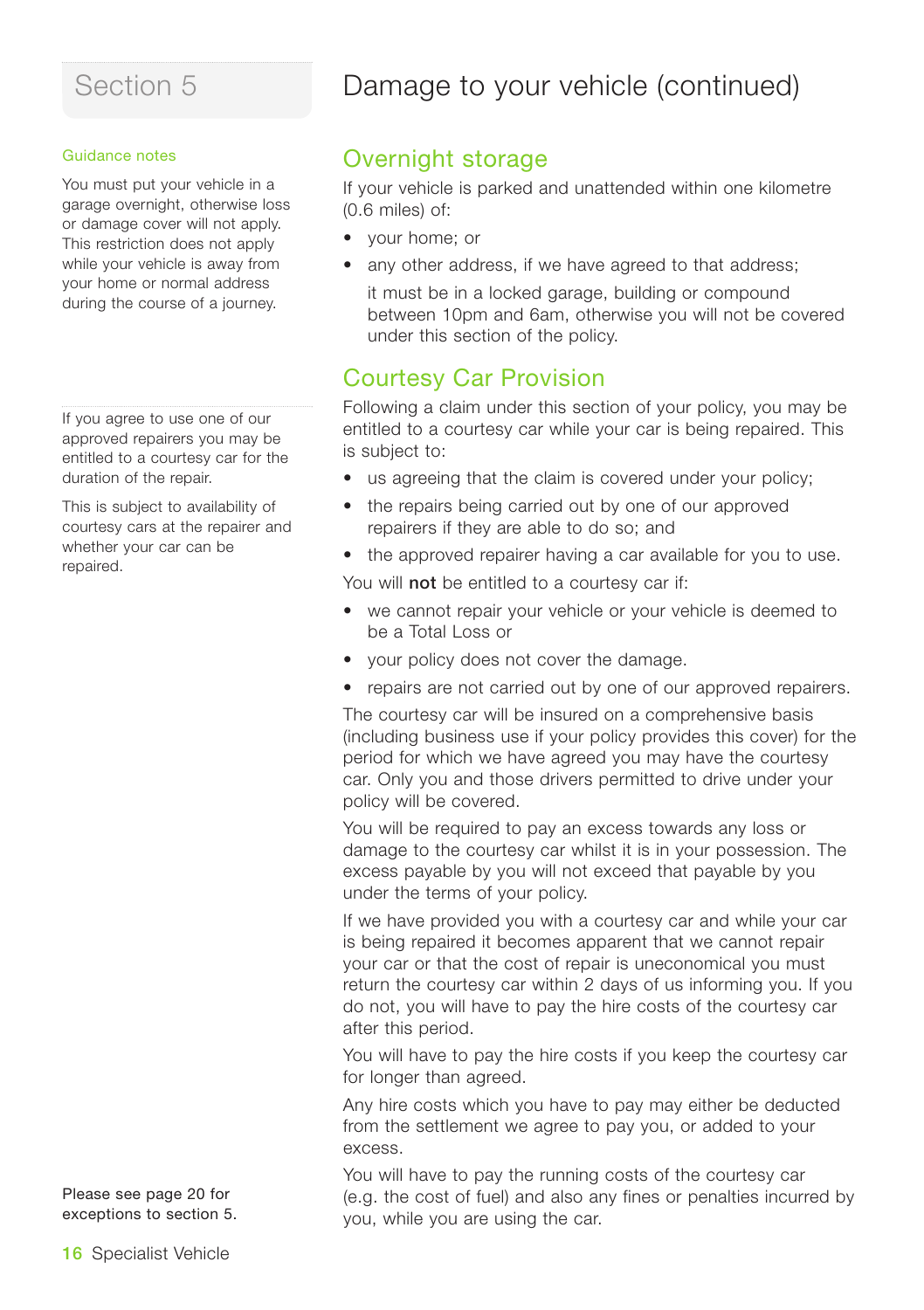#### Guidance notes

Under this section we will provide cover when your car is stolen, damaged by thieves or damaged by fire. You will need to pay the excess shown on your schedule.

You should make every effort to protect your car from theft. Please make sure you keep your keys safe when you are not using your car.

If you are unsure about what actual condition your vehicle is in and how this may affect its value, you should take independent expert advice.

## Loss or damage to your vehicle by fire or theft

### What we cover

### This section only applies to your vehicle.

We will cover you under this section if the loss or damage to your vehicle is caused by fire, theft or attempted theft (less any excess which applies).

We will also provide cover for damage to accessories while fitted to your vehicle or while in a locked private garage. We will not pay more than £500 (less any excess which applies) for damage to accessories while in your locked private garage. The value of the accessories must be within the maximum amount we pay.

We will not pay under this section for loss or damage more specifically covered under section 7 of this insurance. We will (at our option) either:

• repair or replace your vehicle; or

• pay you an amount of cash.

### Theft of keys

If the keys or key fob for your car are stolen, we will pay the cost of replacing:

- the keys or key fob;
- the door locks or boot lock (or both); or
- the ignition and steering lock.

We will also pay the cost of re-coding or, if necessary, replacing any alarm system your car has. The most we will pay as a result of theft of keys or key fob is £500 for any one incident.

### The most we will pay

When endorsement SA6 applies to your policy, the value of your vehicle is mutually agreed at inception or subsequent renewal(s) of the policy. The most that we will pay will be the value shown on the schedule provided the actual condition of your vehicle immediately before any claim is not found to be significantly different from its actual condition when the agreed value was determined. Furthermore, at the time of a claim, the agreed value must be comparable to the value that would realistically be obtainable for other vehicles of the same make, model, date of manufacture and mileage that are also in a similar condition as your vehicle.

Otherwise, the most we will pay is your vehicle's market value at the time of a claim. If the insurance premium has been calculated based on the declared value of your vehicle and its market value is higher then we will deduct the extra premium required from the cost of the claim.

Furthermore, if your vehicle is under a lease agreement the most we will pay is the written down value, agreed value or market value, whichever is lower.

Section 6 continued on the next page.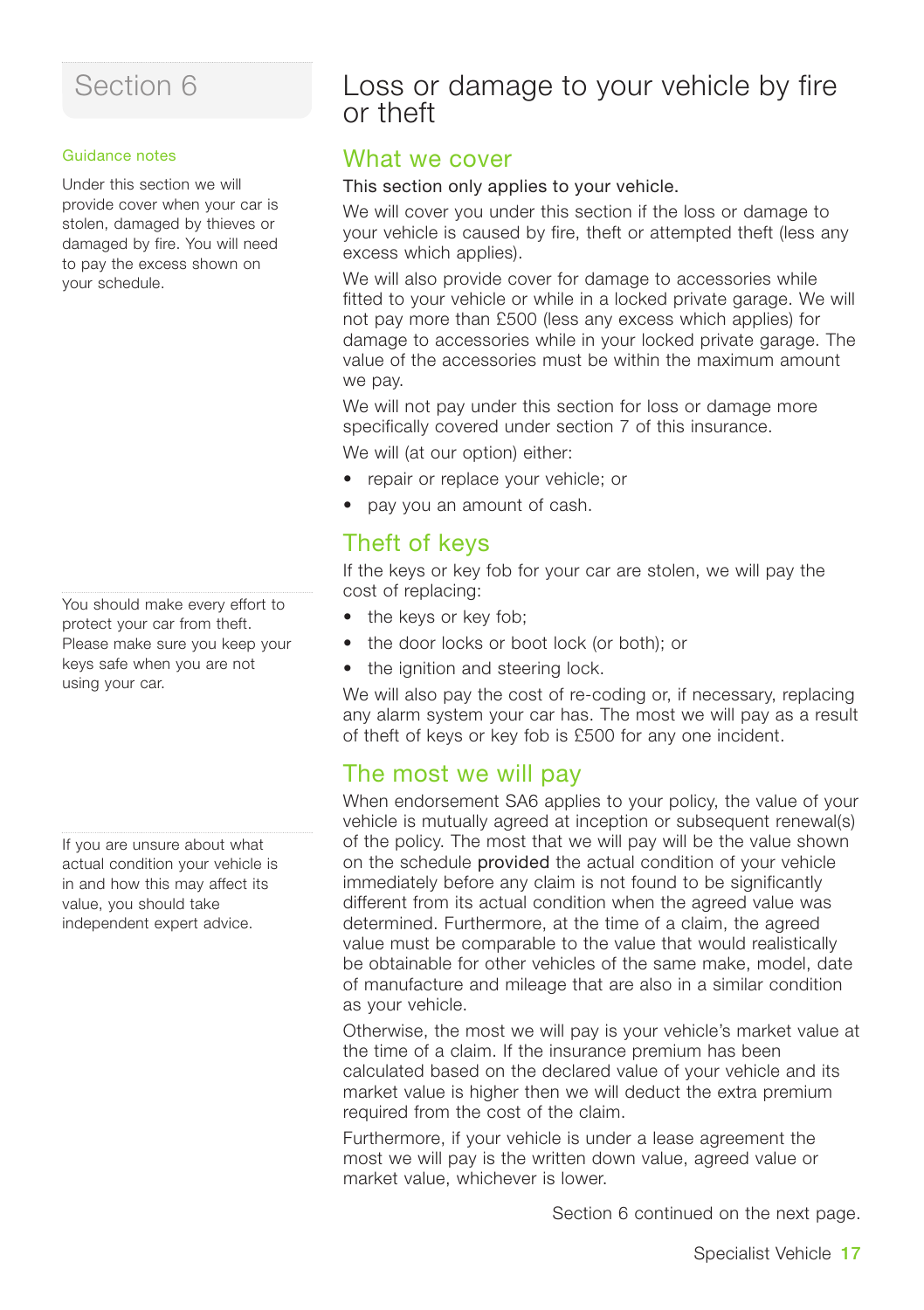#### Guidance notes

Where we settle a claim under option b, cover will be limited to Third Party Only thereafter. Please refer to General Condition T.

You must put your vehicle in a garage overnight, otherwise loss or damage cover will not apply. This restriction does not apply while your vehicle is away from your home or normal address during the course of a journey.

If you agree to use one of our approved repairers you may be entitled to a courtesy car for the duration of the repair.

This is subject to availability of courtesy cars at the repairer and whether your car can be repaired.

## Loss or damage to your vehicle by fire or theft (continued)

### **Salvage**

If your vehicle is deemed to be a Total Loss we will at your option either:

- a Pay you the Market Value or Agreed Value (whichever applies to your policy) less any excess which applies with the salvage becoming our property; or
- b Pay you 70% of the Market Value or Agreed Value (whichever applies to your policy) less any excess which applies with the salvage remaining your property, provided the inspecting motor engineer agrees that your vehicle can be repaired in line with the Code of Practice for Disposal of Motor Vehicles.

### Overnight storage

If your vehicle is parked and unattended within one kilometre (0.6 miles) of:

- your home; or
- any other address, if we have agreed to that address;
	- it must be in a locked garage, building or compound between 10pm and 6am, otherwise you will not be covered under this section of the policy.

## Courtesy Car Provision

Following a claim under this section of your policy, you may be entitled to a courtesy car while your car is being repaired. This is subject to:

- us agreeing that the claim is covered under your policy;
- the repairs being carried out by one of our approved repairers; and
- the approved repairer having a car available for you to use.

You will not be entitled to a courtesy car if:

- we cannot repair your vehicle or your vehicle is deemed to be a Total Loss or
- your policy does not cover the damage
- repairs are not carried out by one of our approved repairers.

The courtesy car will be insured on a comprehensive basis (including business use if your policy provides this cover) for the period for which we have agreed you may have the courtesy car. Only you and those drivers permitted to drive under your policy will be covered.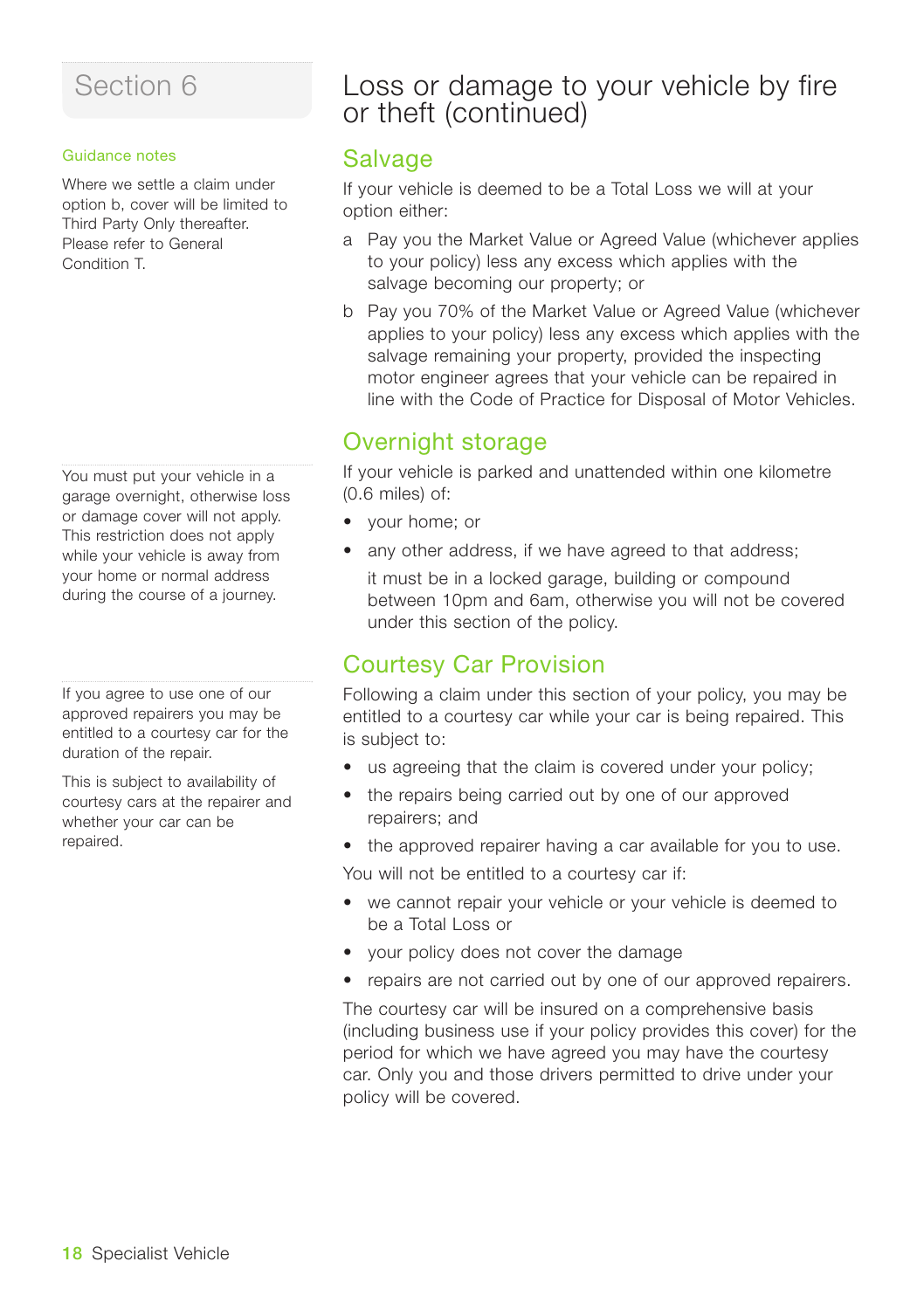Please see page 20 for exceptions to section 6.

## Section 7

#### Guidance notes

We will only pay up to £750 for in-vehicle entertainment and navigation equipment less any excess you have to pay.

Please see page 20 for exceptions to section 7.

## Loss or damage to your vehicle by fire or theft (continued)

You will be required to pay an excess towards any loss or damage to the courtesy car whilst it is in your possession. The excess payable by you will not exceed that payable by you under the terms of your policy.

If we have provided you with a courtesy car and while your car is being repaired it becomes apparent that we cannot repair your car or that the cost of repair is uneconomical you must return the courtesy car within 2 days of us informing you. If you do not, you will have to pay the hire costs of the courtesy car after this period.

You will have to pay the hire costs if you keep the courtesy car for longer than agreed.

Any hire costs which you have to pay may either be deducted from the settlement we agree to pay you, or added to your excess.

You will have to pay the running costs of the courtesy car (e.g. the cost of fuel) and also any fines or penalties incurred by you, while you are using the car.

### Loss of or damage to in-vehicle entertainment and navigation equipment

### What we cover

We will cover you under this section for loss of or damage to in-vehicle entertainment and navigation equipment permanently fitted to your vehicle.

The most we will pay to replace or repair the equipment is the market value at the time of loss or damage. We will only pay up to £750 less any excess which applies.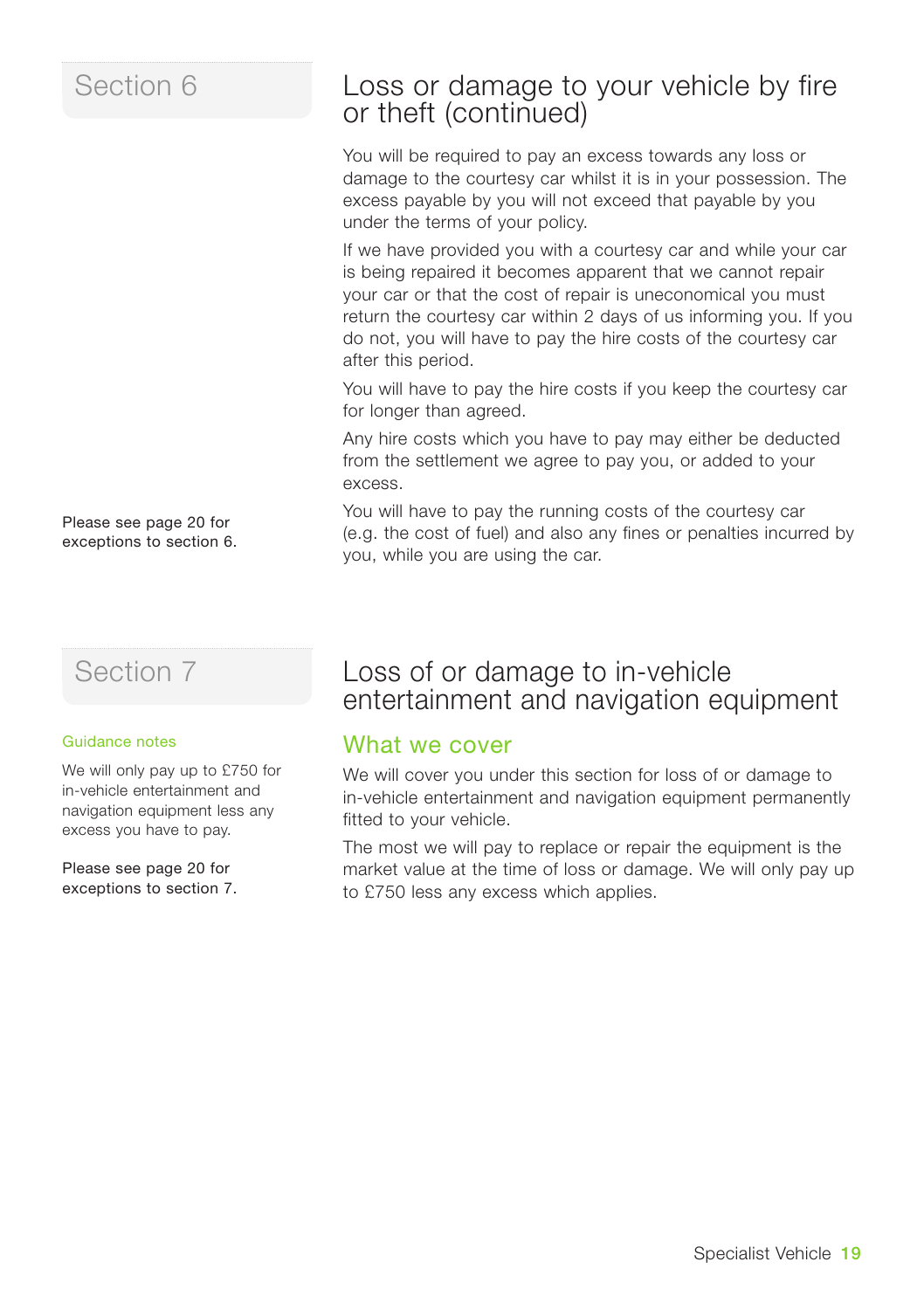#### Guidance notes

Under all contracts some situations are not covered. Please read this section carefully to make sure you understand what cover is not included in your own insurance.

You are not covered for hiring a replacement vehicle.

You must follow the manufacturer's instructions to avoid liquid freezing in the cooling system of your vehicle.

We will not pay for any repairs or replacements which leave your vehicle in a better condition than it was before the incident. If this happens, you will have to pay something towards the cost.

For cover to apply under this insurance if you lend your vehicle to anyone else, you must make sure that you include them as a driver on your certificate of motor insurance.

If you leave your vehicle, it will not be covered if you have not removed the ignition key, closed the windows and sunroof, and locked all the doors. This even applies for short periods of time, such as in a petrol station.

### What sections 5, 6 and 7 do not cover

- a Phones or two-way radios.
- b An amount of money to compensate you for not being able to use your vehicle and any other expenses you have to pay because of this.
- c Loss of value, damage caused by gradual deterioration, and wear and tear.
- d Any reduction in the value of your vehicle, including loss of value following damage whether the vehicle was repaired or not.
- e Damage to tyres caused by braking, punctures, cuts or bursts.
- f Damage caused by frost unless you took reasonable precautions.
- g The cost of repairing or replacing parts of the vehicle which improve your vehicle beyond its condition before the loss or damage happened.
- h The cost of repairing or renewing areas which were not damaged in the incident for which you are claiming.
- The loss of, or damage to, your vehicle resulting from fraud, deception or attempted fraud or deception or by the using of a counterfeit or other form of payment which a bank or building society will not authorise.
- The amount of any excess shown in your schedule and in section 9 of this document.
- k Mechanical, electrical, electronic, computer or computer software breakdowns, failures, faults or breakages.
- Loss or damage when your vehicle is left unattended if the last person in charge of your vehicle before the loss or damage happened is not shown on your certificate of motor insurance as allowed to drive.
- m Damage to or loss of your vehicle or its accessories if the vehicle is left unattended unless all ignition keys are removed from your vehicle and all doors, windows and other openings are closed and locked so that your vehicle is fully secured. This applies even for short periods such as in a petrol station.
- n Loss or damage resulting from your vehicle being repossessed by or returned to its rightful owner.
- o Loss or damage caused by an inappropriate type or grade of fuel being used.
- p Any trailer, caravan or other vehicle towed by or attached to your vehicle.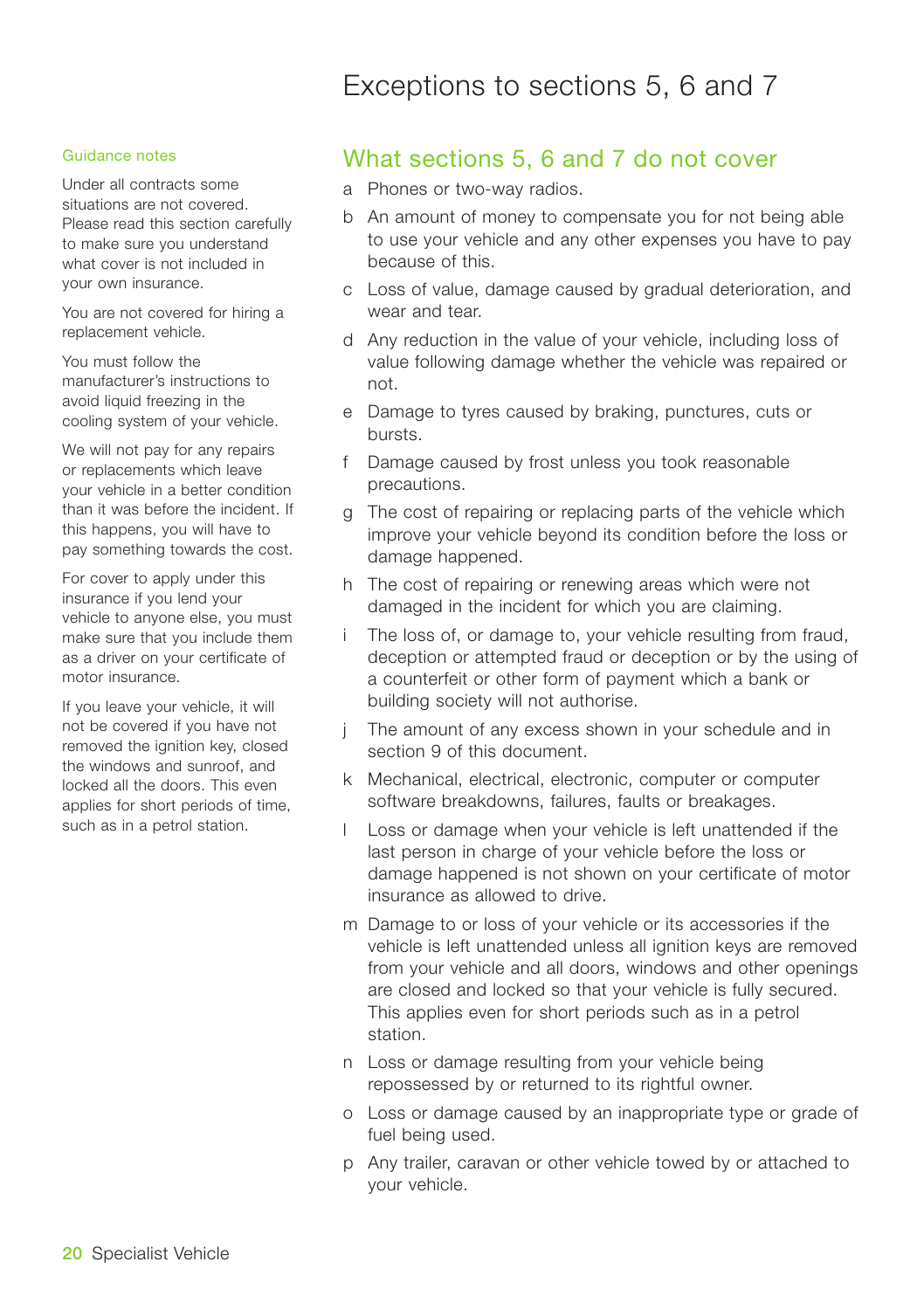## Exceptions to sections 5, 6 and 7 (continued)

- q Loss or damage caused by chewing, scratching, tearing or fouling by domestic pets or caused by vermin, insects, mildew or fungus or any gradually operating cause.
- r Loss or damage to any part(s) of your vehicle which directly relates to its function as a motor vehicle while that part(s) is not fitted to your vehicle unless that part(s) is locked in a private garage.
- s Loss or damage caused by poor workmanship.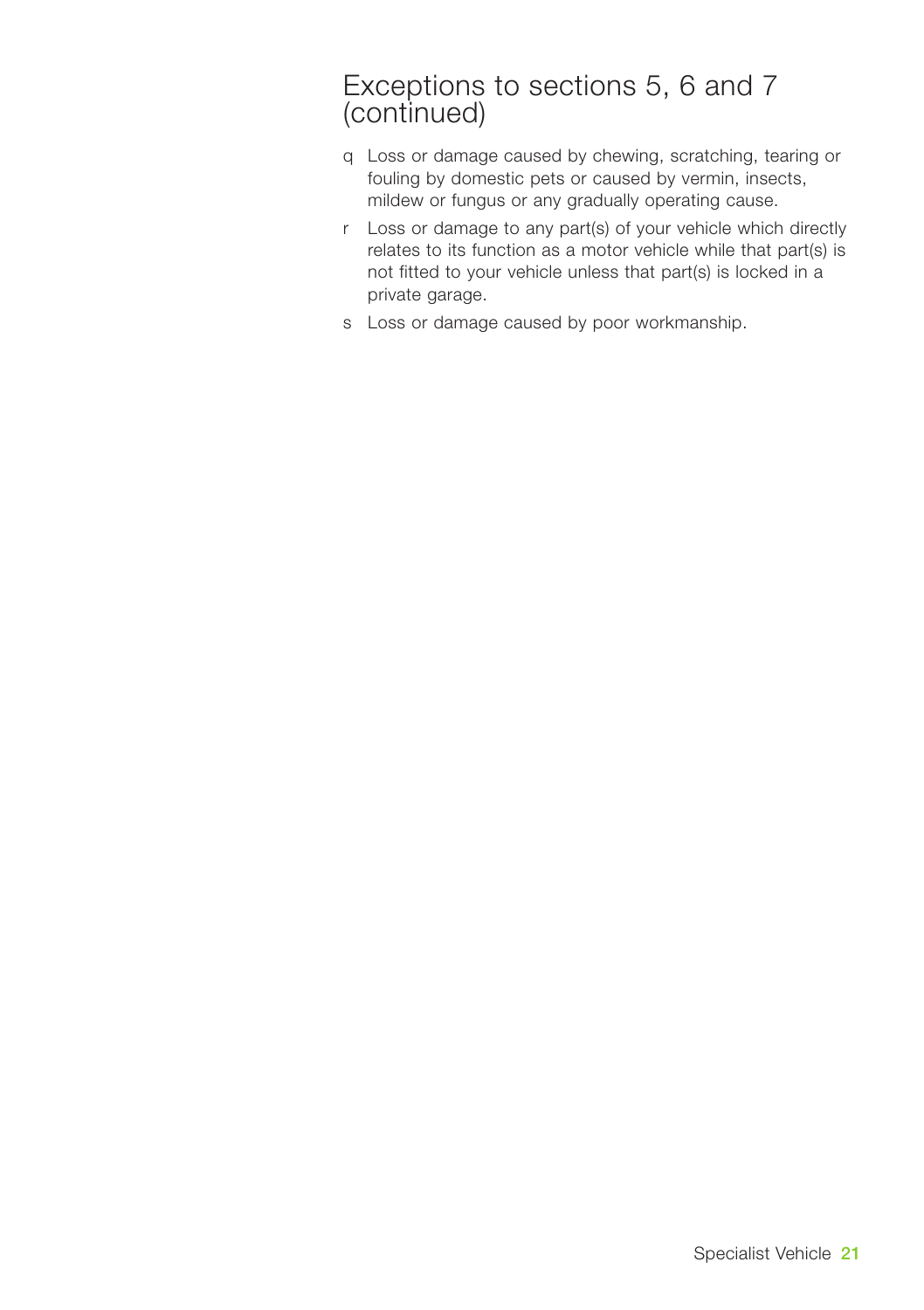#### Guidance notes

This section shows the cover you have for damage to glass in your windscreen and windows.

Glass cover only applies to comprehensive insurance check before you claim.

Please contact Glassline's 24-hour helpline on 0800 587 0808. They will arrange for the repair or replacement.

Glassline will ask for your certificate of motor insurance. If you show them this, you will only have to pay the amount shown on your schedule, and VAT if you are registered for reclaiming VAT. You do not need to do anything else. Glassline will send the account direct to  $\overline{18}$ 

For all other fitting companies, there is a £100 excess on all claims if your glass is replaced.

There is an excess on all glass claims, unless the glass is repaired through Glassline.

Repairing and replacing glass

### What we cover

If you have comprehensive cover you can claim for damage to the glass in your vehicle's windscreen, windows or sunroof.

- Provided you ask Glassline to arrange to replace the glass, you will have unlimited cover but you will have to pay the excess shown on your schedule. This applies even if Glassline are unable to replace the glass.
- If you do not ask Glassline to arrange the replacement, you will only be covered for the reasonable cost of replacing the glass subject to a maximum of £1,000 and your excess will be £100.
- If the damaged glass is repaired, instead of replaced, you will not have to pay the excess, as long as Glassline arrange for the repair.
- If the damaged glass is repaired, instead of replaced, but not through Glassline you will have to pay the excess shown on your schedule.
- As long as there is no other damage to your vehicle and we will only pay for the repair or replacement of the glass, your no claims bonus will not be affected.
- Any other excess we mention in this document will not apply to glass claims.

24-hour glass helpline - freephone 0800 587 0808 and have your certificate of insurance available

### What we do not cover

• Damage to panoramic roofs.

You can claim for damage to panoramic roofs under Section 5 or 6 provided these sections apply to your policy. Any payment is subject to the policy excess and loss of no claims bonus.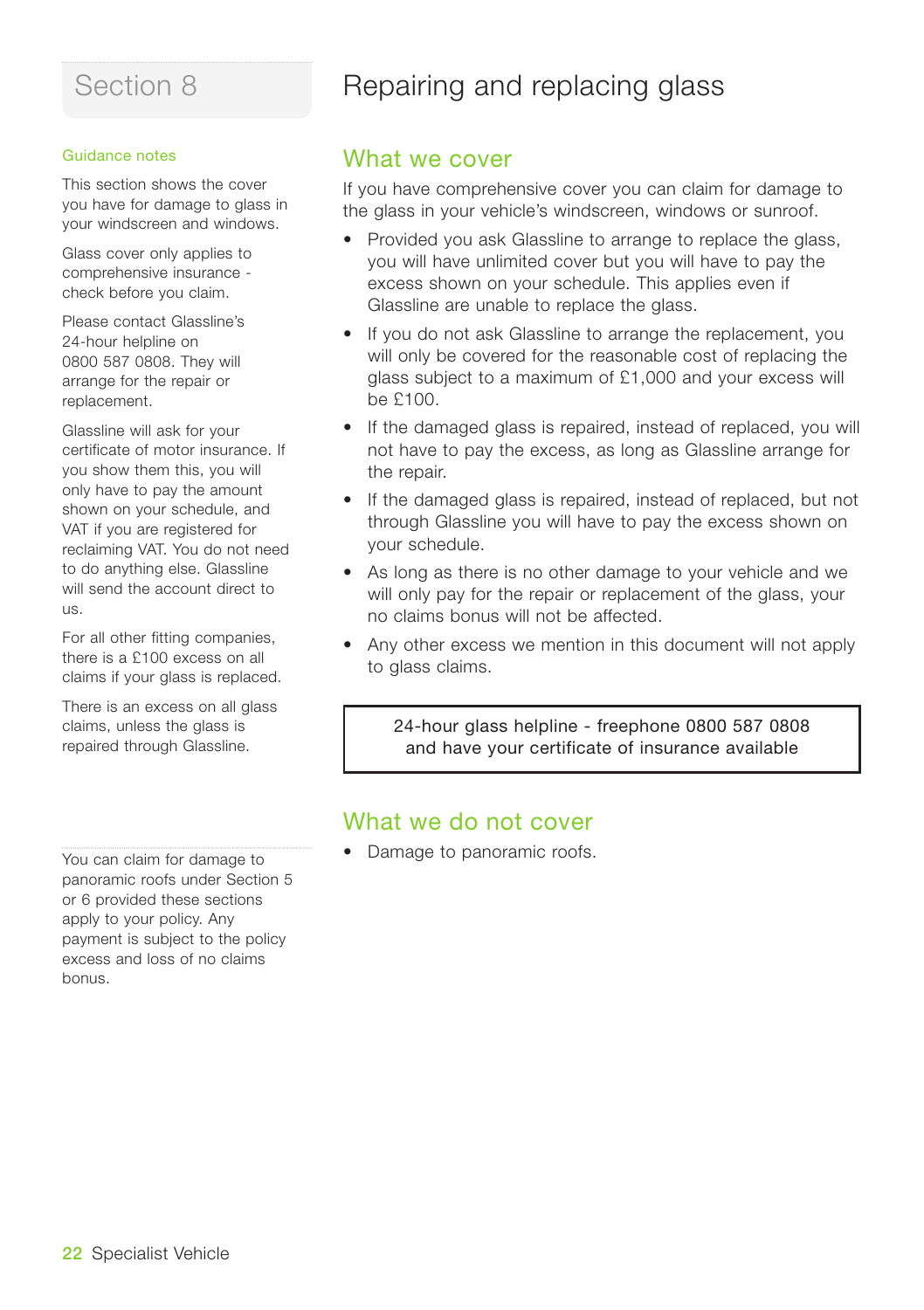#### Guidance notes

If your insurance allows certain drivers under 25 to drive your vehicle, or people who are inexperienced or hold a non-UK licence, you will have to pay the amount shown towards the cost of repair or towards a total loss payment. This applies whoever is at fault.

Any other excesses shown on your schedule will apply as well.

## Excesses for young or inexperienced drivers

If your vehicle is damaged while a young or inexperienced person (including you) is driving, or is in charge of the vehicle, you will have to pay the first part of the cost as shown below.

This is in addition to any other excesses that you may have to pay.

| <b>Drivers</b>                                                                                  | Amount of excess |
|-------------------------------------------------------------------------------------------------|------------------|
| Under 21                                                                                        | £300             |
| Aged 21 to 24                                                                                   | £200             |
| Aged 25 or over but not holding a full<br>driving licence issued in the United Kingdom          | £150             |
| Aged 25 or over holding a full driving licence<br>issued in the United Kingdom, but having held |                  |
| it for less than a year                                                                         | £150             |
|                                                                                                 |                  |

These amounts do not apply to fire, theft, attempted theft or glass claims.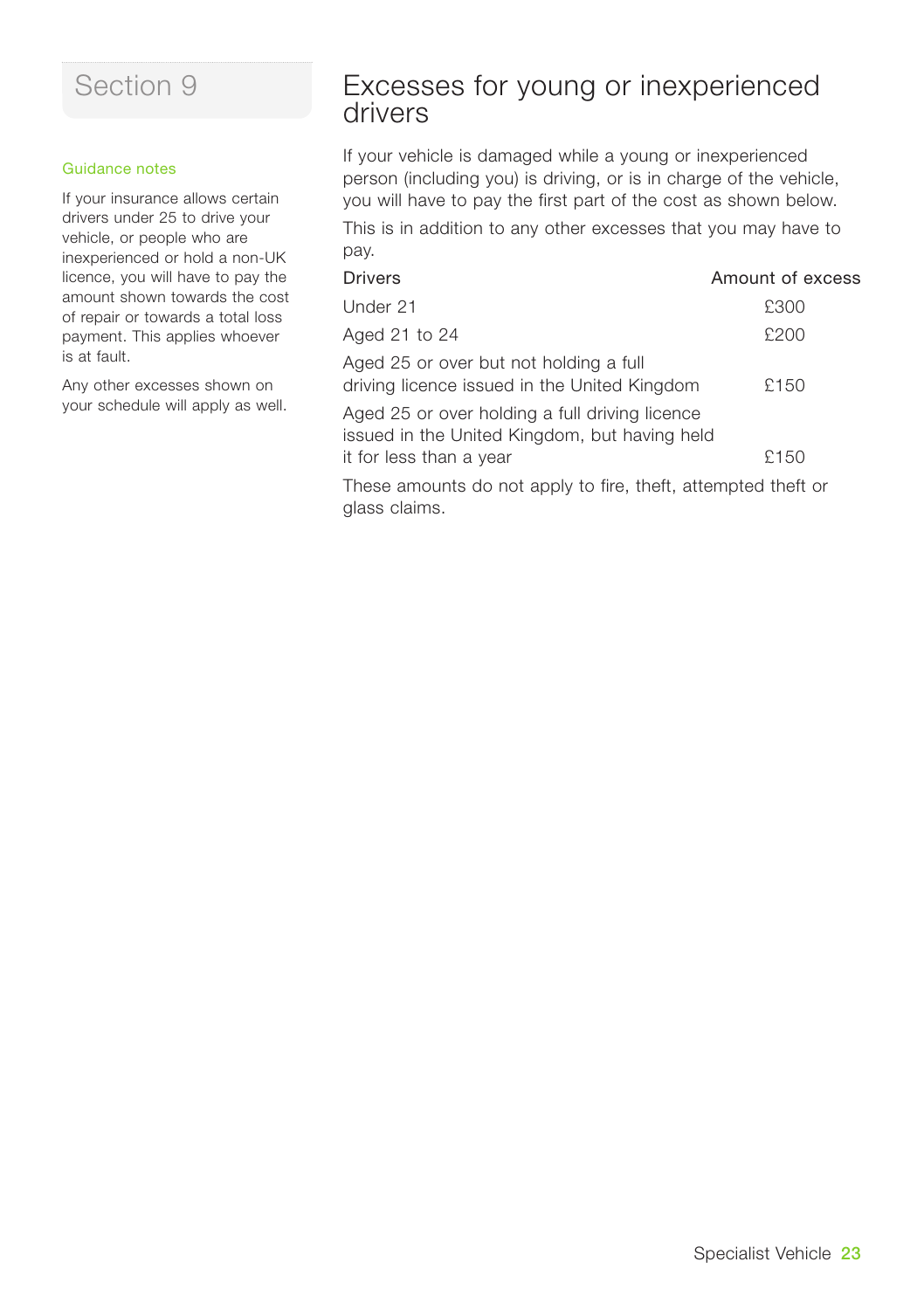#### Guidance notes

This is the cover available for death and injury to you, your husband, your wife, your civil partner or your common law spouse after an accident.

Please read the circumstances where this benefit will not apply.

## Personal accident benefits

### What we cover

If you, your husband, your wife, your civil partner or common law spouse are injured or die within three months of an accident in your vehicle and as long as the accident is the only cause of the injury or death, we will pay the following amounts.

- a For death  $\epsilon$  2.500
- b For loss of any limb £2,500
- c For permanent blindness in one or both eyes £2,500

This cover also applies when you or your husband, your wife or civil partner are travelling in, or getting in or out of, any other private motor vehicle.

The most we will pay for anyone following one accident is £2,500.

We will make this payment to you or your legal representative.

If you or your husband, your wife or civil partner have any other insurance contract with us, we will only pay out under one contract.

### What we do not cover

- a Anyone who is 70 or older at the time of the accident.
- b Death or bodily injury caused by suicide or attempted suicide.
- c Incidents unless this insurance is in one person's name.
- d Anyone who was under the influence of alcohol or any drug at the time of the accident.
- e Death or injury if you make a claim under section 1.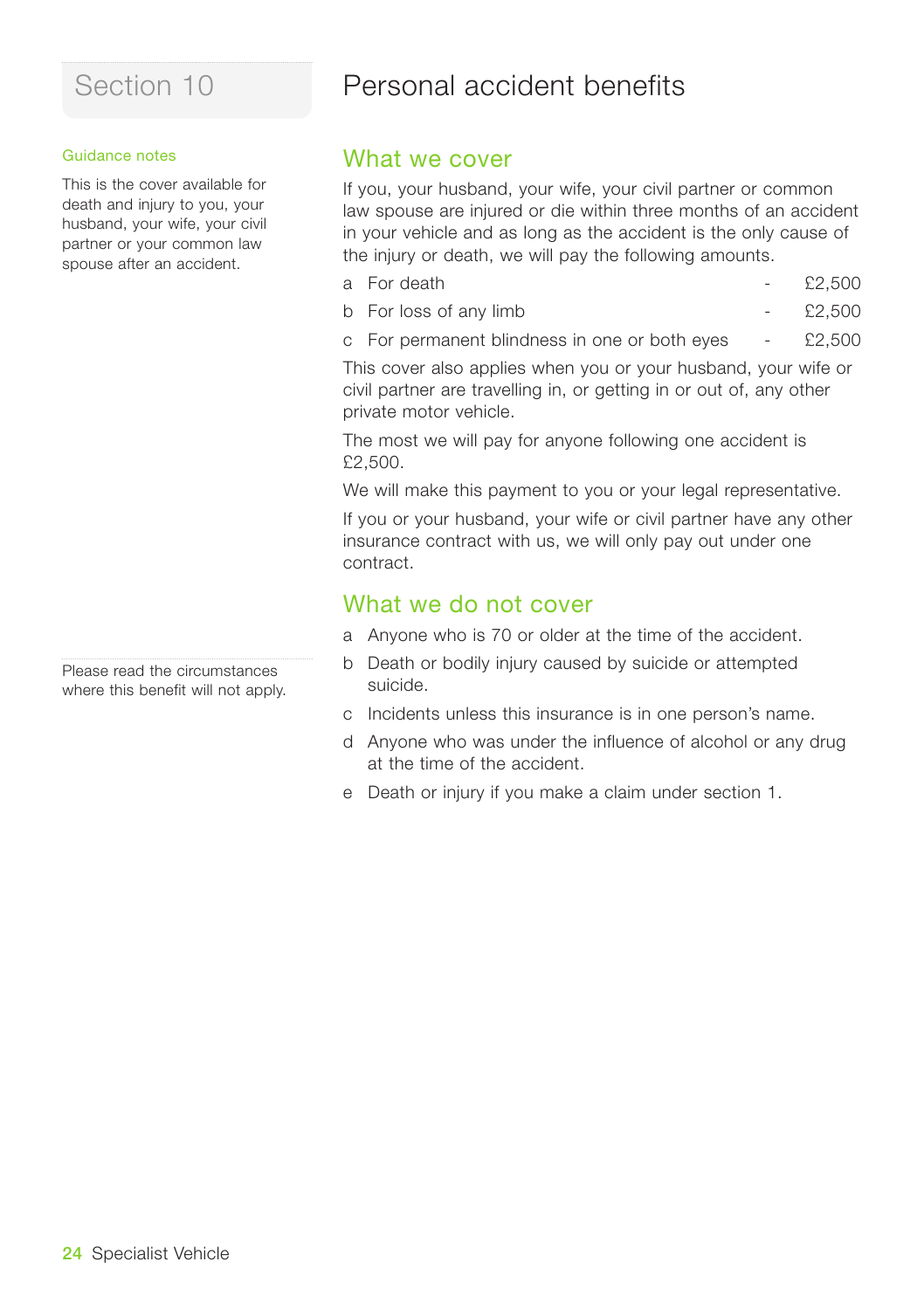#### Guidance notes

Most of your personal belongings worth up to £250 are covered, but make a note of the items we do not cover under this insurance.

We expect you to take reasonable care of your belongings by always locking the vehicle and keeping your personal items in the boot.

## Personal belongings

### What we cover

We will pay up to £250 for personal belongings in your vehicle if they are stolen or damaged.

### What we do not cover

- a Trade goods or samples or any equipment to do with your work.
- b Money, stamps or documents.
- c Navigation equipment or any audio equipment, cassettes, records, compact discs, minidiscs or other form of portable music-storage device.
- d Phones or two-way radios.
- e Theft of items carried in an open or convertible vehicle, unless you keep them securely locked in the boot.
- f Property insured under any other insurance contract, or property you have not reasonably protected.

The personal belongings section only applies once for each event.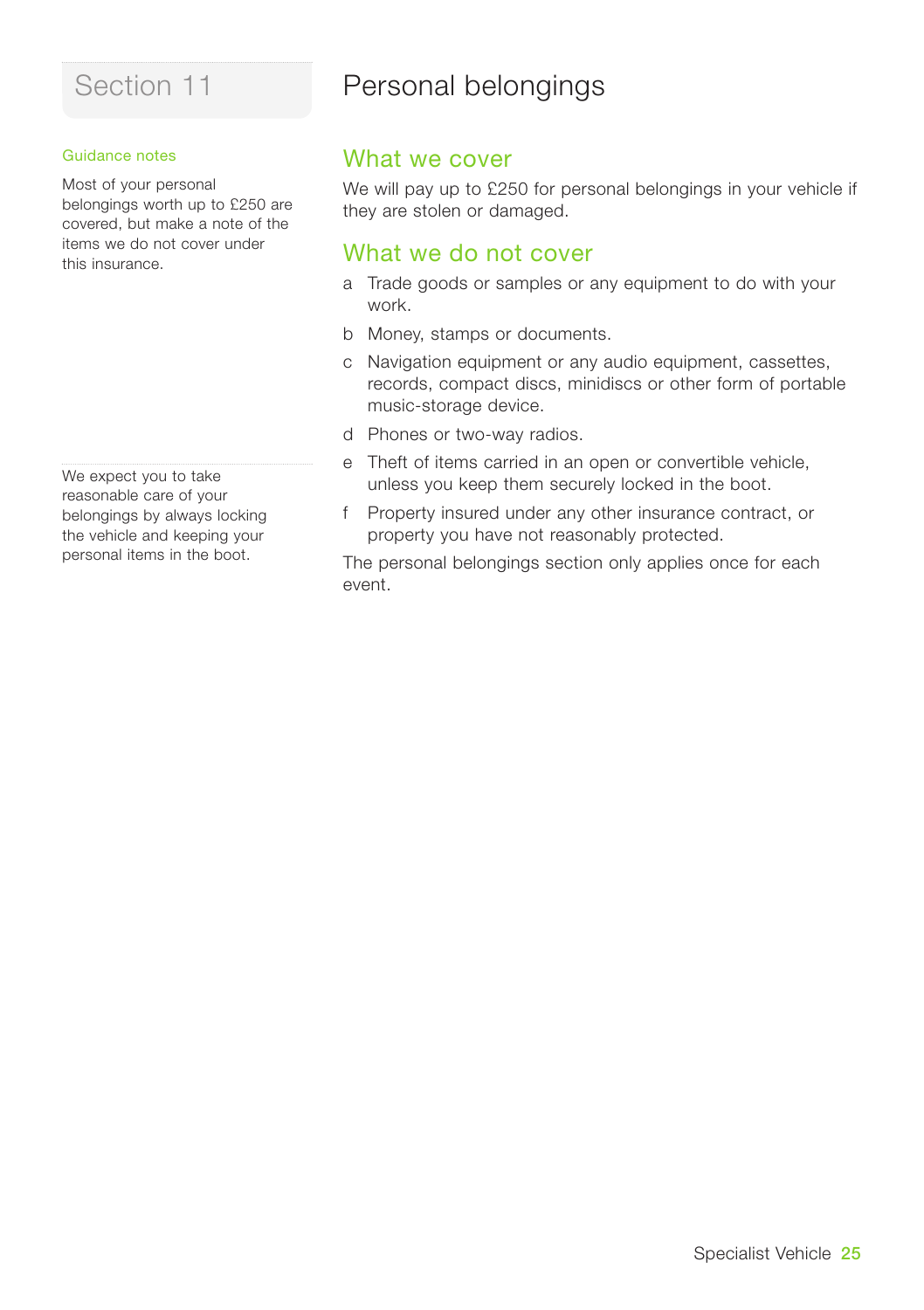## Foreign travel

#### Guidance notes

• You can take your vehicle abroad to the countries listed for up to 90 days in each insurance year. Please tell your insurance adviser the details of your journey beforehand.

•• We can extend cover to certain other countries. Please ask your insurance adviser to arrange this for you.

### What we cover

#### Geographical limits

Other than the minimum cover you need to meet the laws relating to compulsory motor insurance in the European Union, your insurance only applies in the United Kingdom and Gibraltar.

### Automatic cover

- We will extend your insurance to provide the cover shown on your schedule in the following countries for up to 90 days in any one insurance year while you are using your vehicle for social, domestic or pleasure purposes. Cover is also included while your vehicle is being transported to these countries by rail or by a recognised sea route which takes less than 65 hours.
	- a Any member of the European Union.
	- b Andorra.
	- c Iceland.
	- d Liechtenstein.
	- e Norway.
	- f Switzerland.
	- g Serbia.

If you go over the 90-day period without our permission, cover is reduced to the minimum you need under European Union Directives on motor insurance while your vehicle is in the countries shown above.

### Extended cover

•• If we agree beforehand, you may extend your insurance to apply to certain other countries covered by the International Green Card System.

If the cover under sections 5, 6 and 7 has been extended to apply abroad, we will also cover any foreign customs duty you have to pay as a direct result of the loss of or damage to your vehicle.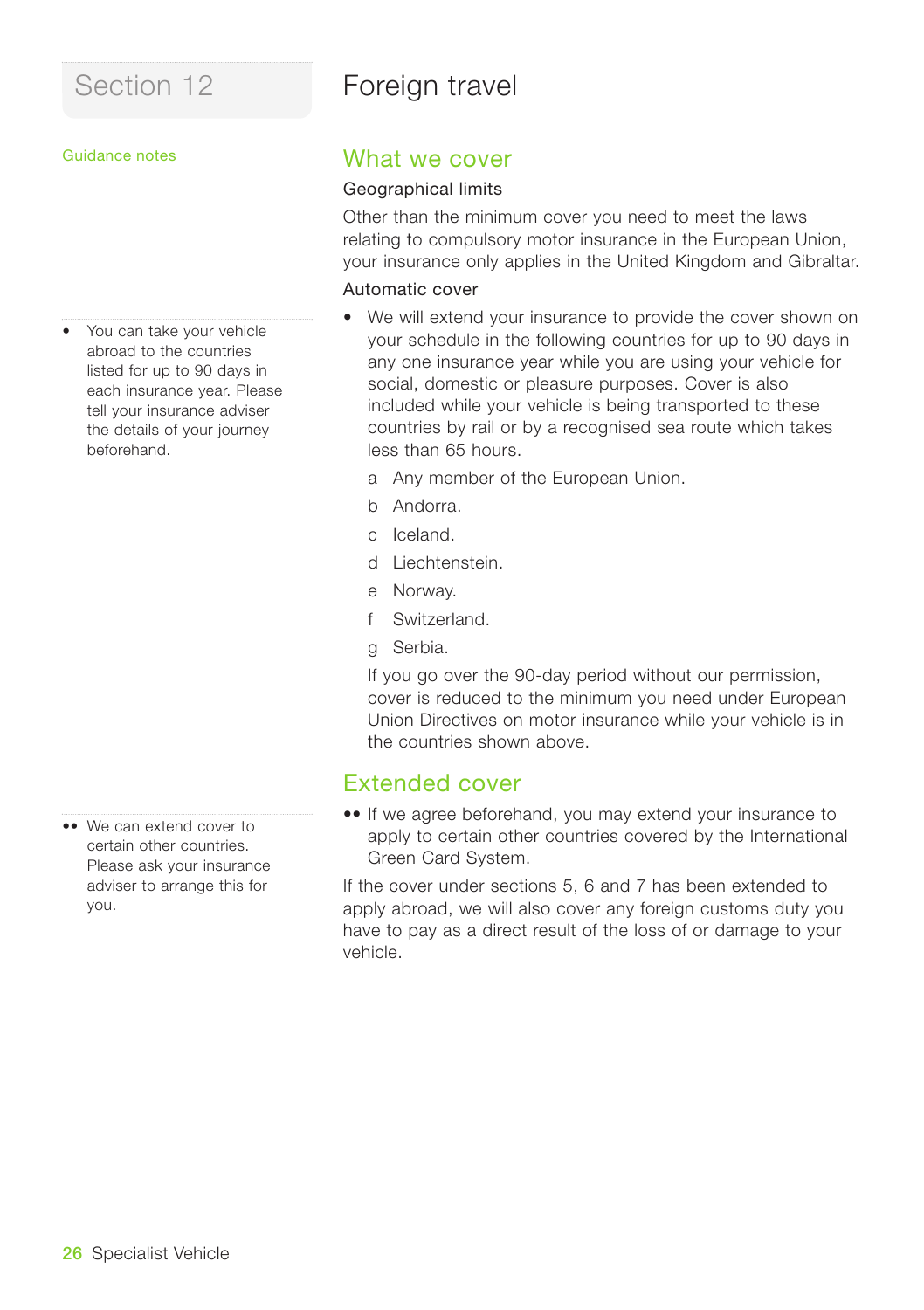#### Guidance notes

• In Spain you need special cover, known as a bail bond.

This bail bond is usually enough to prevent your vehicle being impounded in Spain after an accident.

■ We have explained your Spanish bail bond cover in Spanish in case you need to show it to the authorities there.

In some circumstances you may have to pay for medical treatment after an accident.

You are covered up to £250 for each person for each accident.

If you are a 'retail' customer, you may cancel the insurance within 14 days of its start without giving any reasons. You will be entitled to a pro-rata refund of your premium, not including any charges to cover costs.

## Section 12 **Foreign travel (continued)**

## Spanish bail bond

- Our representatives (in Spain) can act to release your vehicle or you if you or it are held after an accident. Our representatives can pay up to £1,000 to do this. If they pay any money under this bond, you will have to refund the amount to us.
- Autorizamos a la Oficina de Aseguradores de Automóviles de Madrid o sus representantes designados a actuar en nombre de nuestro Asegurado para obtener la liberación del vehículo y/o del Asegurado y/o de la persona autorizada para conducir el mismo de detención oficial como consecuencia de un accidente.

A tal efecto, la Oficina de Aseguradores de Automóviles de Madrid o sus representantes designados queda autorizada por el presente para establecer garantías o depósitos hasta £1000 o 1500 euros en concepto de fianza penal. (La finalidad de esta garantia no es aplicable en casos de multas.)

## Section 13 **Medical expenses**

### What we cover

If there is an accident involving your vehicle, we will pay up to £250 to cover the medical expenses of each person who is injured while they are in your vehicle.

## Section 14 Cancellation

### Cancelling during the initial period of cover – 'Retail customers' only

If you have entered into this contract of insurance as a retail customer, you have a right to cancel this insurance. To do this, you must tell us or your insurance adviser within 14 days of the start date (or annual renewal date) of your policy or (if later) the day you receive the policy documents and supporting information. Cancellation will take effect from the date we receive your notice to cancel but cannot be backdated.

If you choose to cancel the insurance policy during this initial period of cover, provided you have not made any claims in the current period of insurance, and you are not going to make a claim, you will have to pay 'pro-rata' rates for the period of time you have had insurance cover. Further charges may include a proportion of any commission paid to your insurance adviser and a proportion of any fees charged by your insurance adviser, sufficient to cover their costs.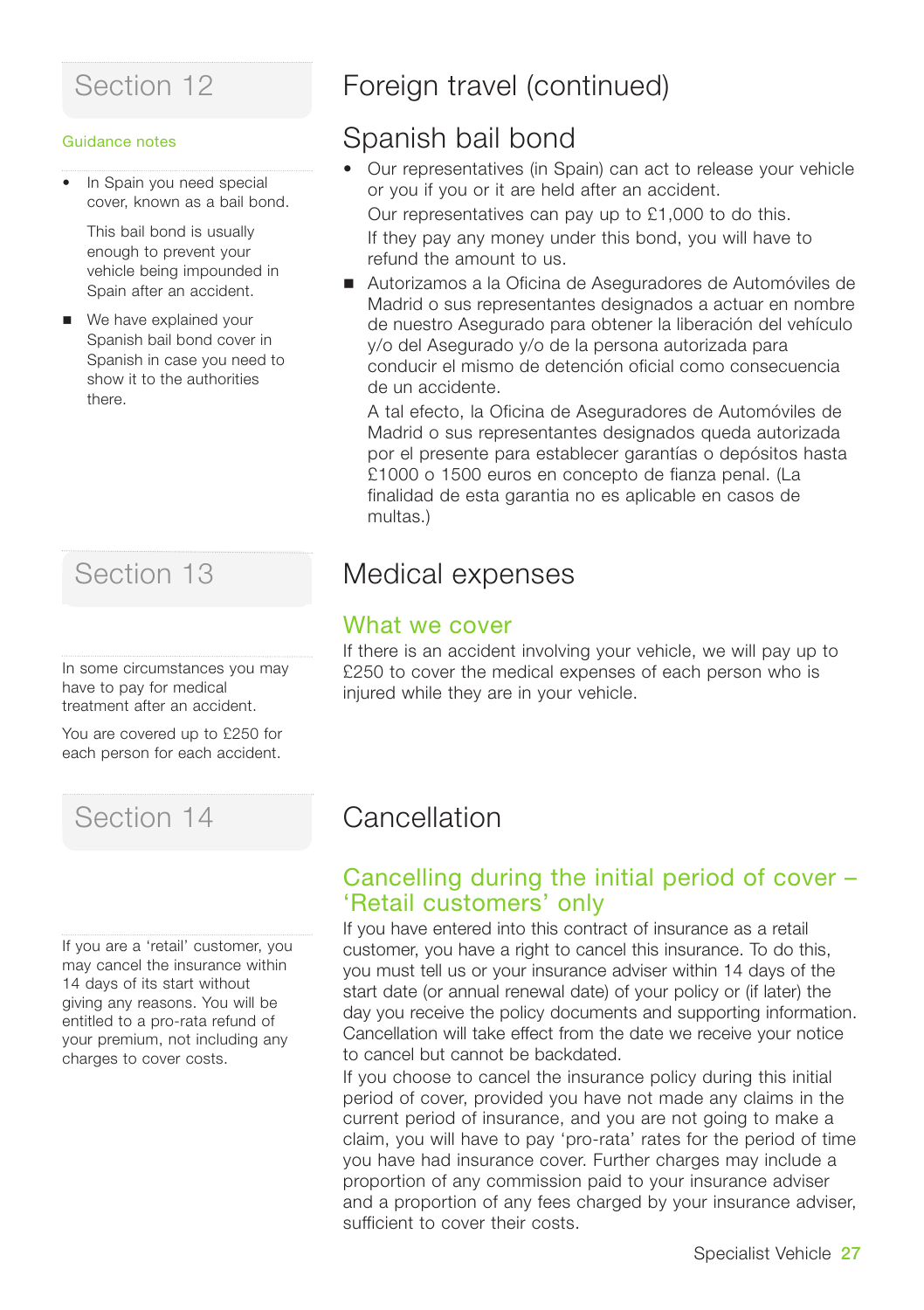## Section 14 **Cancellation (continued)**

#### Guidance notes

We may cancel the insurance by sending you seven days' notice. You may be entitled to a refund of part of your premium. You may also cancel this insurance by notifying us or your insurance intermediary and you may be entitled to a refund if you have not made a claim.

### Cancellation by us

This insurance may also be cancelled in the following circumstances.

We or your insurance adviser may cancel this policy by sending seven days' notice to your last known address where there is an exceptional or valid reason for doing so. We will refund the part of your premium which applies to the period of the insurance you have left.

We will make a deduction for any administration costs we have incurred.

If we or your insurance adviser cancel this insurance because you have not paid the full premium no refund will be given. We will not give a refund if anyone has claimed in the current insurance period. It is a serious offence under section 143 of the Road Traffic Act 1988 to use, or allow any person to use a motor vehicle on a road without a valid motor insurance policy in force. Exceptional or valid reasons may include but are not limited to:

- you do not pay the premium or an instalment when you have been notified that an outstanding amount is required by a specific date.
- you or anyone else covered by this insurance has not met the terms and conditions in this document or motor insurance including those shown on your schedule.
- you have not provided the requested documentation (e.g. evidence of your current address, proof of no claims bonus) or provided access to your driving licence details as held by the appropriate authority.
- a change in your circumstances means that we can no longer provide cover.
- where we identify misrepresentation or fraud or any attempt to gain an advantage under this insurance to which you are not entitled.
- use of threatening or abusive behaviour or language or intimidation or bullying of our staff or suppliers.
- where the circumstances of a new claim, or an incident we have become aware of mean that we no longer wish to provide cover.
- if as a result of a claim under this insurance you have not co-operated with our reasonable request for any documents and/or information, we may no longer wish to provide cover.

### Cancellation by you

• You can cancel this insurance after the initial period of cover set out in 'Cancelling during the initial period of cover – 'Retail customers' only'. Cancellation will take effect from the date we receive your notice to cancel, or a date in the future that you have specified, but cannot be backdated. If you have not made any claims in the current period of insurance, and you are not going to make a claim, we will work out a charge for the time you have been covered using our short-period rates shown below. We will refund any amount we owe you.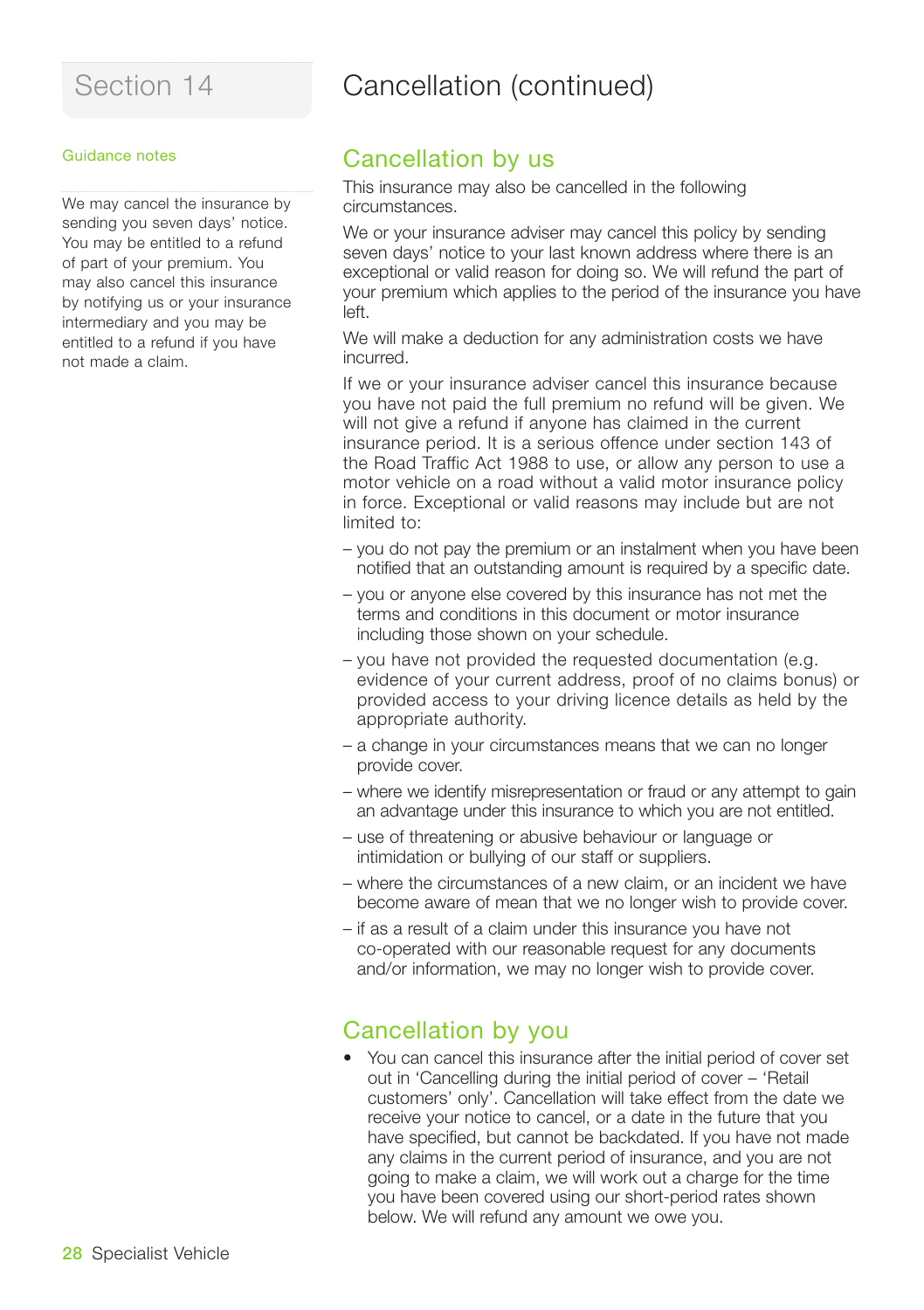| Period of time you have<br>had the cover, up to: | Refund of<br>premium |
|--------------------------------------------------|----------------------|
| One month                                        | 70%                  |
| Two months                                       | 60%                  |
| Three months                                     | 50%                  |
| Four months                                      | 40%                  |
| More than four months                            | $0\%$                |

We will only make a refund for any reason above after the initial 14 day period if your annual premium for each vehicle is more than £100.

## No-claim bonus

If nobody makes a claim under your insurance during the insurance period, we will give you a discount when you renew your insurance. The discount you will receive will depend on the no-claim bonus scale we are using when you renew your insurance.

If you make a claim in any insurance period, we will reduce the discount you receive.

If two or more claims are made in any one period of insurance, you will lose all your no-claim bonus.

If more than one vehicle is covered by this insurance, we will assess each vehicle individually.

Your no-claim bonus will not be affected if you only claim for a broken windscreen or windows.

You cannot transfer your no-claim bonus to someone else.

#### Protected no-claim bonus

Depending on certain conditions you may be able to protect your no-claim bonus if you pay an extra premium. Your no-claim bonus is only protected if this is shown on your schedule.

If your no-claim bonus is protected we will not reduce it if you do not make more than two claims during any three years of insurance. If three or more claims are made during any three year period we will reduce the discount you receive.

## Section 16 **Suspending cover**

If you ask us to, we will suspend all cover from the date we receive the current certificate of motor insurance. In these circumstances, we will not refund your premium. Also if we suspend your policy for more than three months in any one 12-month policy period, we will not increase your no-claim bonus (if this applies) when you renew your insurance.

## Section 15

#### Guidance notes

We will give you a discount on your premium each year if you do not make a claim.

If you make a claim and we cannot recover the amount we pay, we will reduce the bonus even if the event was not your fault.

If you make two or more claims in one insurance year, you will lose all your bonus.

Claims for just glass breakage do not affect your no-claim bonus.

By paying an extra premium you can protect your no-claim bonus. Although your level of no-claim bonus may be protected, this does not mean that your premium will not be increased if, for example, your accident or conviction record justifies this. Your insurance adviser can give you more details.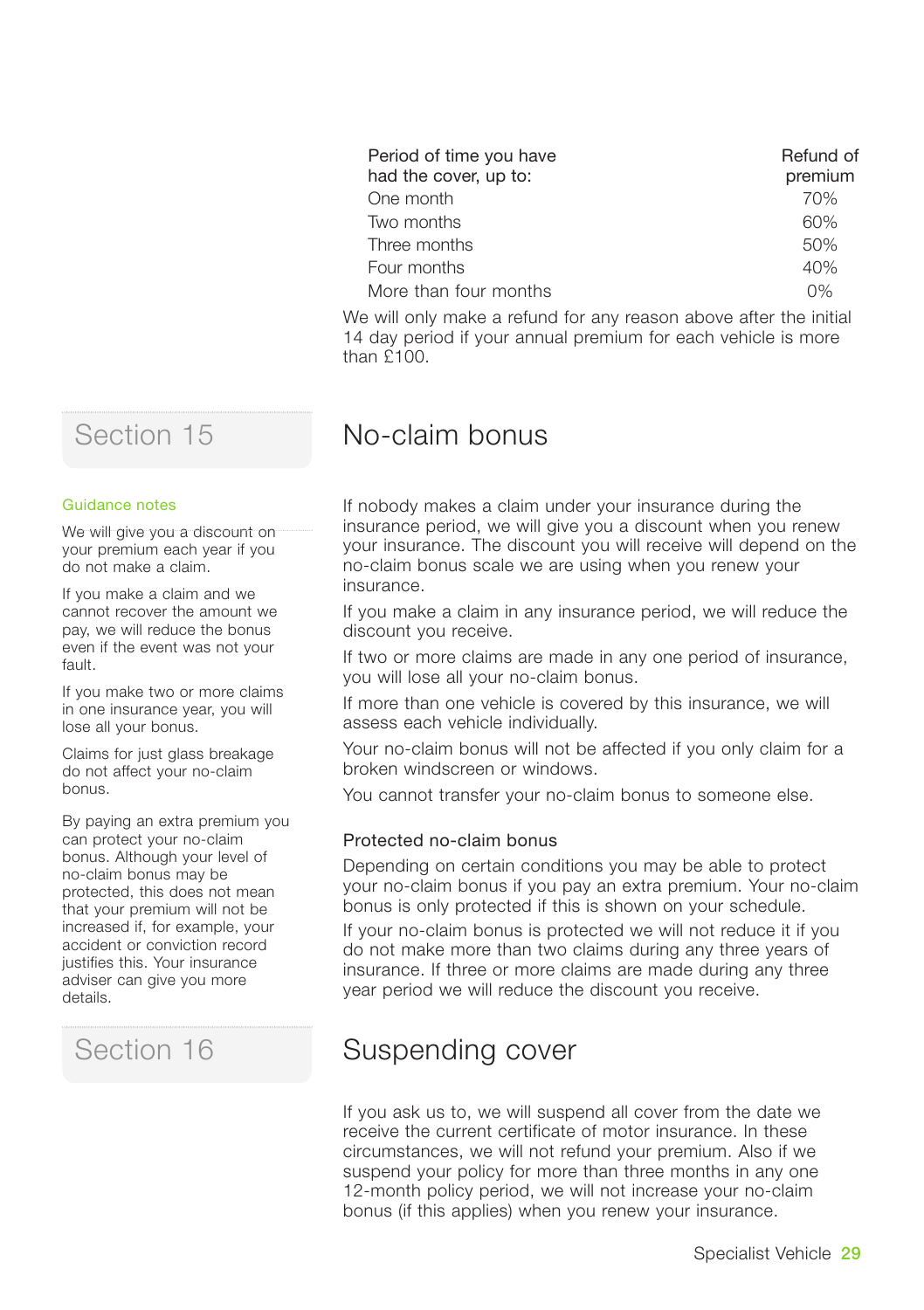## General exceptions

#### Guidance notes

These general exceptions apply to all sections of your insurance and explain when your insurance will not cover you.

- 1 The driver of your vehicle must be covered on your certificate.
- 2 The driver must not be disqualified from driving.
- 3 All drivers must keep to the conditions of their driving licence.
- 4 This insurance is for the United Kingdom plus the countries described in section 12.
- 5 There is no cover under this insurance within restricted areas of airports.
- 6 Your vehicle must be safe to drive.
- 7 Your vehicle must not be overloaded.
- 8 If you are carrying a load, it must be safe.
- 9 If you are towing a trailer with a load, the trailer and load must be safe.
- 10 You can only use your vehicle for the purposes shown on the certificate. You can accept contributions towards petrol as long as you keep to the conditions we set.
- 11 You may not use your vehicle for any form of competition, whether against other people or the clock.

### These exceptions apply to the whole insurance.

#### Your insurance does not cover the following.

- A Any liability to others, or loss of or damage to any vehicle covered by this insurance, when the vehicle is:
	- 1 driven by or in the charge of anyone who is driving without your permission or is not included as a driver in the certificate of motor insurance or who is excluded by an endorsement;
	- 2 in the charge of anyone who is disqualified from driving, or who has not held, or who by law is prevented from holding or getting, a driving licence;
	- 3 being driven by any person who holds a driving licence but is not complying with any terms or conditions that may apply to that licence;
	- 4 being used outside the United Kingdom, unless it is allowed by section 12;
	- 5 being used in restricted areas of airports or airfields (we will not pay any claim involving aircraft within the boundary of the airport or airfield);
	- 6 being driven in an unsafe, unroadworthy or damaged condition or does not have a valid MOT or Single Vehicle Approval certificate when needed;
	- 7 being driven with a load or a number of passengers which makes it unsafe to drive or is greater than the manufacturer's specifications;
	- 8 carrying an insecure load;
	- 9 towing a trailer which is unsafe or has an insecure load; or
	- 10 used for a purpose which it is not insured for (as long as you do not make a profit, your employer can pay an allowance for the number of miles you drive, or a passenger can contribute towards the cost of fuel).
	- 11 being used in any form of competition, rally, trial, track day, performance test, timed lap, race or speed trial whether or not your vehicle is on private property, a public road, a private racetrack, a road that has been closed by central/local government for motorsport purposes or a derestricted toll road. Derestricted toll roads are roads the public can pay to have access to and where speed restrictions are temporarily or permanently suspended (including the Nurburgring.)
- B Any result of war, revolution or any other similar event. Any loss or damage caused by any government, public or local authority legally taking or damaging your property.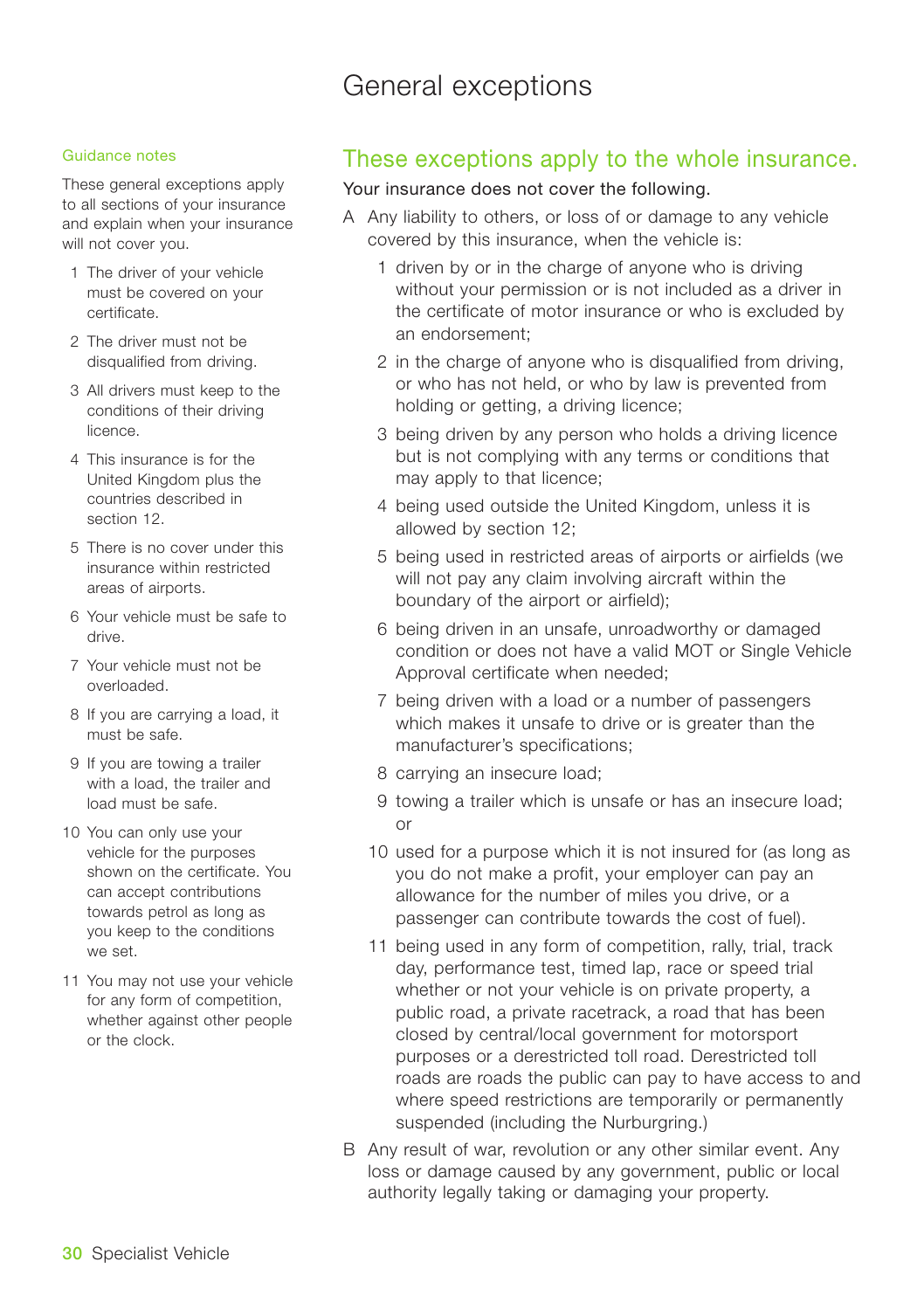## General exceptions (continued)

#### Guidance notes

These general exceptions apply to all sections of your insurance and explain when your insurance will not cover you.

If a yearly mileage applies to your policy, this will be shown on your schedule.

Your insurance will not cover you if you go above this mileage limit in any one year of insurance.

If you believe that you are likely to go over your mileage limit for the year, you should tell your insurance adviser immediately.

- C Any loss or damage caused by:
	- earthquake: or
	- riot or civil commotion happening in Northern Ireland or outside the United Kingdom.
- D Any liability you have accepted by agreement or contract unless that liability would have existed without the agreement.
- E Any loss or damage caused directly or indirectly by:
	- ionising radiation, or contamination by radioactivity from any nuclear fuel, or from any nuclear waste from burning nuclear fuel; or
	- the radioactive, toxic, explosive or other dangerous properties of any explosive nuclear material or any part of it.
- F Loss or damage caused by pressure waves from aircraft or flying objects.
- G Loss or damage by pollution or contamination, however caused, other than cover needed by the Road Traffic Acts or any other laws which apply to motor insurance.
- H Any liability to others, or loss or damage if your vehicle has driven more than the yearly mileage limit shown in the schedule.
- Any loss, damage, injury or legal liability caused directly or indirectly by terrorism or any similar event. This exception does not apply to the cover we must provide under the Road Traffic Acts or any other laws which apply to motor insurance. This exception does not apply to sections 5, 6, 7 and 8 of this insurance.
- J Any liability, loss or damage where you or any appropriate driver is negligently in breach of the Road Safety Act 2006, except where we are required to provide this cover under the Road Traffic Acts or any other legislation applicable to motor insurance.
- K Loss or damage caused intentionally by you or any other person covered under this policy or any member of your family, or loss or damage someone else causes with your permission or encouragement.
- L We will not provide any cover under this insurance (other than that required by the Road Traffic Acts), if an accident occurs whilst you or any other insured person whilst driving;
	- a is found to be over the lawful limit for driving with alcohol
	- b is driving whilst unfit through drink or drugs, whether prescribed or otherwise
	- c fails to provide a sample of blood, urine or breath when required to do so, without a lawful reason.

In addition we will recover from you or the driver all sums paid (including legal costs) whether in settlement or under a judgment of any claim arising from an accident including damage to your car and any third party claim.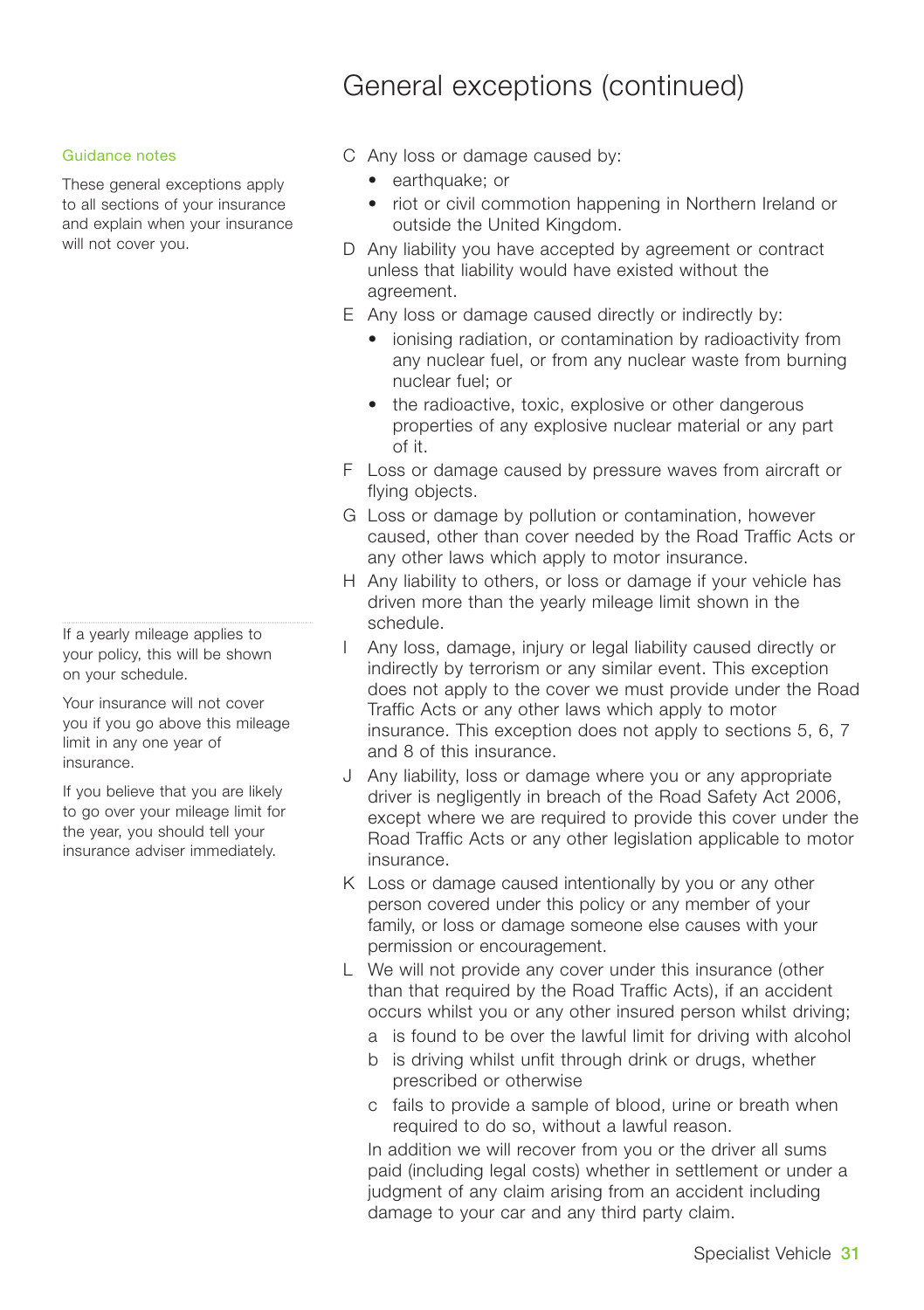## General conditions

#### Guidance notes

You must keep to these conditions or your insurance will not be valid. Your insurance only covers people who meet these conditions and all the information you give to us in the proposal form or statement of insurance must be completely true and accurate.

We will not pay any claim which is false or fraudulent.

If your vehicle is broken into, stolen or vandalised, you must tell the police.

This is the procedure for reporting accidents and thefts to us. Do not admit an accident or loss was your fault or negotiate a claim without our permission.

- A We will only provide the cover described in this insurance under the following circumstances.
	- 1 Anyone claiming cover under this contract has kept to all the conditions in this document and any endorsements.
	- 2 The information you gave on the proposal form or statement of insurance and any declaration is true and complete. If you do not give us accurate information, this could lead to your claim not being paid and/or your insurance not being valid.
	- 3 'Your vehicle' means any vehicle you have told us about and that we have agreed to cover. The vehicle must be your property and registered in your name. If you change the vehicle covered by this insurance or get an extra vehicle which you need cover for, you must tell us in writing beforehand.

#### We will only provide cover if you have paid the premium.

- B If a claim is made which you or anyone acting for you knows is false or exaggerated, or if you give us incorrect information or fraudulent documents, we will not pay any part of the claim, cover under this insurance will not be valid, and you will lose any premium you have paid. We may also contact the Police and/or relevant authority(s) in relation to possible criminal proceedings.
- C After any event which could lead to a claim, tell us immediately by phoning us on 0800 0722050 or writing to us as shown at the end of this document. If any incident involves theft, attempted theft or vandalism, you must also report this to the police as soon as the incident is discovered and support any prosecution against the culprit if identified.
- D You must send us any letters, writ or summons as soon as you receive them, together with a filled-in report form. Do not answer any letters – send them straight to us. You must also tell us if you know about any prosecutions involving anyone covered by this insurance. If you have an accident or loss, you must not admit to anyone else that it was your fault or negotiate or refuse any claim unless you have our permission.
- E We are entitled to take full control of any claim and we must be given whatever information and help we need. You must not do anything that will affect our interest in this insurance. We can prosecute or defend any claim in your name.
- F If a mileage restriction applies and you go over the yearly limit shown on your schedule during the current period of insurance, cover under this insurance will not be valid. We have the right to request proof of mileage.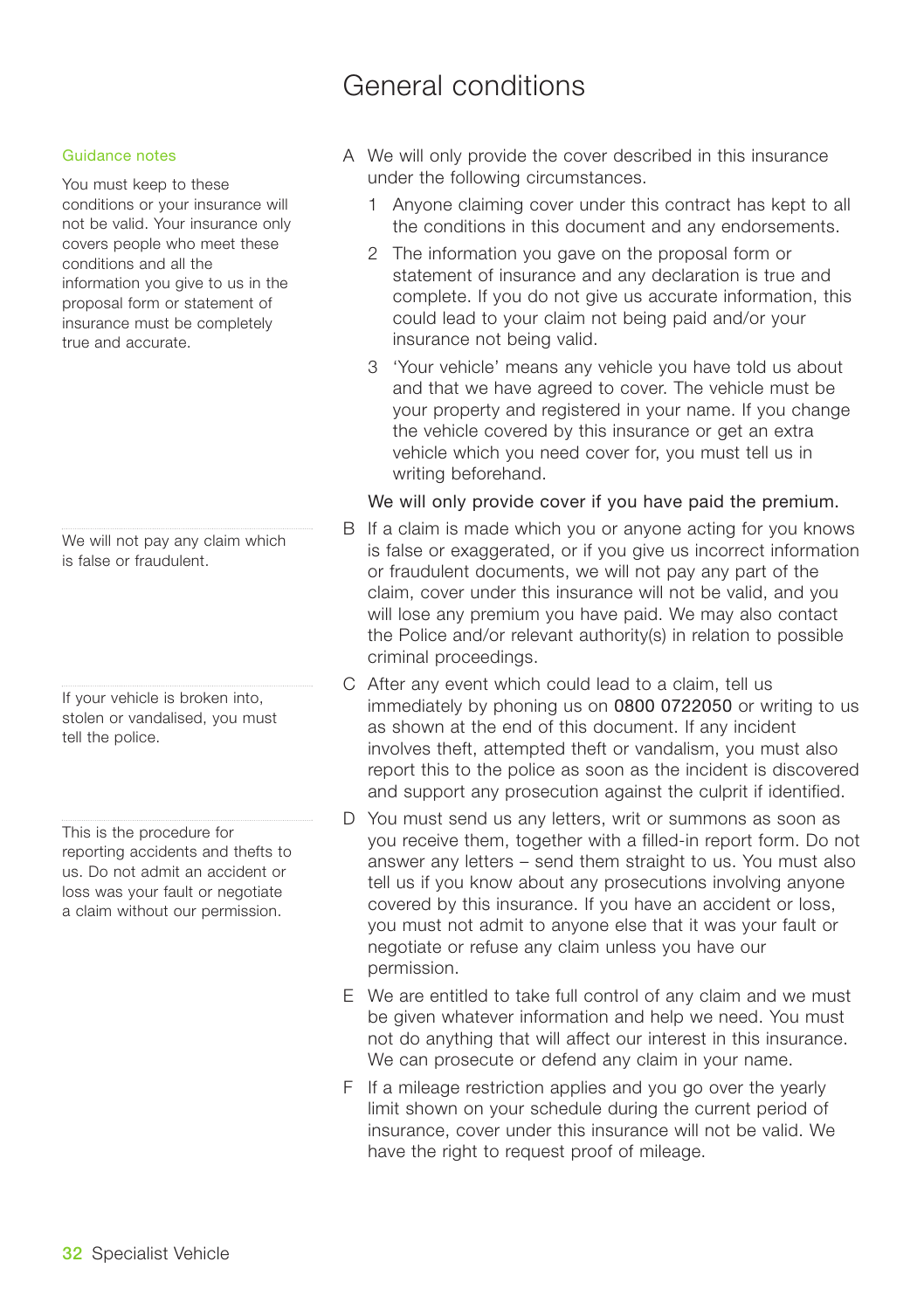#### Guidance notes

You must keep your vehicle in a safe and roadworthy condition and make every attempt to protect it from damage or theft.

## General conditions (continued)

- G If the law in any country to which this insurance applies obliges us to make a payment which we would not otherwise have paid, we reserve the right to recover the amount paid from you or the person, company, partnership or firm that incurred the liability which made the payment necessary.
- H If your vehicle is damaged and a part or accessory cannot be repaired or replaced, we will only pay you the amount shown in the manufacturer's last United Kingdom list price. If we know that your vehicle is an imported vehicle and we have agreed to cover it, and the damaged part or accessory has never been available in the United Kingdom, we will only pay the manufacturer's last list price in the country your vehicle came from. We will not pay for the cost of importing any part or accessory needed to repair your vehicle.
- I If your vehicle is under a hire purchase or leasing agreement and it is damaged and cannot be repaired or replaced, we will pay the claim to the owner shown in that agreement.
- J If there is other insurance in force which covers the same loss, damage or liability as our insurance, we will only pay any amount above that provided by the other insurance. This condition does not make us responsible for any amount we would not otherwise have paid under any section of this insurance.
- K You must at all times take all reasonable steps to safeguard your vehicle from loss or damage. You shall maintain your vehicle in efficient and roadworthy condition and your insurer shall have, at all times, free access to examine such vehicle.
- L If you have an accident, you must take all possible steps to protect your vehicle and its accessories and contents. If the damage to your vehicle is covered by this insurance, you must arrange for your vehicle to be taken to the nearest competent repairer and we will accept any reasonable costs as part of your claim. We will not pay for any further damage you cause if you try to drive your vehicle. When your vehicle is at the repairer, you must arrange for a detailed estimate for the cost of repairs to be sent to us immediately. One of our approved automotive assessors must inspect your vehicle before repairs are started. We will not be responsible for the cost of any new parts or accessories ordered, or repairs carried out, without our agreement. If we think the estimate is unreasonable, we may negotiate a lower estimate or pay for any work that may have been done and move your vehicle to another repairer. We have the right to move your vehicle to a safe storage place without asking you.

General conditions continued on the next page.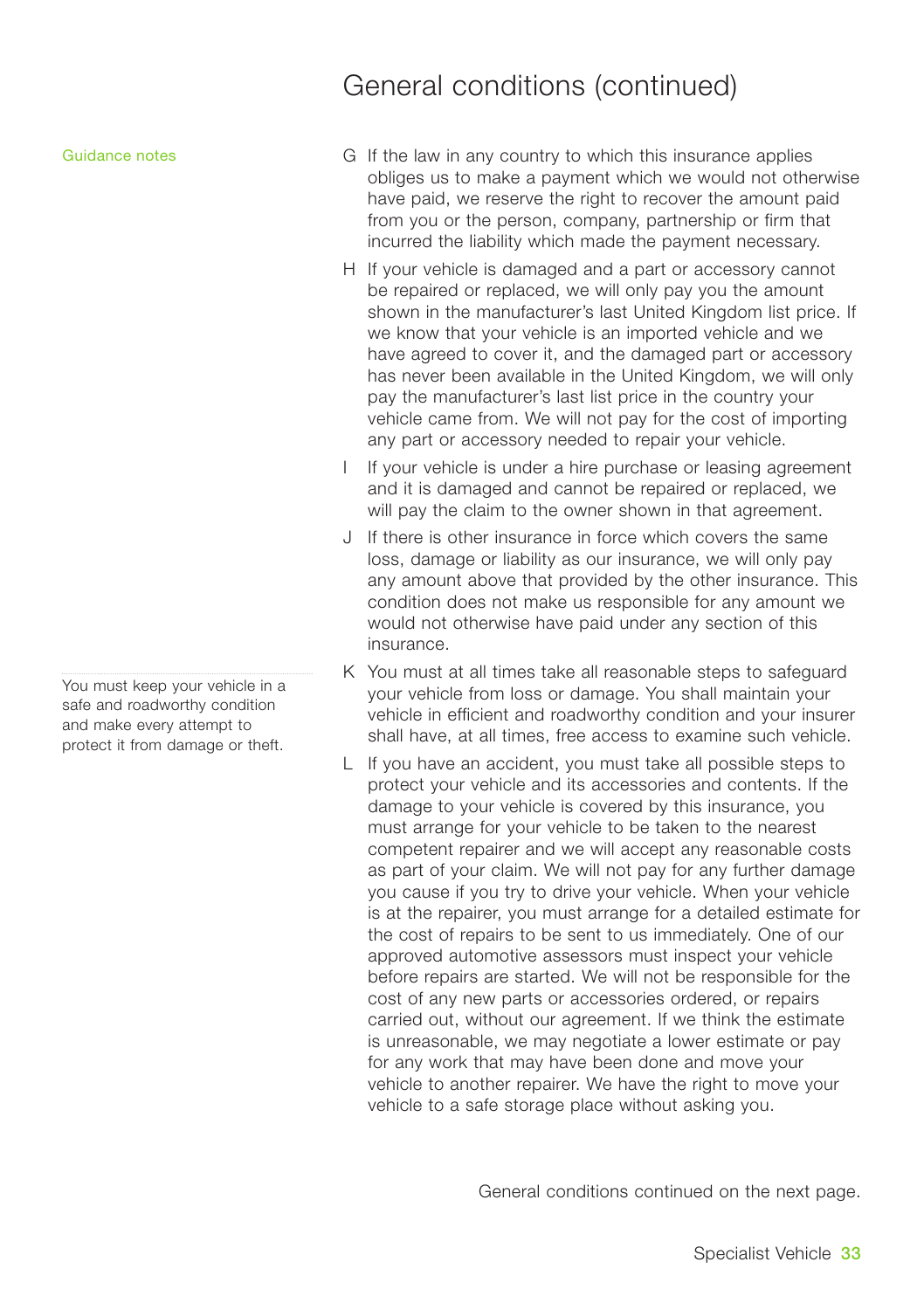#### Guidance notes

We may cancel the insurance by sending you seven days' notice. You may be entitled to a refund of part of your premium. You may also cancel this insurance by notifying us or your insurance intermediary and you may be entitled to a refund if you have not made a claim.

You must tell your insurance adviser immediately if there are any changes to the information you have given us. If you do not do this, your insurance cover may not be valid.

## General conditions (continued)

- M If we choose, we may arrange for the repairer to use suitable (possibly recycled) parts and accessories that are made by a company other than the manufacturer of your vehicle.
- N You cannot transfer this insurance to anyone else.
- O If you pay your premium by instalments and have paid a deposit premium, if we then do not receive an instalment when it is due, we will send you seven days' notice of cancellation. You must pay the full amount you owe before the seven days are up. If you do not pay the full amount, we will cancel the insurance immediately. It is a serious offence under section 143 of the Road Traffic Act 1988 to use, or allow any person to use a motor vehicle on a road without a valid motor insurance policy in force. If your vehicle is lost or damaged and cannot be repaired or replaced and the loss or damage is covered by this insurance, you must pay all the premium you owe. We will have the right to take any premium you owe from the amount of the claim.
- P You must tell us as soon as possible about any changes which could affect your insurance and which have happened since the cover first started or since you last renewed it. If you do not tell us about these changes, your insurance may not cover you fully or at all. If you are not sure whether any facts are important, please ask your insurance adviser. Here are some examples of changes you should tell us about.
	- A change of vehicle including getting an extra vehicle. We will need full details of your new vehicle, which must include information about the country in which it was first registered if this was different to the United Kingdom.
	- A change in the way you use your vehicle.
	- A change of address.
	- A change of occupation, including any part-time work.
	- Convictions and prosecutions.
	- A change in the main driver of the vehicle.
	- Details of drivers you have not told us about before.
	- Details if you or anyone who will drive develop any medical conditions.
	- All changes you make to your vehicle, if these make your vehicle different from the manufacturer's standard specification.
	- The sale or change of any other vehicle you own or are the main user of.
	- A change to the yearly mileage limit (if this applies) that you need.
	- A change to the place where you usually keep your vehicle.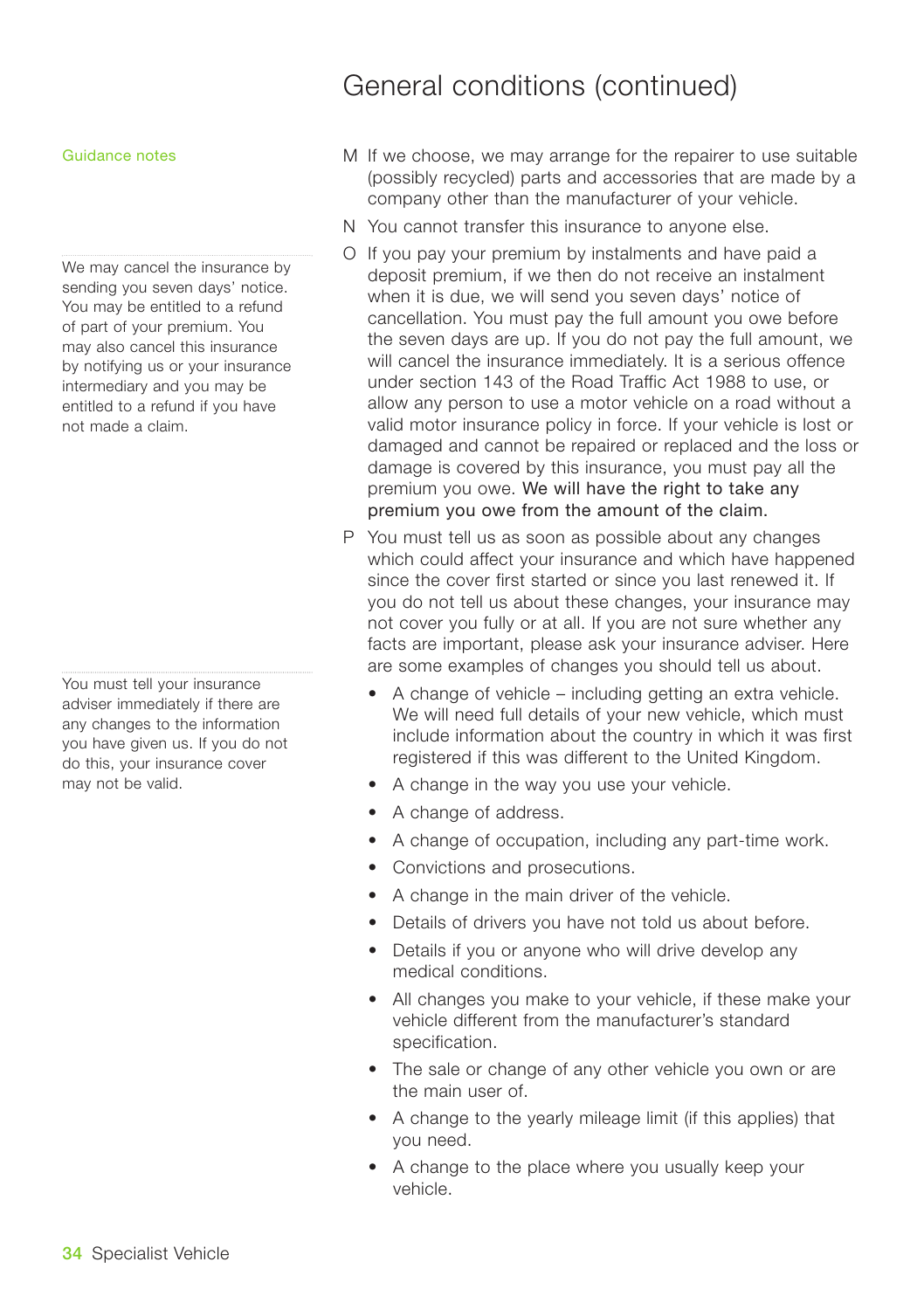## General conditions (continued)

#### Guidance notes

Because this insurance is designed for specialist motor vehicles, only vehicles of this type will be accepted for cover unless agreed by us beforehand.

If your vehicle is a 'write-off' and we offer to settle your claim, this insurance will end for your vehicle when you accept the payment. The insurance can only be transferred to a replacement vehicle if we give our permission.

- Q This insurance does not give rights to any person other than you (the insured person) unless we say differently elsewhere in this document.
- R We have the right to find out the distance recorder reading of your vehicle. You must give us all the help and information we need and provide documentary evidence to prove the distance recorder reading of your vehicle, if we ask for this. We can examine your vehicle at any reasonable time.
- S Unless we have agreed otherwise with you, this insurance is governed by the law applying in the particular country in the United Kingdom you live in. If there is any dispute over which law is to apply to this insurance, it will be English law. We will not cover any payments that are awarded by a court in a country outside of the United Kingdom unless your cover has been extended to that country under section 12 of this insurance.
- T If your vehicle has been deemed a Total Loss and you have opted to retain the salvage, the cover provided by this policy (if we allow it to continue) will thereafter be limited to Third Party Only and only sections 1, 2, 3, 4, 12 and 14 will apply. Thereafter all cover will cease:
	- on the date we inform you of; or
	- at the end of the period of insurance

whichever is the sooner, unless you have provided at your own expense:

- a a repair invoice for the necessary work;
- b a valid MOT Test Certificate for the vehicle dated after the completion of repairs; and
- c a report from a motor engineer to confirm that the repairs have been completed to a satisfactory standard

and we have agreed in writing to reinstate your cover.

General Condition K continues to apply at all times.

- U Where your vehicle has been repaired following a Total Loss under this insurance, the agreed value will be limited to the amount shown on your schedule or the value on the report from the motor engineer after repairs, whichever is the lower amount, unless we have agreed otherwise.
- V If your vehicle is lost or damaged and cannot be repaired or replaced, and the loss or damage is covered by this insurance, when we settle your claim your vehicle will become our property. We will not refund any premium for the period of insurance you have left but we may decide to let the cover continue for a replacement vehicle.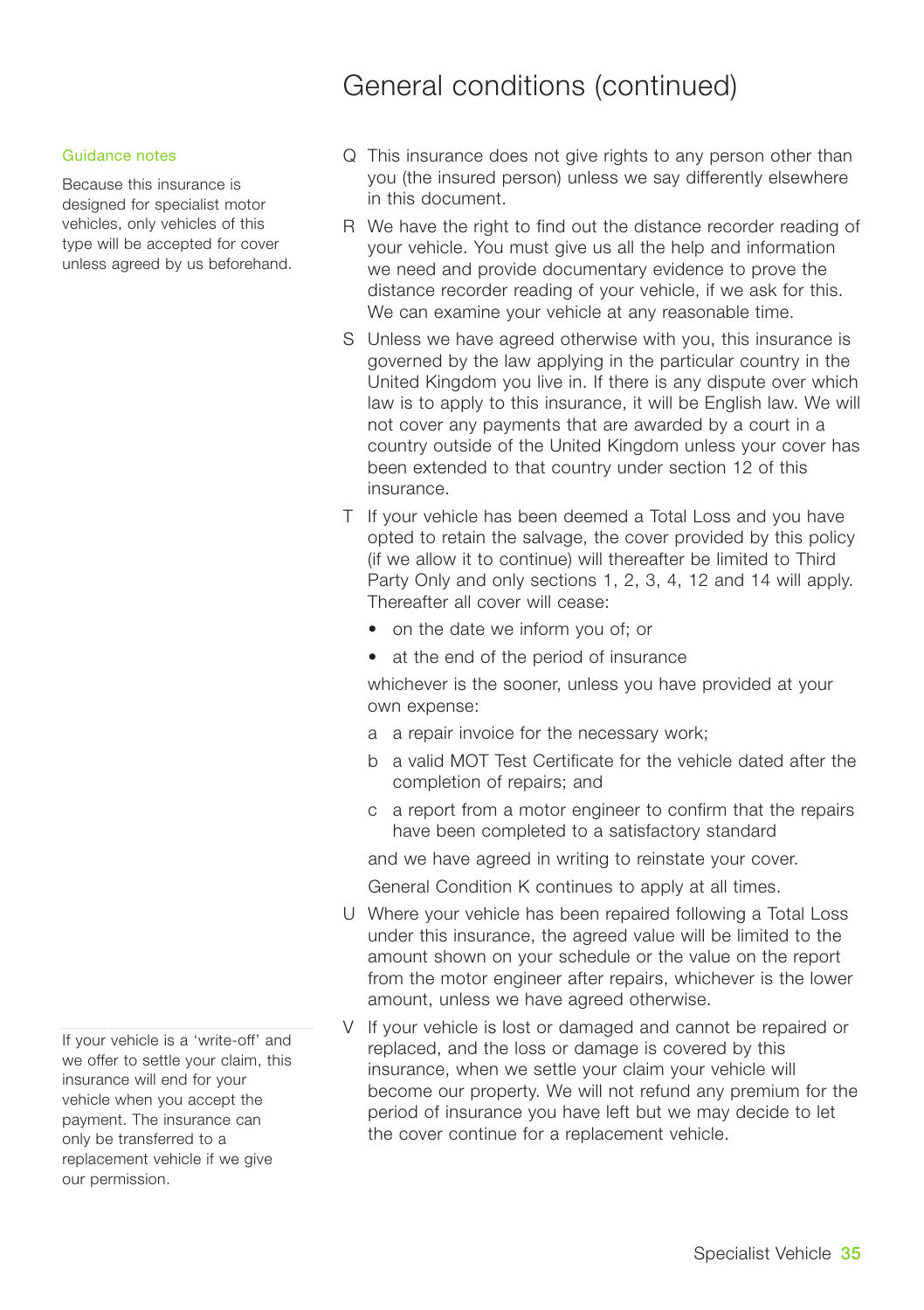## Very important if you have an accident

#### Guidance notes

Please follow these instructions if you need to make a claim.

Your insurance adviser will send you a claim form and give you advice.

You must report all accidents to us immediately.

### What to do if you have to make a claim

- 1 Do not drive away. You must stop if any person or animal has been hurt, or if any vehicle or property has been damaged.
- 2 Ask for the names and addresses of any other drivers or pedestrians. If there is another driver involved, ask for the name of his or her insurer and for their insurance policy or certificate number.
- 3 If the accident damaged another vehicle, property or animal, you must give your name, address and vehicle registration number and show your insurance certificate to anyone who needs it. If anyone other than you is injured, you must show your insurance certificate to the police.
- 4 Write down the names and addresses of any witnesses.
- 5 Draw a diagram of the scene. Show as much detail as possible – include:
	- the position of all the vehicles before and after the accident;
	- the speeds and distances;
	- road names and layout:
	- where witnesses were standing:
	- any obstructions to your or other road users' view; and
	- anything that could be relevant to the accident.
- 6 Do not admit you were at fault in any way or offer to make a payment. If any other person does this, remember to report it to us.
- 7 You must report all accidents, particularly those involving personal injury, to us immediately. You can phone if necessary. You may also be asked to complete an Accident Report Form. You will need to answer all the questions on the form and sign and date it.
- 8 If you receive any writ, summons or correspondence from anyone else or their representative, send it to us immediately. You must tell us if there is going to be any police action.
- 9 We cannot guarantee that we can provide a courtesy car.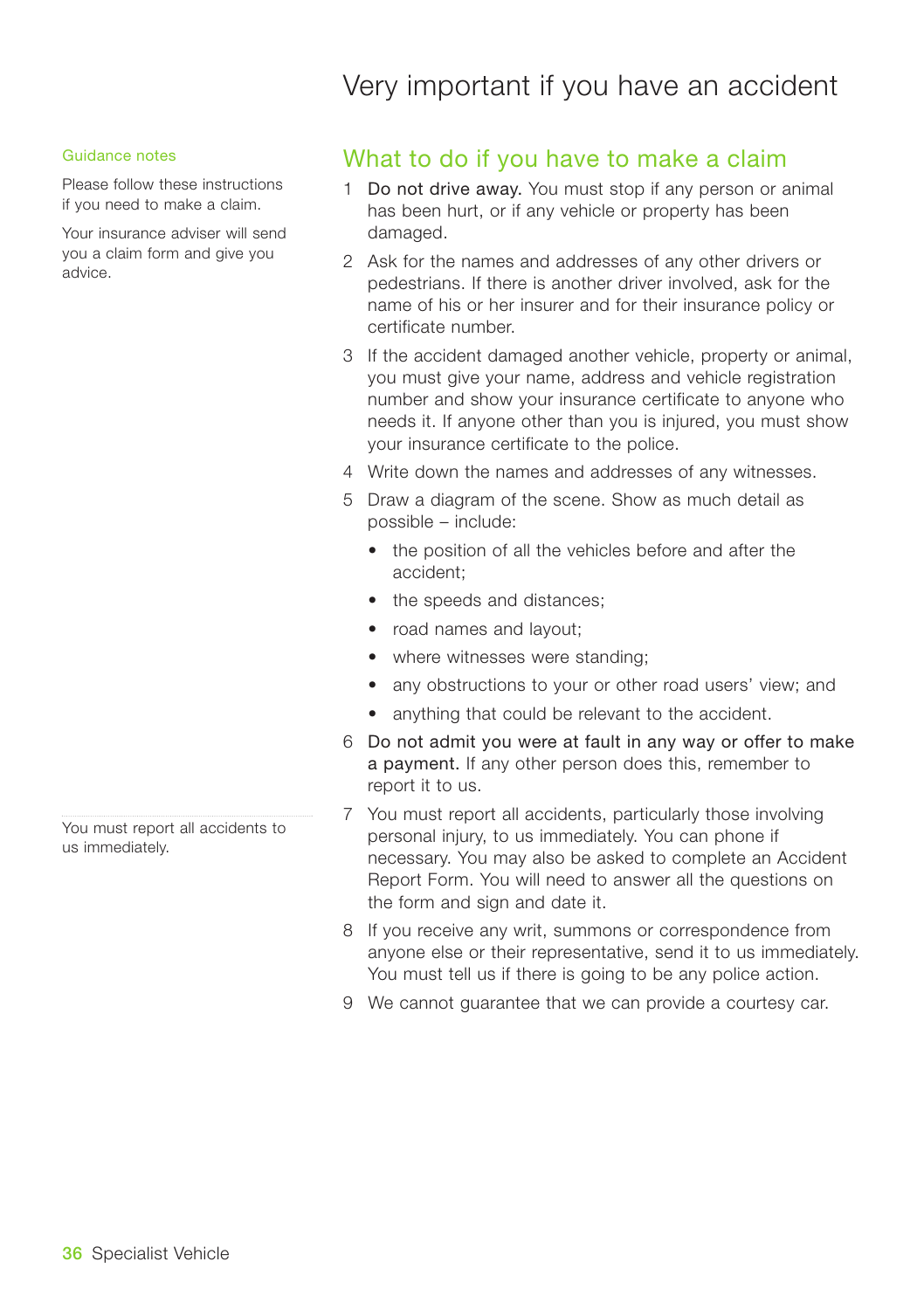## Very important if you have an accident (continued)

### How to make a claim

If you need to tell us about an incident involving damage to or loss of your car, please phone us immediately on 0800 072 2050. Calls made to or from this number and other numbers at the Insurer may be recorded for training and monitoring purposes. You should phone this number even if your policy does not cover the damage.

If we are asked to repair your car, we will do this if the damage is covered by the policy and one of our approved assessors has inspected the damage.

We promise to:

- do our best to sort out your claim with as little paperwork as possible; and
- start the repair process immediately

To help us process your claim, please make sure you have your policy details to hand when you contact us. We will also need you to tell us the precise details of the incident.

### Travelling outside the UK

If you are travelling abroad and need to let us know about a claim, please contact your insurance broker or intermediary or alternatively phone our local agents on 0044 1252 820161.

### Accidents abroad

You may be asked to complete a European Accident Report Form (Constat Amiable D' Accident Automobile) if you are involved in a road traffic accident within the European Union.

Before signing make sure that the boxes are ticked and the comments and diagram are correct. You will be given a copy which should be sent to us as soon as possible. This document can be legally binding in certain countries and you should not sign anything you do not understand.

Your policy does not provide for roadside assistance, any European Breakdown Policy you may have in force can arrange for your vehicle to be taken to one of their recognised recovery agents. In some circumstances the local police will arrange for the removal of the vehicle from the roadside.

You must report the accident immediately to us.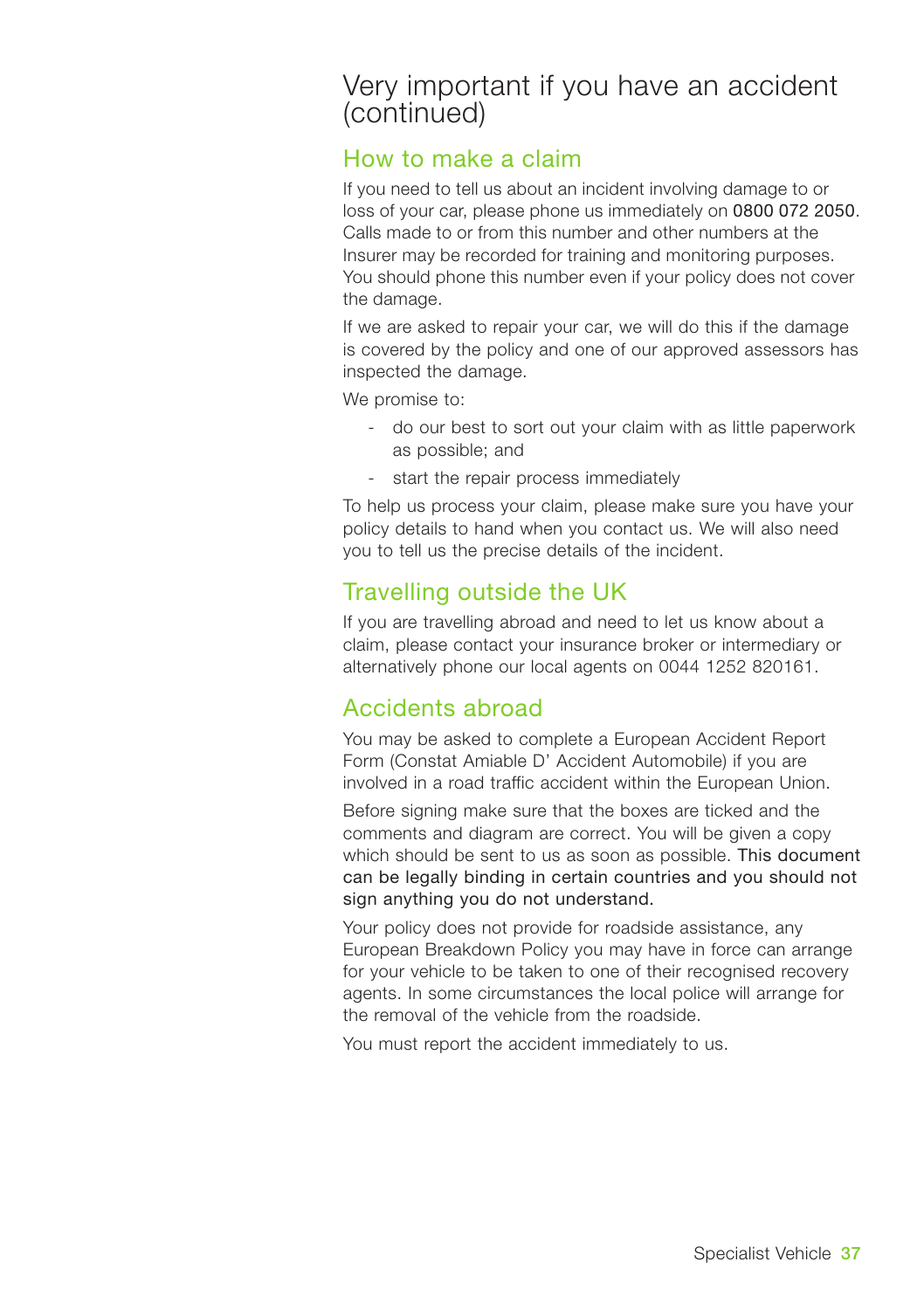## Our Service Commitment

#### Guidance notes

We aim to provide you with a high standard of service, but if you are not satisfied in any way, this information explains exactly what to do.

### What to do if you have a complaint

We are dedicated to delivering a first class level of service to all of our policyholders. However, we accept that things can occasionally go wrong and would encourage you to tell us about any concerns you have so that we can take steps to make sure the service you receive meets your expectations in the future.

If a dispute regarding your policy or claim arises and cannot be resolved by reference to your insurance intermediary the following explains the procedures for resolving your complaint:

If you have a complaint, please contact:

Markerstudy Insurance Services Limited, Markerstudy Customer Relations, PO Box 727, Chesterfield, S40 9LH

When contacting Markerstudy Insurance Services Limited please provide:

- A policy number and/or claim number
- An outline of your complaint
- A contact telephone number

We will make every effort to resolve your complaint by the end of the third working day after receipt. If we cannot resolve your complaint within this time frame we will acknowledge your complaint within five working days of receipt and do our best to resolve the problem within four weeks by sending you a final response letter. If we are unable to do so, we will write to advise you of progress and will endeavour to resolve your complaint in full within the following four weeks. If we are still unable to provide you with a final response at this stage, we will write to you explaining why and advise when you can expect a final response. At this point you may refer your complaint to The Financial Ombudsman Service at the following address:

The Financial Ombudsman Service Exchange Tower,

London E14 9SR.

Email: complaint.info@financial-ombudsman.org.uk

### What you should know

You may go directly to the Financial Ombudsman Service when you first make your complaint, but the Ombudsman will only review your complaint at this stage with our consent. However, we are still required to follow the procedure stated above.

If you have received a final response but are dissatisfied, you have the right of referral to the Financial Ombudsman Service within six months of the date of your final response letter. You may only refer to the Ombudsman beyond this time limit if we have provided our consent.

Whilst we are bound by the decision of the Financial Ombudsman Service, you are not. Following the complaints procedure above does not affect your right to take legal action.

### Customer Feedback

If you have any suggestions or comments about our cover or the service we have provided please write to:

Markerstudy Customer Relations Markerstudy Insurance Services Limited PO Box 727, Chesterfield S40 9LH

We always welcome feedback to enable us to improve our products and services.

### Telephone Recording

For our joint protection telephone calls may be recorded and monitored by us.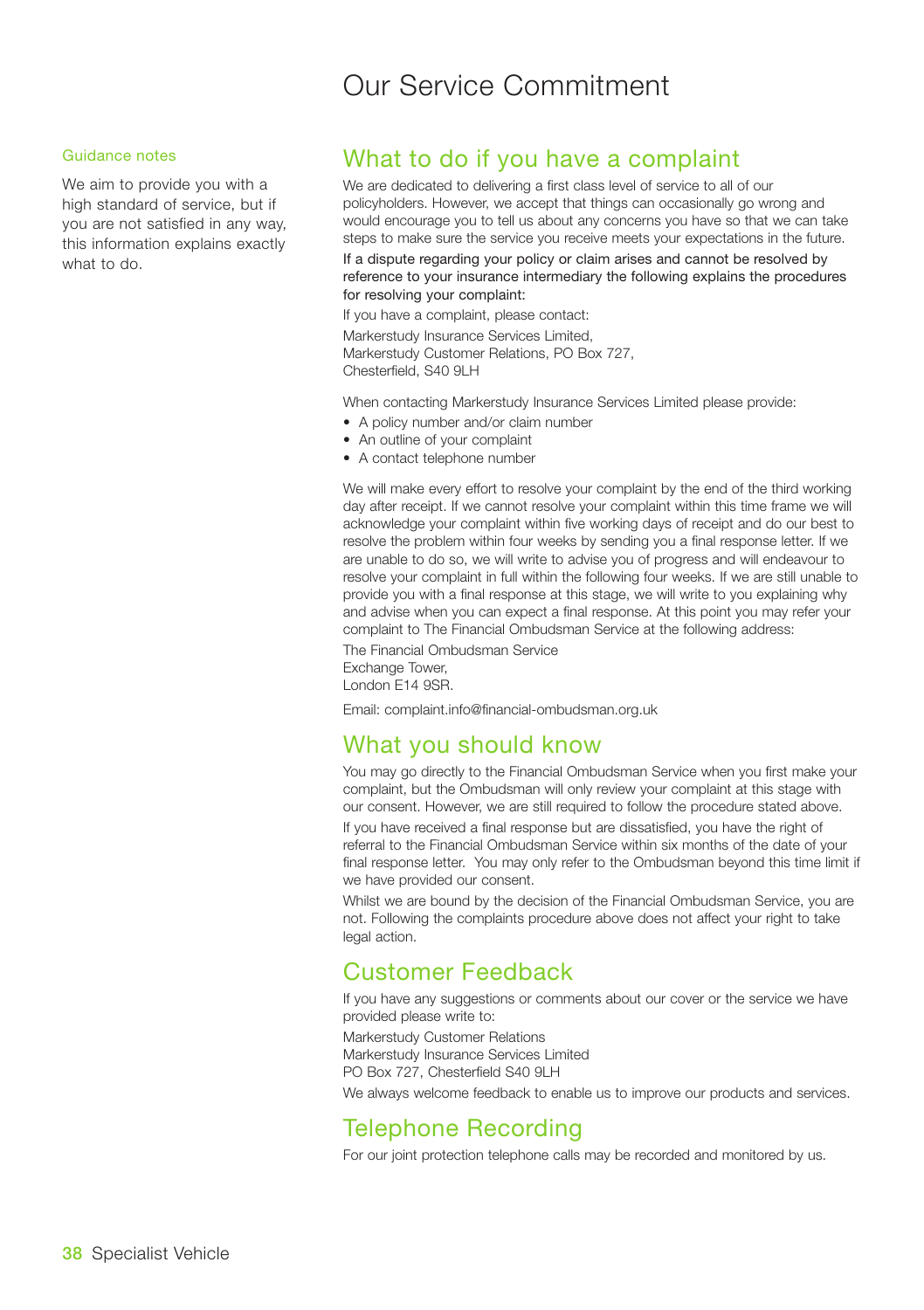## Our Service Commitment (continued)

### How we use your information

We believe in keeping your information safe and secure. Full details of what data we collect and how we use it can be found in our privacy policy which you can access via www.markerstudy.com or by requesting a copy from our Data Protection Officer (contact details below). This section provides you with some basic information and explains:

- What we do with your information
- How we may check the information you have provided to us against other sources such as databases
- Who we share your information with, and
- How we may use your information.

We are governed by the Data Protection legislation applicable in the United Kingdom.

### How we may collect your information

We may collect details about you from

- Information you give to brokers
- Information you give us in online forms and other forms
- Other sources such as Google Earth and social media
- Third parties and other sources
- Telematics systems.

### What information we may collect about you

We collect details including details about your health, personal circumstances, claims history, credit history, motoring history and other relevant details. We may collect information on you from databases such as the electoral roll and county court judgment records.

### How we may share your information

In order to provide our services to you, we may share your information with insurance companies, solicitors, regulators, business partners and suppliers. We may also have a legal obligation to provide your information, in certain circumstances, with regulators, police and other public bodies.

Information you supply may be used for the purposes of insurance administration by us and third parties. These third parties may share your information with their own agents.

### How we may use your information

We may use your information for a number of purposes. These include:

- Providing you with our services
- Dealing with your claim
- Carrying out checks such as fraud checks and credit checks
- Providing you with information about our products and services.

We give details about some of these processes below.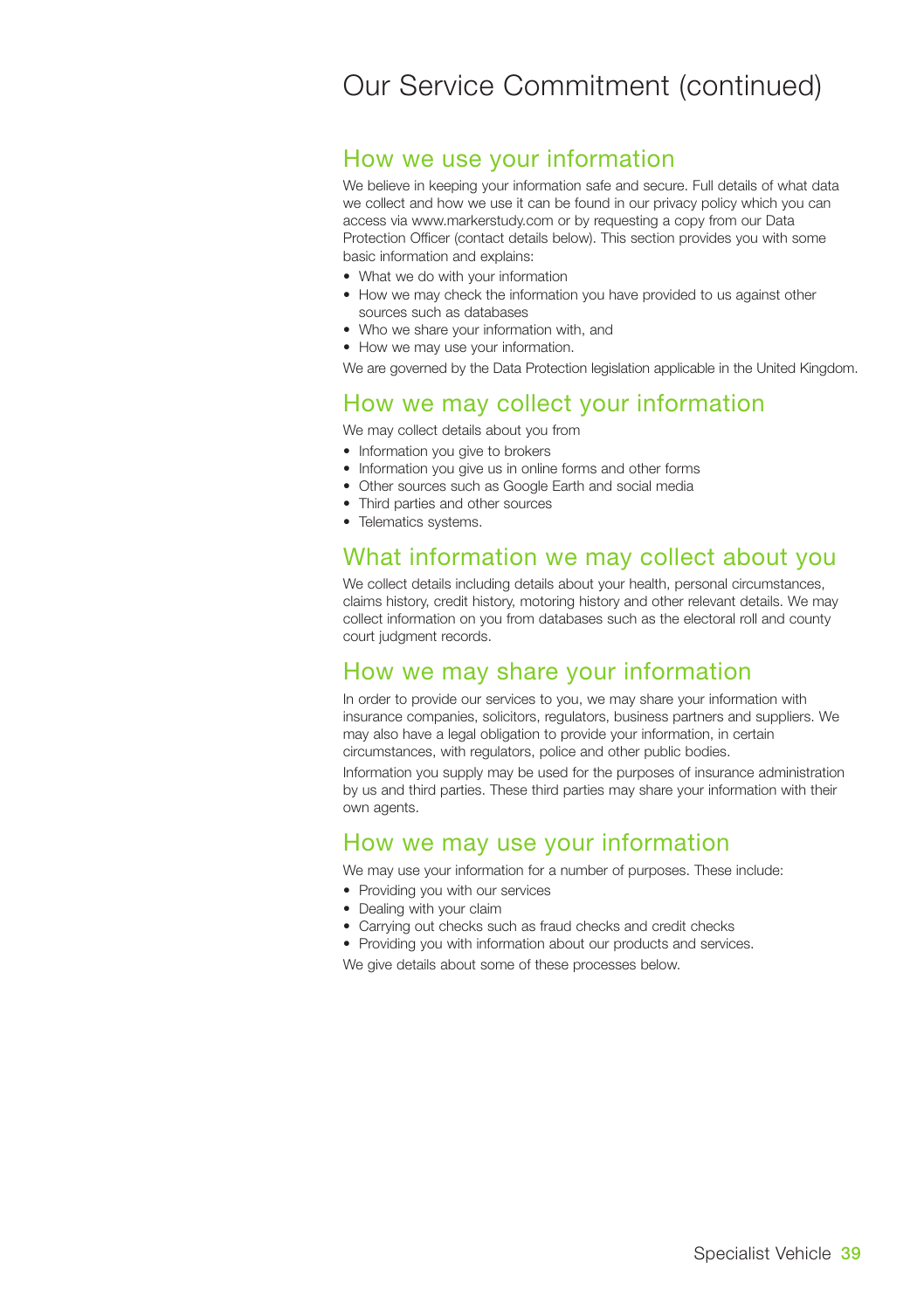## Our Service Commitment continued

### Driving Licence checks

We may also provide your (or any named third party) driving licence number (DLN) and other details to the DVLA to confirm licence status, entitlement and relevant restriction information and endorsement/conviction data.

Searches may be carried out prior to your policy commencing and at any point during your insurance policy including any mid-term adjustment and renewal stage. For details relating to information held about you by the DVLA please visit www.dvla.gov.uk.

The DVLA may also be used to search your (or any named third party's) no claims discount (NCD) details against a no claims discount database to obtain information in relation to your NCD entitlement.

We may pass details of your no claims discount to certain organisations to be recorded on a NCD database.

### Providing you with details on our Products and **Services**

Where you have given us your consent to do so, we will send you information about products and services of ours and other companies in our Group which may be of interest to you. We may contact you by telephone, letter or email (as you have indicated)

You have a right at any time to stop us from contacting you for marketing purposes or giving your information to other members of the Group.

If you no longer wish to be contacted for marketing purposes then please contact our Data Protection Officer (contact details below).

### Motor Insurance Database

Your policy details will be added to the Motor Insurance Database (MID), run by the Motor Insurers' Bureau (MIB). MID and the data stored on it, including your personal details, may be looked at and used by certain statutory and/or authorised bodies including the Police, the DVLA, the Insurance Fraud Bureau and other bodies permitted by law.

If you are involved in an accident (in the UK or abroad), insurers and/or the MIB may search the MID to obtain relevant information.

Persons pursuing a claim in respect of a road traffic accident (including citizens of other countries) may also obtain relevant information which is held on the MID.

It is vital that the MID holds your correct registration number. If it is incorrectly shown on the MID you are at risk of having your vehicle seized by the Police. You can check that your correct registration details are shown on the MID at www.askmid.com

### Fraud Prevention and Detection

We carry out fraud checks on our customers. We do this in order to prevent fraud and also to help us make decisions about the provision, pricing and administration of insurance.

When carrying out these checks, we will search against fraud detection databases. We may pass details about you to some of these databases.

Law enforcement agencies, financial service providers, fraud prevention agencies, police and other organisations may also access these databases.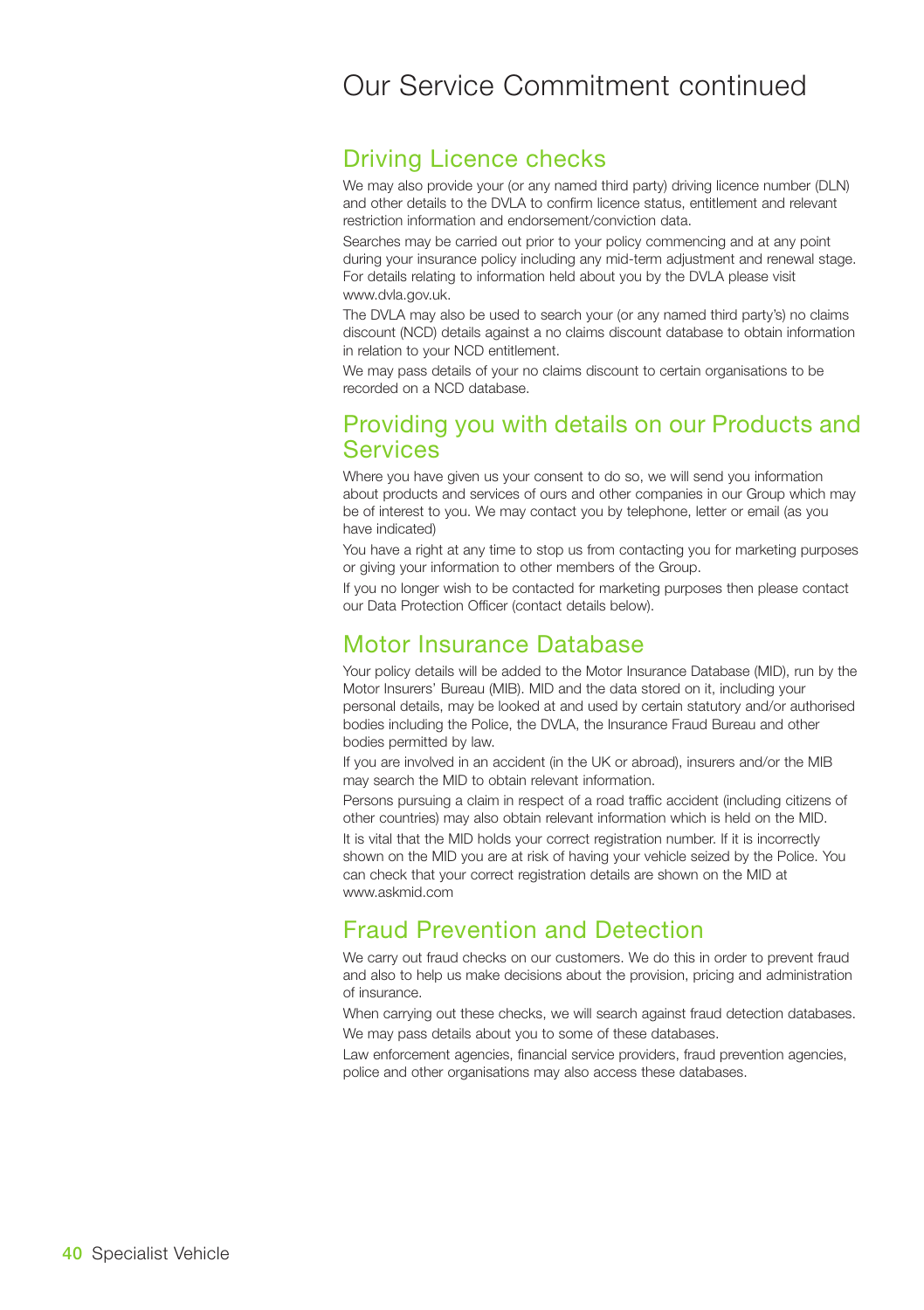## Our Service Commitment (continued)

### Claims History

We may process data relating to your claims history for the purposes of assessing any claim you may make.

The aim is to help us to check information provided and also to prevent fraudulent claims. When you tell us about an incident we will pass information relating to it to these databases. We may search these databases when you apply for insurance, in the event of any incident or claim, or at time of renewal.

### Credit Searches and Accounting

In assessing an application for insurance or policy renewal, we may search files made available to us by credit reference agencies. They keep a record of that search.

Credit reference agencies share information with other organisations, enabling applications for financial products to be assessed or to assist the tracing of debtors, or to prevent fraud.

### **Transfers**

Sometimes your information may be transferred outside the European Economic Area by us, by the organisations with whom we share your information or by the servants and agents of these organisations. If we do this we will ensure that anyone to whom we pass it provides an adequate level of protection.

### Your Rights as a Data Subject

Under Data Protection Laws you have certain rights; these include for example, a right to understand what data we hold on you and a right to ask us to amend that data if it is incorrect. If you would like to exercise any of your rights please contact our Data Protection Officer (contact details below).

### Data Protection Officer

If you have any questions about how we use your data, or to exercise any of your data rights please contact our Data Protection Officer at

**Data Protection Officer Markerstudy Insurance Services Limited 45 Westerham Road Bessels Green Sevenoaks Kent TN13 2QB**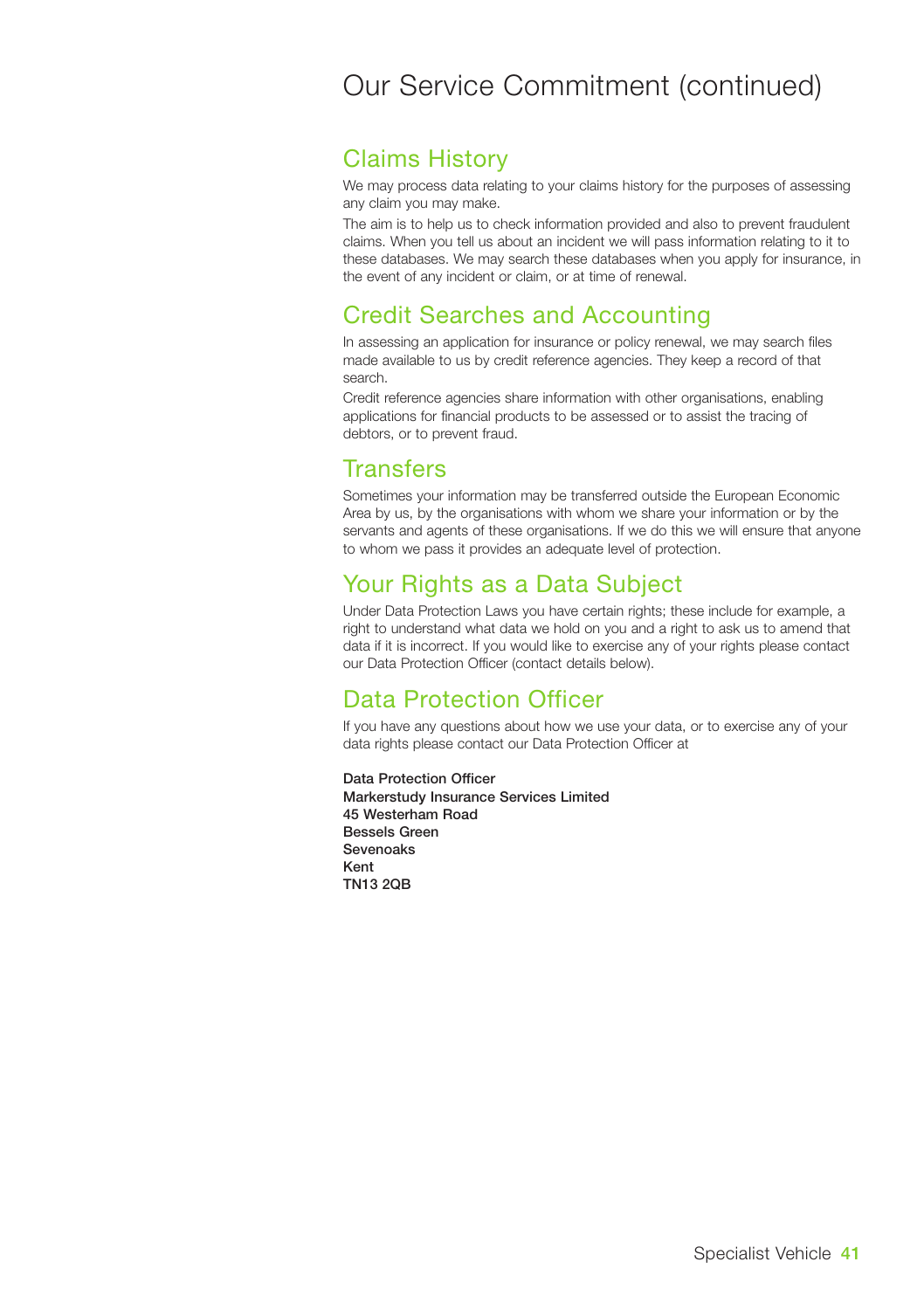## **Endorsements**

| Endorsement<br>Number | These are the full wordings of all endorsements, please refer to your schedule to see<br>which endorsements apply to your policy. Your schedule will show the details of vehicles,<br>values or drivers which apply to the relevant endorsement(s).                                                                                                                                                                                                                                                                                                                                                                                                                                                                                                                                                                                                                                                                                                                                                         |
|-----------------------|-------------------------------------------------------------------------------------------------------------------------------------------------------------------------------------------------------------------------------------------------------------------------------------------------------------------------------------------------------------------------------------------------------------------------------------------------------------------------------------------------------------------------------------------------------------------------------------------------------------------------------------------------------------------------------------------------------------------------------------------------------------------------------------------------------------------------------------------------------------------------------------------------------------------------------------------------------------------------------------------------------------|
| S <sub>05</sub>       | Accidental damage excess<br>We will not pay the amount shown in the schedule for the first part of any claim<br>you make under sections 5 or 7 of your policy booklet. This amount is in addition<br>to the excesses shown in section 9 of your policy booklet.                                                                                                                                                                                                                                                                                                                                                                                                                                                                                                                                                                                                                                                                                                                                             |
| S <sub>15</sub>       | Noting interest of registered owner<br>The insured vehicle is owned by the party named in the schedule.                                                                                                                                                                                                                                                                                                                                                                                                                                                                                                                                                                                                                                                                                                                                                                                                                                                                                                     |
| S <sub>18</sub>       | Vehicle adapted<br>This insurance is only effective if the insured car is suitably adapted to meet the<br>disability of the person named in the schedule.                                                                                                                                                                                                                                                                                                                                                                                                                                                                                                                                                                                                                                                                                                                                                                                                                                                   |
| S <sub>27</sub>       | Warranted security device fitted<br>It is a requirement of your policy that, from inception, your vehicle is fitted with an<br>approved alarm and immobilisation device or an approved immobilisation device<br>(please contact your intermediary for details of approved devices).<br>We will not provide cover under section 6 of your policy in respect of theft or<br>attempted theft of your vehicle shown above unless:<br>a) it has been fitted with an approved alarm and immobilisation device or an<br>approved immobilisation device. If the above were not fitted by the vehicle<br>manufacturer then a copy of the installation certificate has to be sent intact<br>to us when you submit your claim;<br>and<br>b) the device was activated and working efficiently at the time of loss;<br>and<br>c) all keys used to activate/deactivate the alarm and immobilisation device or<br>immobilisation device fitted to your vehicle have to be sent intact to us when<br>you submit your claim. |
| S30                   | Driving other cars benefits excluded<br>Section 2 of your policy booklet is cancelled.                                                                                                                                                                                                                                                                                                                                                                                                                                                                                                                                                                                                                                                                                                                                                                                                                                                                                                                      |
| S31                   | Personal accident benefits excluded<br>Section 10 of your policy booklet is cancelled.                                                                                                                                                                                                                                                                                                                                                                                                                                                                                                                                                                                                                                                                                                                                                                                                                                                                                                                      |
| S42                   | <b>Contingent Liability</b><br>Section 1 extends to cover employees of the insured using any private car not the<br>property of or provided by the insured in connection with the business of the<br>insured.                                                                                                                                                                                                                                                                                                                                                                                                                                                                                                                                                                                                                                                                                                                                                                                               |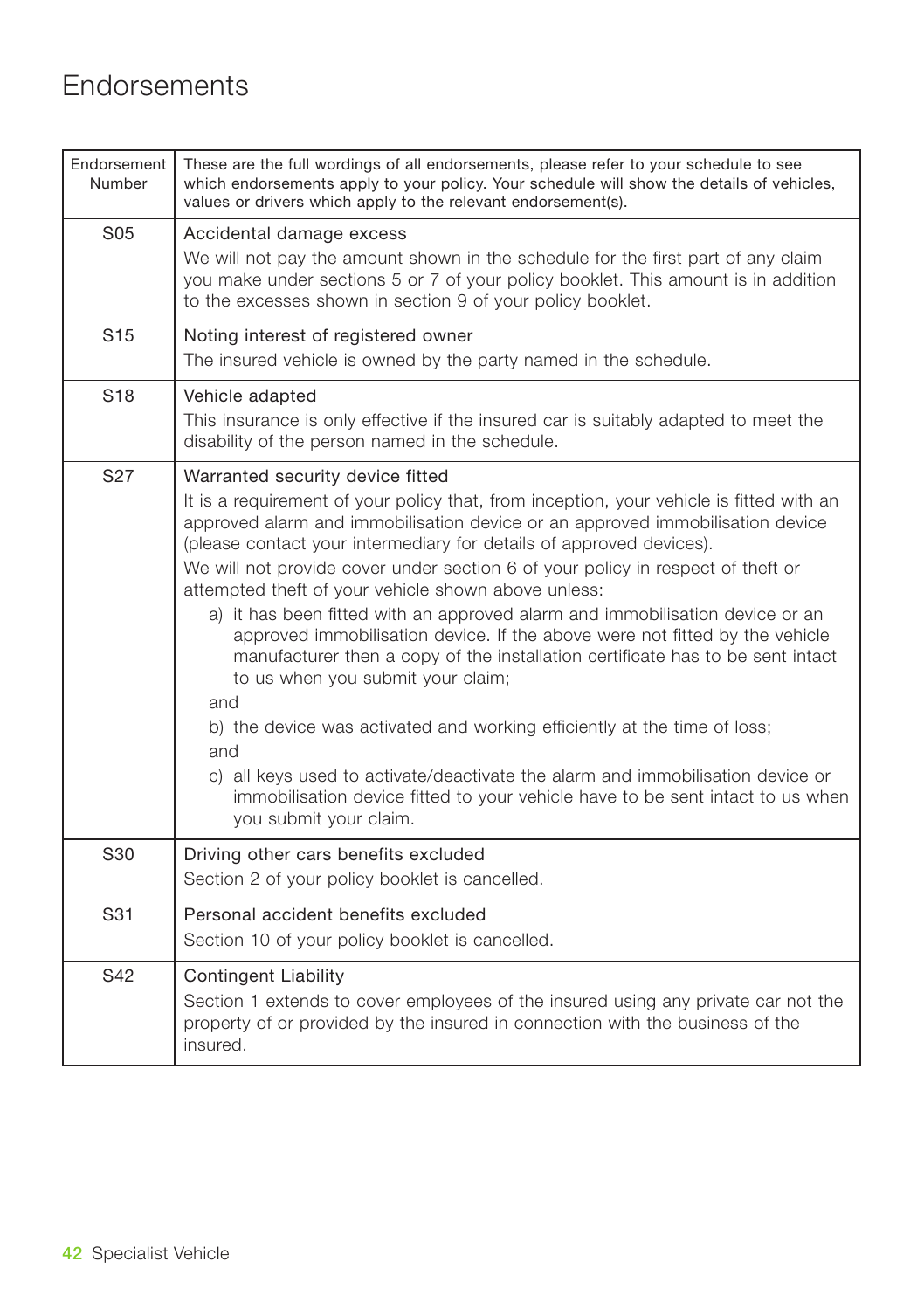| Endorsement<br>Number | These are the full wordings of all endorsements, please refer to your schedule to see<br>which endorsements apply to your policy. Your schedule will show the details of vehicles,<br>values or drivers which apply to the relevant endorsement(s).                                                                                                                                                                                                                                                                                                                |
|-----------------------|--------------------------------------------------------------------------------------------------------------------------------------------------------------------------------------------------------------------------------------------------------------------------------------------------------------------------------------------------------------------------------------------------------------------------------------------------------------------------------------------------------------------------------------------------------------------|
| S45                   | Corporate Manslaughter and Corporate Homicide Act 2007 - Unlimited Cover<br>The cover in relation to a prosecution under the Corporate Manslaughter and<br>Corporate Homicide Act 2007 provided under Section 3 (Legal costs) is extended<br>to provide unlimited costs in relation to any one claim of series of claims arising<br>from one cause.                                                                                                                                                                                                                |
| S46                   | Corporate Manslaughter and Corporate Homicide Act 2007 - £10m Cover<br>The cover in relation to a prosecution under the Corporate Manslaughter and<br>Corporate Homicide Act 2007 provided under Section 3 (Legal costs) is extended<br>to provide costs up to £10m in relation to any one claim of series of claims arising<br>from one cause.                                                                                                                                                                                                                    |
| S47                   | Corporate Manslaughter and Corporate Homicide Act 2007 - Cover Removed<br>The cover in relation to a prosecution under the Corporate Manslaughter and<br>Corporate Homicide Act 2007 provided under Section 3 (Legal costs) is removed<br>from your policy.                                                                                                                                                                                                                                                                                                        |
| S <sub>55</sub>       | Use in Eire<br>You are covered to use your car in Eire.                                                                                                                                                                                                                                                                                                                                                                                                                                                                                                            |
| S82                   | Theft excess<br>We will not pay the amount shown in the schedule for the first part of any claim<br>you make for loss or damage caused by theft or attempted theft. This amount is in<br>addition to the excesses shown in section 9 of your policy booklet.                                                                                                                                                                                                                                                                                                       |
| S99                   | Excluded sections of policy<br>The sections of the policy booklet numbered 2 and 15 are cancelled and do not<br>apply.                                                                                                                                                                                                                                                                                                                                                                                                                                             |
| S <sub>6</sub> C      | Imported vehicles<br>A) Under sections 5 and 6 of your insurance, the most we will pay will be:<br>• the amount shown on your purchase receipt for your car (including spare<br>parts and accessories) less depreciation since purchase, or<br>• the market value of the manufacturer's United Kingdom model with the<br>nearest equivalent specification (including spare parts and accessories)<br>whichever is the lower.<br>B) There is no cover for damage to catalytic converters resulting from your car<br>being filled with an incompatible type of fuel. |

Endorsements continued on the next page.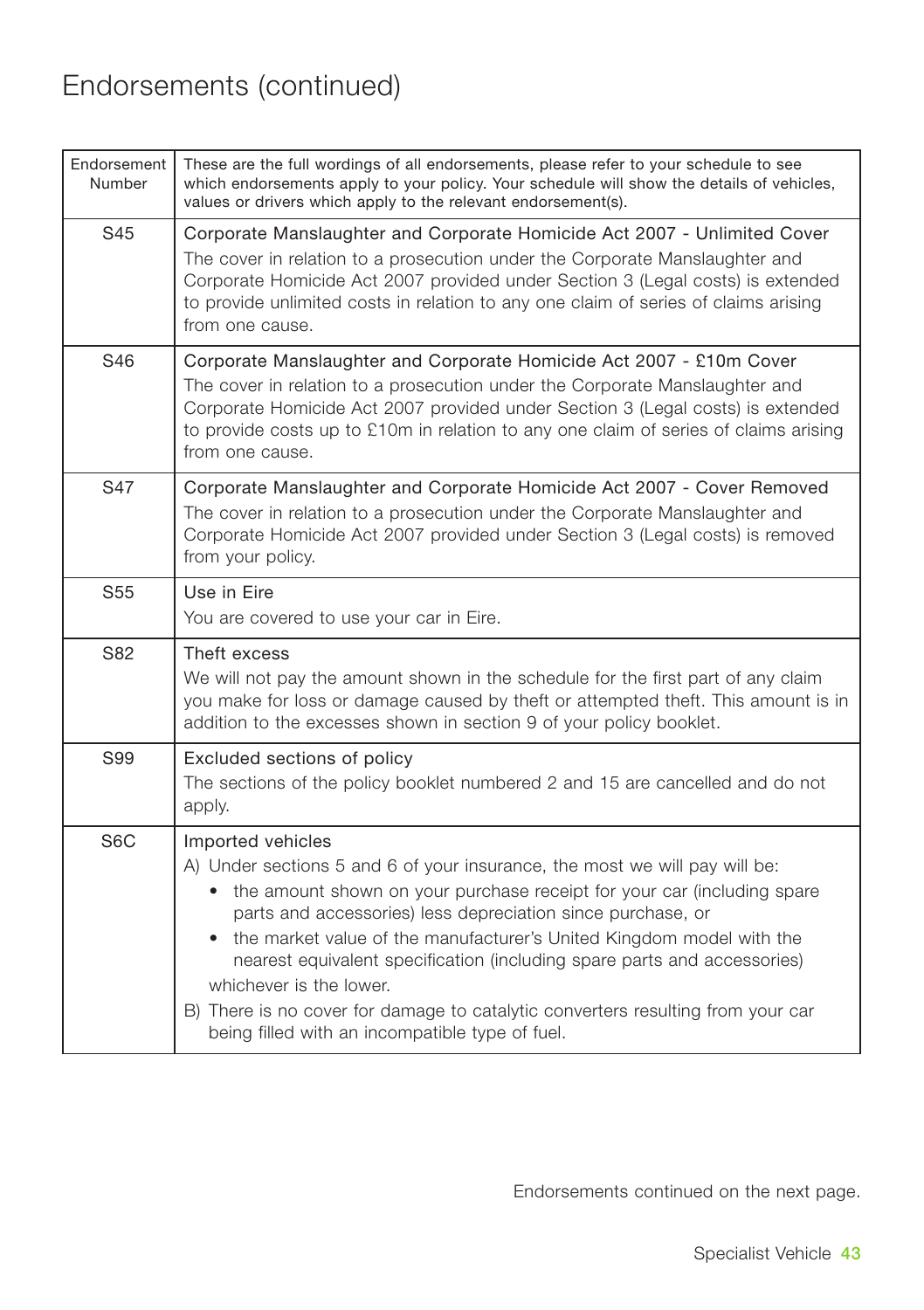| Endorsement<br>Number | These are the full wordings of all endorsements, please refer to your schedule to see<br>which endorsements apply to your policy. Your schedule will show the details of vehicles,<br>values or drivers which apply to the relevant endorsement(s).                                                                                                                                                                                                                                                                                                                                                               |
|-----------------------|-------------------------------------------------------------------------------------------------------------------------------------------------------------------------------------------------------------------------------------------------------------------------------------------------------------------------------------------------------------------------------------------------------------------------------------------------------------------------------------------------------------------------------------------------------------------------------------------------------------------|
| SA4                   | Accidental damage, fire and theft and windscreen excess<br>We will not be liable for the first amount shown in the schedule of any claim under<br>sections 5 and 6.                                                                                                                                                                                                                                                                                                                                                                                                                                               |
| SA6                   | Agreed value<br>Your vehicle is insured on an Agreed Value basis.                                                                                                                                                                                                                                                                                                                                                                                                                                                                                                                                                 |
| SA <sub>9</sub>       | Accidental damage, fire and theft excess in respect of named driver(s)<br>We will not be liable for the first amount shown in your schedule of any claim<br>under sections 5 and 6 of this insurance whilst your car is being driven by or is in<br>the charge of for the purpose of driving the person named in the schedule. This<br>excess overrides and will not be in addition to any other excess which may apply.                                                                                                                                                                                          |
| SB <sub>6</sub>       | Hill Climb/Sprint/Average Speed Road Rally - By Special Agreement<br>General Exception 11 of your policy is deleted and Section 5 is extended to<br>provide cover whilst your vehicle is being used in connection with an organised Hill<br>Climb event, Sprint or Average Speed Road Rally, provided the event is arranged<br>by or for a classic car club that you are a member of.<br>Whilst this extension is operative, the excess shown in your schedule is increased<br>by £1,000 for any claim under section $5 -$ Damage to your vehicle. This amount<br>will be in addition to any other policy excess. |
| SD <sub>3</sub>       | Drivers under 30 years of age excluded<br>We will not provide any cover if your vehicle is being driven by, or is in the charge<br>of, any person under 30.                                                                                                                                                                                                                                                                                                                                                                                                                                                       |
| SC <sub>5</sub>       | Salvage clause<br>The paragraphs entitled "Salvage" in sections 5 and 6 are cancelled.                                                                                                                                                                                                                                                                                                                                                                                                                                                                                                                            |
| SC <sub>9</sub>       | Hard top warranty<br>We shall not be liable under section 6 of the policy for any damage or loss caused<br>as a result of theft or attempted theft or malicious damage while the vehicle is not<br>fitted with its hard top roof.                                                                                                                                                                                                                                                                                                                                                                                 |
| SD <sub>1</sub>       | Vehicle laid up<br>All sections except 5, 6, 7 and 14 are cancelled. The cover under section 7 of<br>your policy booklet is restricted to loss or damage caused by fire, theft or<br>attempted theft.                                                                                                                                                                                                                                                                                                                                                                                                             |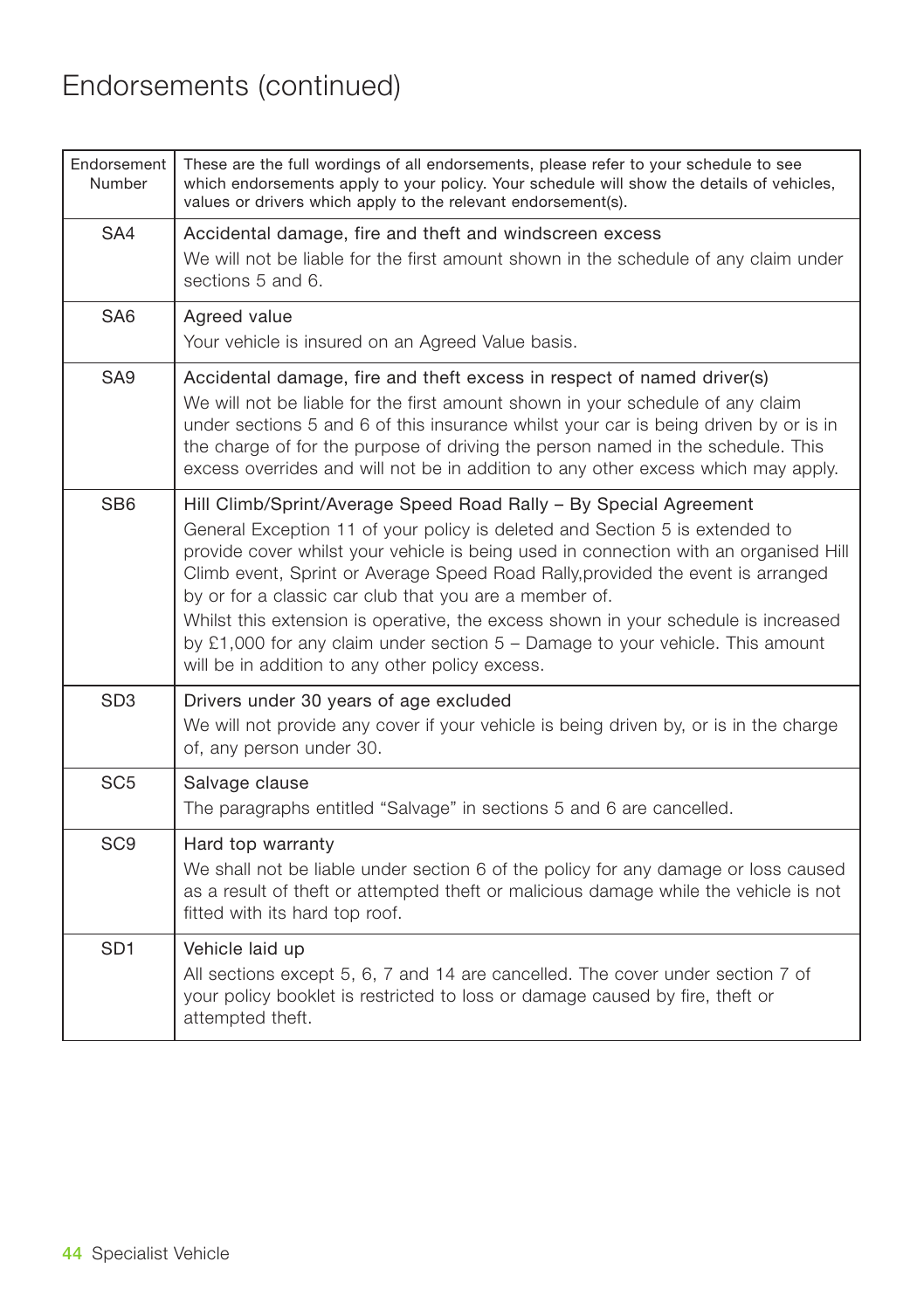| Endorsement<br>Number | These are the full wordings of all endorsements, please refer to your schedule to see<br>which endorsements apply to your policy. Your schedule will show the details of vehicles,<br>values or drivers which apply to the relevant endorsement(s).                                                                                                                                               |
|-----------------------|---------------------------------------------------------------------------------------------------------------------------------------------------------------------------------------------------------------------------------------------------------------------------------------------------------------------------------------------------------------------------------------------------|
| SD <sub>5</sub>       | Drivers under 25 years of age excluded<br>We will not provide any cover if your vehicle is being driven by, or is in the charge<br>of, any person under 25 years of age.                                                                                                                                                                                                                          |
| SD <sub>6</sub>       | Storage waiver<br>Provided the insured has paid the appropriate additional premium the paragraphs<br>entitled "Overnight storage" shown as sub-sections of sections 5 and 6 are<br>cancelled.                                                                                                                                                                                                     |
| SD <sub>7</sub>       | Shared mileage<br>The annual warranted maximum mileage shown in the schedules to this policy is<br>the maximum combined annual mileage permitted for all vehicles covered by this<br>policy.                                                                                                                                                                                                      |
| SD <sub>9</sub>       | Including classic motorcycle(s)<br>Sections 8, 10, 11 and 13 are cancelled in respect of any motorcycle covered<br>under the policy.                                                                                                                                                                                                                                                              |
| SE <sub>6</sub>       | <b>Protected No-Claim Bonus</b><br>Protected No-Claim Bonus as detailed in section 15 of the policy booklet applies.                                                                                                                                                                                                                                                                              |
| <b>SMA</b>            | Overnight storage waiver<br>The paragraphs entitled "Overnight storage" in sections 5 and 6 are cancelled.                                                                                                                                                                                                                                                                                        |
| <b>SME</b>            | <b>Excluding No-Claim Bonus</b><br>Section 15 of your policy booklet is cancelled and does not apply.                                                                                                                                                                                                                                                                                             |
| <b>SMH</b>            | Windscreen and windows cover amended £500 limit<br>Cover under section 8 of your policy booklet is limited to £500 for damage arising<br>from any one incident subject to the excesses stated in that section.                                                                                                                                                                                    |
| SMI                   | Mileage limited to 9000 per annum<br>Your policy cover is inoperative and of no effect if your vehicle is driven in excess<br>of 9000 miles in any one annual policy period. You must provide us and/or your<br>intermediary with a declaration of mileage at inception of your policy, at each<br>renewal, when any change of vehicle occurs (for both vehicles) or at the time of<br>any claim. |

Endorsements continued on the next page.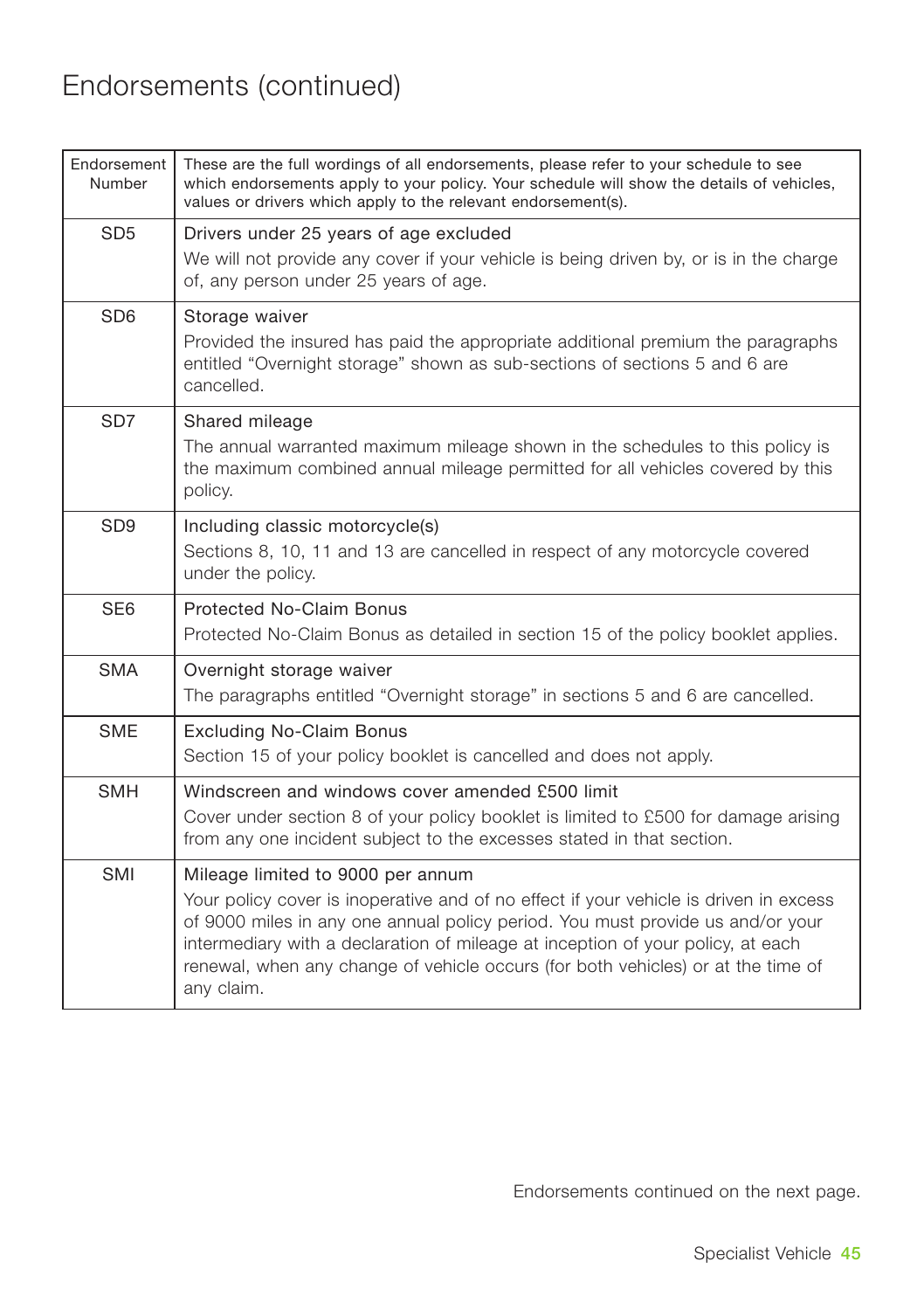| Endorsement<br>Number | These are the full wordings of all endorsements, please refer to your schedule to see<br>which endorsements apply to your policy. Your schedule will show the details of vehicles,<br>values or drivers which apply to the relevant endorsement(s).                                                                                                                                                                                                                                                                                                                                                                             |
|-----------------------|---------------------------------------------------------------------------------------------------------------------------------------------------------------------------------------------------------------------------------------------------------------------------------------------------------------------------------------------------------------------------------------------------------------------------------------------------------------------------------------------------------------------------------------------------------------------------------------------------------------------------------|
| <b>SMJ</b>            | Mileage limited to 11000 per annum<br>Your policy cover is inoperative and of no effect if your vehicle is driven in excess of<br>11000 miles in any one annual policy period. You must provide us and/or your<br>intermediary with a declaration of mileage at inception of your policy, at each<br>renewal, when any change of vehicle occurs (for both vehicles) or at the time of<br>any claim.                                                                                                                                                                                                                             |
| <b>SMK</b>            | Overnight Storage & Fire Alarm Warranty<br>Section 6 - "Overnight storage" is amended to read as follows:-<br>Between the hours 10pm and 6am while your vehicle(s) is (are) parked at or within<br>one kilometre (0.6 mile) of<br>• your home, or<br>any other address where your vehicle(s) is (are) normally garaged/stored if<br>this alternative address has been specifically agreed by us.<br>Cover under this section of your policy is inoperative and of no effect unless your<br>vehicle(s) is (are) stored in a locked private garage or building that has a fully<br>functional fire alarm installed and activated. |
| <b>SML</b>            | Non-standard Paintwork and/or Decals Excluded<br>Cover under sections 5 and 6 of your policy booklet is limited to the cost of<br>reinstating the vehicle's paintwork, where necessary, to the manufacturer's<br>standard specification. The parts or labour cost of applying any non-standard<br>artwork, decals or transfers to the insured vehicle is specifically excluded.                                                                                                                                                                                                                                                 |
| <b>SMM</b>            | Windscreen and windows cover amended £1,000 limit<br>Cover under section 8 of your policy booklet is limited to £1,000 for damage<br>arising from any one incident subject to the excesses stated in that section.                                                                                                                                                                                                                                                                                                                                                                                                              |
| <b>SMN</b>            | Annual European travel cover - By Special Agreement<br>The period of European Travel permitted by section 11 is extended to apply to the<br>full insurance year as stated in the current schedule to the policy provided the<br>appropriate additional premium has been paid.                                                                                                                                                                                                                                                                                                                                                   |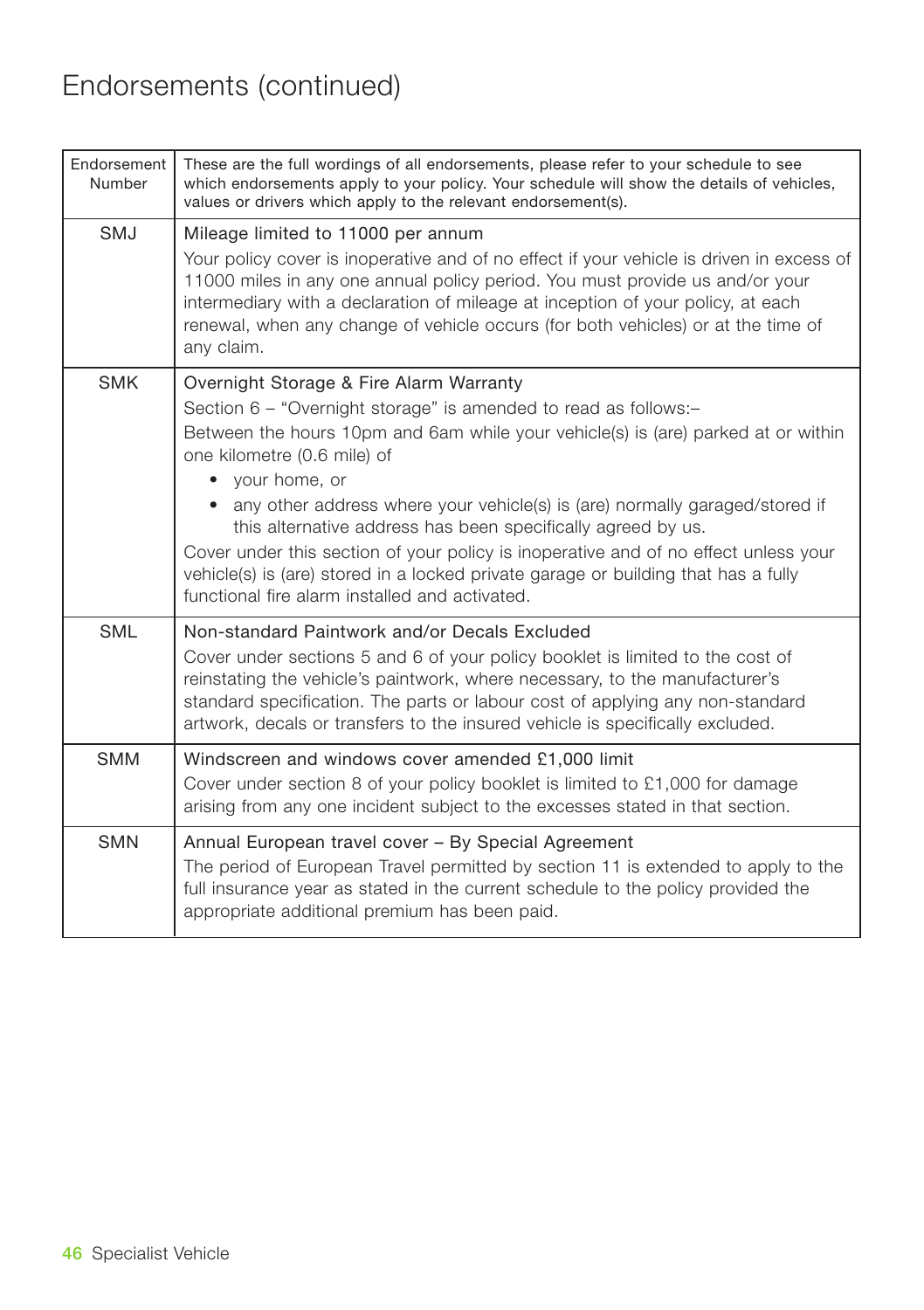| Endorsement<br>Number | These are the full wordings of all endorsements, please refer to your schedule to see<br>which endorsements apply to your policy. Your schedule will show the details of vehicles,<br>values or drivers which apply to the relevant endorsement(s).                                                                                                                                                  |
|-----------------------|------------------------------------------------------------------------------------------------------------------------------------------------------------------------------------------------------------------------------------------------------------------------------------------------------------------------------------------------------------------------------------------------------|
| <b>SMU</b>            | Motorhome Endorsement                                                                                                                                                                                                                                                                                                                                                                                |
|                       | The cover provided by your policy booklet is amended as follows:-                                                                                                                                                                                                                                                                                                                                    |
|                       | 1) If you have Comprehensive cover, the paragraphs entitled "Overnight"<br>Garaging" in sections 5 and 6 are cancelled.                                                                                                                                                                                                                                                                              |
|                       | 2) Section 2 (Driving other cars) is deleted and of no effect.                                                                                                                                                                                                                                                                                                                                       |
|                       | 3) Under section 1 (Liability to others) death of or bodily injury (except so far as<br>is necessary to meet the minimum legal requirements) to any person<br>entering or getting in to or alighting from your vehicle or to any person being<br>carried in or upon the vehicle is excluded other than when a properly<br>constructed seat securely fixed to the floor of the vehicle is being used. |
|                       | 4) If you have Comprehensive cover, under sections 5 and 6, loss of or<br>damage to the contents of the vehicle other than its permanent fixtures and<br>fittings is excluded.                                                                                                                                                                                                                       |
|                       | 5) Loss of or damage to the vehicle or of its contents or accessories caused by<br>Fire arising from the use of heating or cooking apparatus unless a<br>serviceable fire extinguisher is being carried in the insured vehicle.                                                                                                                                                                      |
|                       | 6) If you have Comprehensive cover, death or bodily injury as defined in section<br>10: Injury to You and/or Your Spouse, arising out of the use or directly caused<br>by any heating or cooking apparatus in the insured vehicle is excluded.                                                                                                                                                       |
|                       | 7) Any accident liability, loss or damage while the insured vehicle is let, on hire<br>or being used for reward is excluded.                                                                                                                                                                                                                                                                         |
|                       | 8) If you have Comprehensive cover, the paragraphs entitled "Salvage" in<br>sections 5 and 6 are deleted and of no effect.                                                                                                                                                                                                                                                                           |
|                       | 9) If your vehicle is less than one year old and you have been the first and only<br>registered owner, having bought and registered the vehicle in the U.K., we<br>will replace it with one of the same make, model and specification if it has<br>i) been stolen and not recovered;<br>ii) been totally destroyed; or                                                                               |
|                       | iii) suffered damage covered by the policy and the cost of repairing it will be<br>more than 60% of the last U.K. list price (including car tax and VAT).                                                                                                                                                                                                                                            |
|                       | We can only do this if a replacement vehicle is immediately available in the<br>U.K. and anyone else who has an interest in your vehicle (for example a hire<br>purchase company) agrees.                                                                                                                                                                                                            |
|                       | If a suitable replacement vehicle is not immediately available in the U.K., the<br>most we will pay is the market value of your vehicle before the accident or<br>loss (including its spare parts and accessories). We can only do this if<br>anyone else with an interest in your vehicle agrees.                                                                                                   |
|                       | Once we have made this payment or provided a replacement, we will be<br>entitled to take ownership of your vehicle.                                                                                                                                                                                                                                                                                  |
|                       | Subject otherwise to the terms, exclusions and conditions of this insurance.                                                                                                                                                                                                                                                                                                                         |

Endorsements continued on the next page.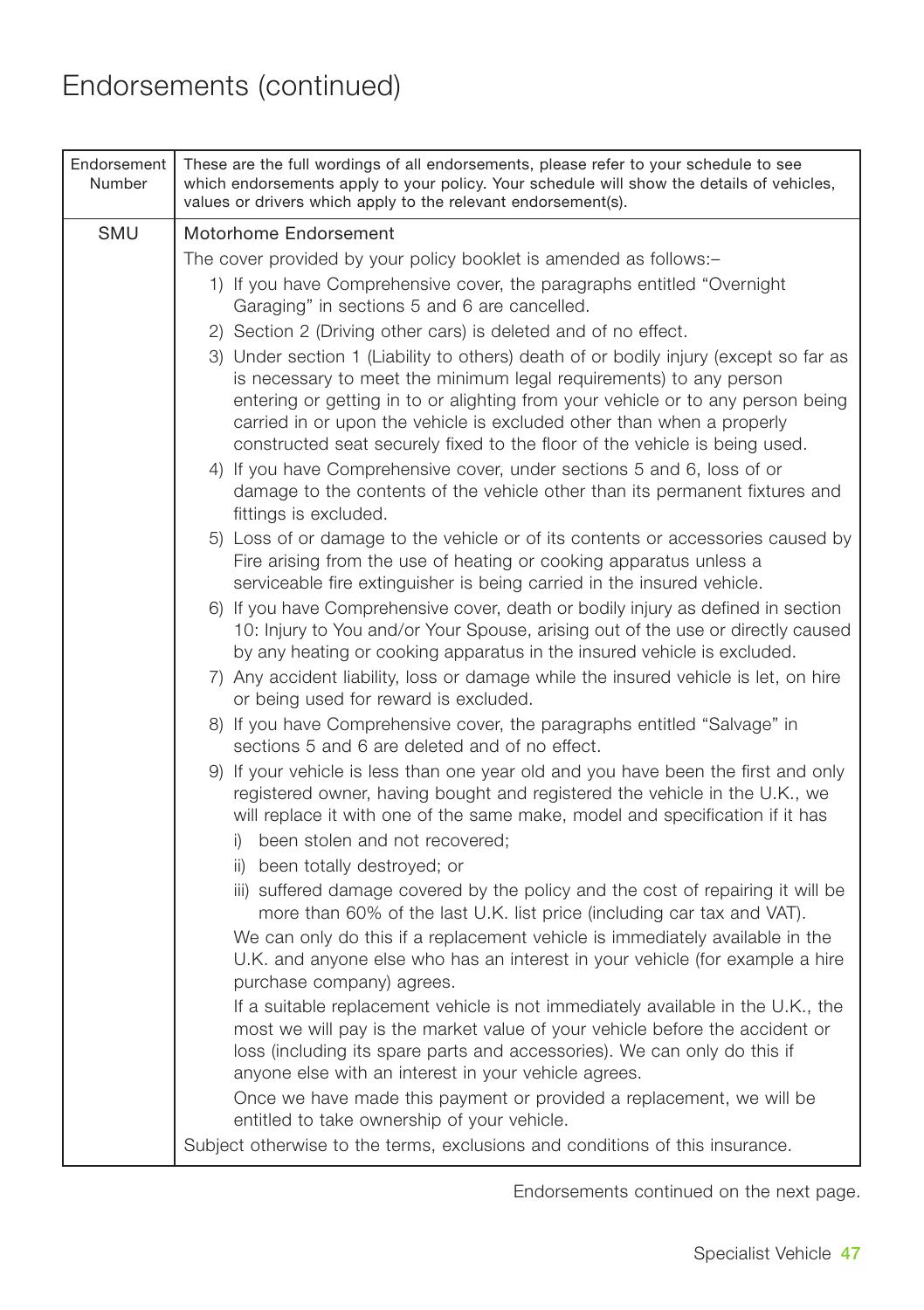| Endorsement<br>Number | These are the full wordings of all endorsements, please refer to your schedule to see<br>which endorsements apply to your policy. Your schedule will show the details of vehicles,<br>values or drivers which apply to the relevant endorsement(s).                                                                                                                                                                                                                                                                                                                                                                                                                                                                                                                                                                                                                                                                                                                                                                                                                                                                                                                                                                                                                                                                                                                                                                                                                                                                |
|-----------------------|--------------------------------------------------------------------------------------------------------------------------------------------------------------------------------------------------------------------------------------------------------------------------------------------------------------------------------------------------------------------------------------------------------------------------------------------------------------------------------------------------------------------------------------------------------------------------------------------------------------------------------------------------------------------------------------------------------------------------------------------------------------------------------------------------------------------------------------------------------------------------------------------------------------------------------------------------------------------------------------------------------------------------------------------------------------------------------------------------------------------------------------------------------------------------------------------------------------------------------------------------------------------------------------------------------------------------------------------------------------------------------------------------------------------------------------------------------------------------------------------------------------------|
| <b>SMX</b>            | Motorhome Endorsement - "Gold Extra Cover"<br>The cover provided by your policy booklet is amended as follows:-<br>1) The limits of cover detailed in section 10 (Personal accident benefits) are<br>amended to £5,000 for death, loss of any limb or for permanent blindness in<br>one or both eyes. The most we will pay anyone following one accident is<br>£5,000. All other terms and conditions of section 10 remain unchanged.<br>2) This policy is extended to cover equipment and personal belongings used<br>solely in connection with camping and/or caravanning provided that they are<br>inside the vehicle at the time of the loss. Excludes electrical or mechanical<br>articles and clothing not specifically designed for camping and/or<br>caravanning use. Cover is limited to £2,000 for each event and cover for any<br>one article is limited to £200.<br>3) This policy is extended to specifically cover awnings, gas bottles and<br>portable generators provided such items are inside or attached to the<br>vehicle at the time of the loss. Cover is limited to £2,000 for each event and<br>cover for any one article is limited to £1,000.<br>4) If you cannot use your vehicle because it has been stolen or damaged and<br>such loss or damage is covered by this policy, we will pay you £35 per day<br>for alternative emergency accommodation. Payment will be made for a<br>maximum of 14 days.<br>Subject otherwise to the terms, exclusions and conditions of this insurance. |
| <b>SMY</b>            | Cover whilst in custody of Motor Trader - By Special Agreement<br>Notwithstanding General Exception A1, cover under this policy is extended to<br>include damage to your vehicle whilst in the custody of a motor trader subject<br>otherwise to any excess which applies to this policy.                                                                                                                                                                                                                                                                                                                                                                                                                                                                                                                                                                                                                                                                                                                                                                                                                                                                                                                                                                                                                                                                                                                                                                                                                          |
| SN <sub>6</sub>       | Mileage limited to 3000 per annum<br>Your policy cover is inoperative and of no effect if your vehicle is driven in excess<br>of 3000 miles in any one annual policy period. You must provide us and/or your<br>intermediary with a declaration of mileage at inception of your policy, at each<br>renewal, when any change of vehicle occurs (for both vehicles) or at the time of<br>any claim.                                                                                                                                                                                                                                                                                                                                                                                                                                                                                                                                                                                                                                                                                                                                                                                                                                                                                                                                                                                                                                                                                                                  |
| SN <sub>7</sub>       | Mileage limited to 5000 per annum<br>Your policy cover is inoperative and of no effect if your vehicle is driven in excess<br>of 5000 miles in any one annual policy period. You must provide us and/or your<br>intermediary with a declaration of mileage at inception of your policy, at each<br>renewal, when any change of vehicle occurs (for both vehicles) or at the time of<br>any claim.                                                                                                                                                                                                                                                                                                                                                                                                                                                                                                                                                                                                                                                                                                                                                                                                                                                                                                                                                                                                                                                                                                                  |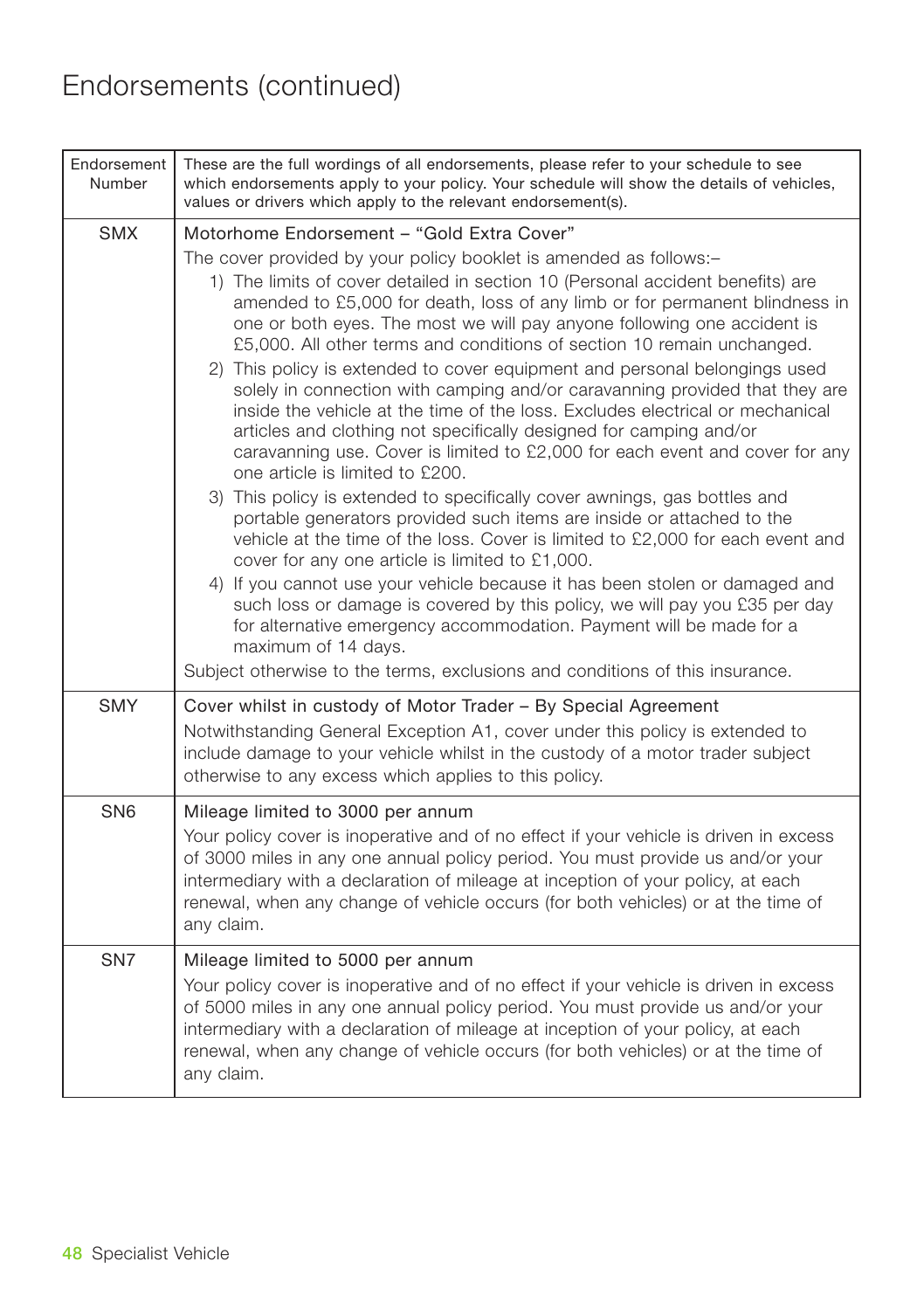| Endorsement<br>Number | These are the full wordings of all endorsements, please refer to your schedule to see<br>which endorsements apply to your policy. Your schedule will show the details of vehicles,<br>values or drivers which apply to the relevant endorsement(s).                                                                                                                                                                                                                                                                                                                                                                                                                                                                                                                                                                                                                                                                        |
|-----------------------|----------------------------------------------------------------------------------------------------------------------------------------------------------------------------------------------------------------------------------------------------------------------------------------------------------------------------------------------------------------------------------------------------------------------------------------------------------------------------------------------------------------------------------------------------------------------------------------------------------------------------------------------------------------------------------------------------------------------------------------------------------------------------------------------------------------------------------------------------------------------------------------------------------------------------|
| SP <sub>2</sub>       | Mileage limited to 7500 per annum<br>Your policy cover is inoperative and of no effect if your vehicle is driven in excess<br>of 7500 miles in any one annual policy period. You must provide us and/or your<br>intermediary with a declaration of mileage at inception of your policy, at each<br>renewal, when any change of vehicle occurs (for both vehicles) or at the time of<br>any claim.                                                                                                                                                                                                                                                                                                                                                                                                                                                                                                                          |
| SQ <sub>2</sub>       | Fire excess<br>We will not pay the amount shown in the schedule for the first part of any claim for<br>loss or damage caused by fire.                                                                                                                                                                                                                                                                                                                                                                                                                                                                                                                                                                                                                                                                                                                                                                                      |
| SS <sub>2</sub>       | Tracking/Satellite<br>It is a requirement of your policy that, from inception of your policy, your vehicle is<br>fitted with an approved tracking/satellite device (please contact your intermediary<br>for details of approved devices).<br>We will not provide cover under section 6 of your policy in respect of theft or<br>attempted theft of your vehicle shown above unless:<br>a) it has been fitted with an approved tracking/satellite device. If this was not<br>fitted by the vehicle manufacturer then a copy of the installation certificate<br>has to be sent intact to us when you submit your claim;<br>b) the device was activated and working efficiently at the time of loss;<br>c) all subscriptions are paid up to date;<br>and<br>d) the tracking/satellite company is notified by you or the last authorised person<br>in control of your vehicle, within four hours of the discovery of the loss. |
| <b>SVA</b>            | Section 12 Foreign Travel Amended (maximum 30 days)<br>Section 12 – Automatic Cover – of the policy wording is amended to provide the<br>cover shown in your schedule to a maximum of 30 days in any one insurance year.<br>All other terms, conditions and features of section 12 remain applicable.                                                                                                                                                                                                                                                                                                                                                                                                                                                                                                                                                                                                                      |
| <b>SVB</b>            | Section 12 Foreign Travel Amended (maximum 60 days)<br>Section 12 - Automatic Cover - of the policy wording is amended to provide the<br>cover shown in your schedule to a maximum of 60 days in any one insurance year.<br>All other terms, conditions and features of section 12 remain applicable.                                                                                                                                                                                                                                                                                                                                                                                                                                                                                                                                                                                                                      |
| <b>SVC</b>            | Section 12 Foreign Travel Amended (maximum 90 days)<br>Section 12 of your policy is fully operative.                                                                                                                                                                                                                                                                                                                                                                                                                                                                                                                                                                                                                                                                                                                                                                                                                       |
| <b>SVD</b>            | Section 12 Foreign Travel Amended (unlimited days)<br>Section 12 - Automatic Cover - of the policy wording is amended to provide the<br>cover shown in your schedule for the whole of any one insurance year. All other<br>terms, conditions and features of section 12 remain applicable.                                                                                                                                                                                                                                                                                                                                                                                                                                                                                                                                                                                                                                 |

Endorsements continued on the next page.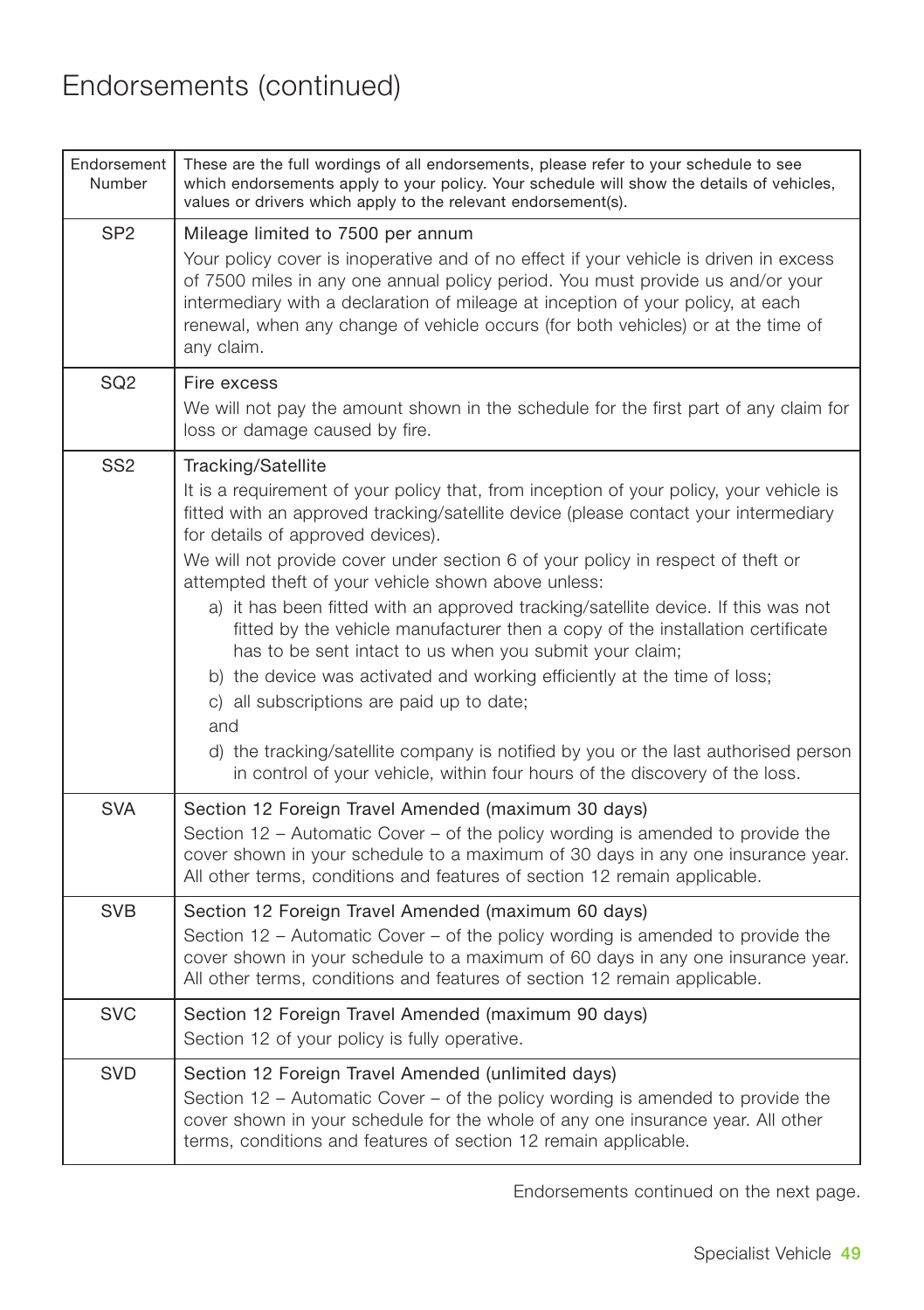| Endorsement<br>Number | These are the full wordings of all endorsements, please refer to your schedule to see<br>which endorsements apply to your policy. Your schedule will show the details of vehicles,<br>values or drivers which apply to the relevant endorsement(s).                                                                                                                                                                                                                                                                                                                                                                                                                                                                                                                                                                                                                                                                                                                                                                                                                                                                                                                                                                                                                                                                                                                                                                                                                                                                                                                                                                                                                       |
|-----------------------|---------------------------------------------------------------------------------------------------------------------------------------------------------------------------------------------------------------------------------------------------------------------------------------------------------------------------------------------------------------------------------------------------------------------------------------------------------------------------------------------------------------------------------------------------------------------------------------------------------------------------------------------------------------------------------------------------------------------------------------------------------------------------------------------------------------------------------------------------------------------------------------------------------------------------------------------------------------------------------------------------------------------------------------------------------------------------------------------------------------------------------------------------------------------------------------------------------------------------------------------------------------------------------------------------------------------------------------------------------------------------------------------------------------------------------------------------------------------------------------------------------------------------------------------------------------------------------------------------------------------------------------------------------------------------|
| <b>SVE</b>            | <b>Track Day Cover</b><br>Provided you have given us prior notification and you have our agreement, General<br>Exception 11 of your policy is deleted and section 5 of your policy booklet is<br>extended to provide cover whilst your vehicle is being driven on a race circuit<br>and/or any land prepared for such usage. There is no cover under sections 1, 2, 3,<br>4, 6, 7, 8, 10, 11, 12 of your policy booklet whilst this extension is operative. Such<br>extended cover under section 5 of your policy booklet is subject to the following<br>criteria being met:-<br>1) The event must be organised by either one of the following:-<br>a) A member of the Association of Track Day Organisers (A.T.D.O.)<br>b) A member of the Association of Racing Drivers' Schools (A.R.D.S.)<br>c) A member of the Federation of Auto-Moto Event Organisers (F.A.E.O.)<br><b>OR</b><br>2) The event must be organised by or on behalf of your classic car owners club<br>that is itself relevant to the vehicle you are insuring with us.<br>3) The event is non-competitive.<br>Furthermore, if the event is organised by a member of the Association of Track<br>Day Organisers (A.T.D.O.), the Association of Racing Drivers' Schools (A.R.D.S.) or<br>the Federation of Auto-Moto Event Organisers (F.A.E.O.) we will not be responsible<br>for the first £2,000 of damage to your vehicle. This amount will be in addition to<br>any other policy excess.<br>If the event is organised by your classic car owners club we will not be responsible<br>for the first £1,000 of damage to your vehicle. This amount will be in addition to<br>any other policy excess. |
| <b>SVF</b>            | Track Day Cover - By Special Agreement<br>General Exception 11 of your policy is deleted for Section 5 only. Section 5 is<br>extended to provide cover whilst your vehicle is being used or for the purpose of<br>being used on a race circuit and/or any land prepared for such usage provided:-<br>1) The event is organised by or on behalf of your classic car club<br>2) The event is non-competitive<br>There is no cover under sections 1, 2, 3, 4, 6, 7, 8, 10, 11, 12 whilst this<br>extension is operative.<br>Whilst this extension is operative, we will not be responsible for the first £1,000 of<br>damage to your vehicle. This amount will be in addition to any other policy excess.                                                                                                                                                                                                                                                                                                                                                                                                                                                                                                                                                                                                                                                                                                                                                                                                                                                                                                                                                                    |
| <b>SVK</b>            | Nitrous Oxide Kit fitted<br>Sections 5 & 6 of your policy are inoperative and of no effect whilst a nitrous oxide<br>kit, fitted to enhance vehicle performance is operational.                                                                                                                                                                                                                                                                                                                                                                                                                                                                                                                                                                                                                                                                                                                                                                                                                                                                                                                                                                                                                                                                                                                                                                                                                                                                                                                                                                                                                                                                                           |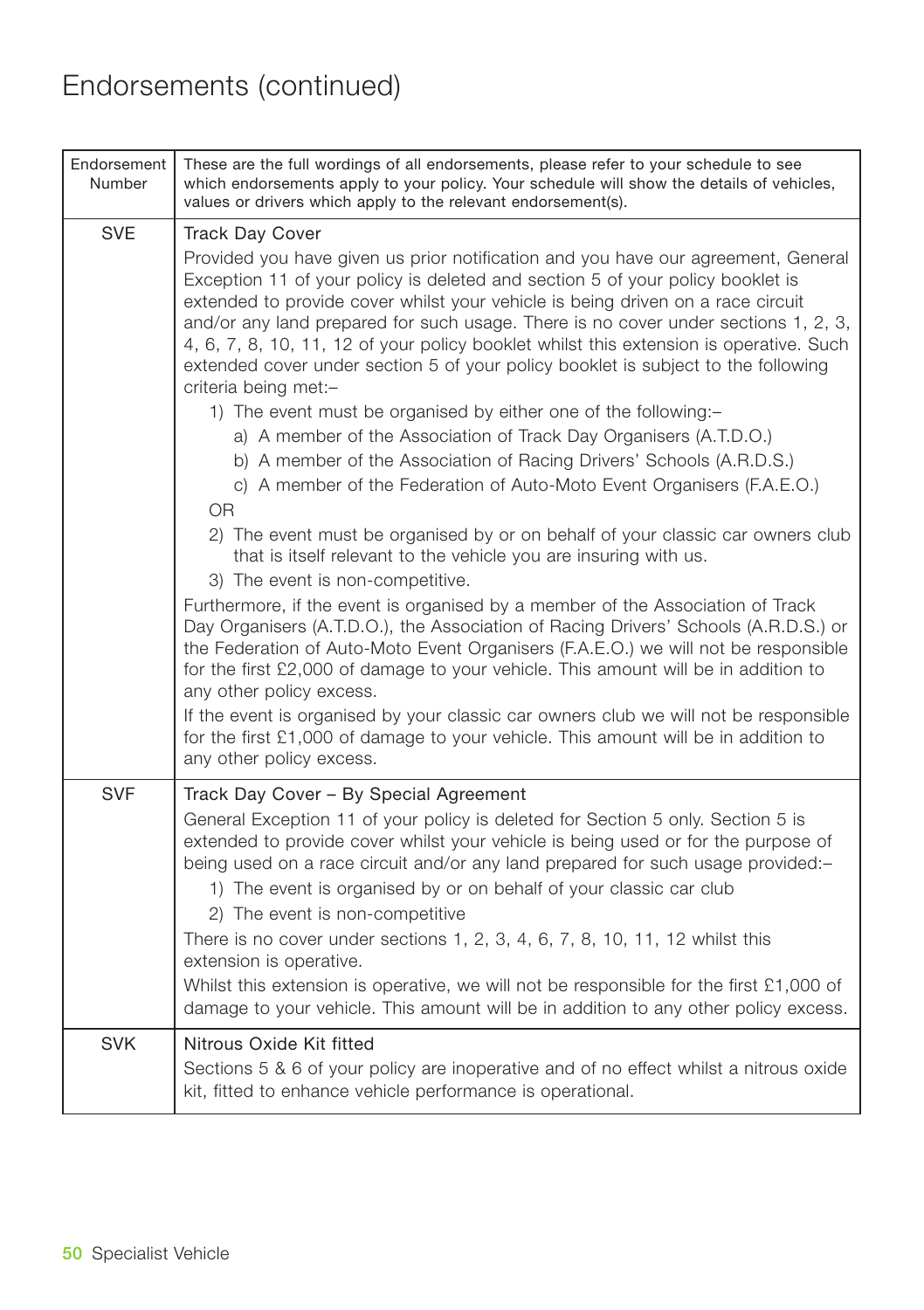| Endorsement<br>Number | These are the full wordings of all endorsements, please refer to your schedule to see<br>which endorsements apply to your policy. Your schedule will show the details of vehicles,<br>values or drivers which apply to the relevant endorsement(s).                                                                                                                                                                                                                                                                                                                                                                                                                                                          |
|-----------------------|--------------------------------------------------------------------------------------------------------------------------------------------------------------------------------------------------------------------------------------------------------------------------------------------------------------------------------------------------------------------------------------------------------------------------------------------------------------------------------------------------------------------------------------------------------------------------------------------------------------------------------------------------------------------------------------------------------------|
| <b>SVM</b>            | Agreed value documentation<br>If Agreed Value (SA6) endorsement applies to your policy, it is a condition of your<br>policy that you must supply documentation and photographs in support of your<br>valuation (that are acceptable to your intermediary) within 28 days of inception,<br>renewal date or when a change of vehicle occurs (as applicable). Otherwise cover<br>will revert to a Market value basis.                                                                                                                                                                                                                                                                                           |
| <b>SVN</b>            | Track Day Cover - By Special Agreement<br>General Exception 11 of your policy is deleted and Section 5 is extended to<br>provide cover whilst your vehicle is being used or for the purpose of being used on<br>a race circuit and/or on any land prepared for such use, provided:-<br>The event is organised by or on behalf of your classic car club.<br>The event is non-competitive.<br>There is no cover under Sections 1, 2, 3, 4, 6, 7, 8, 10 and 11 of your policy<br>booklet whilst this extension is operative.<br>Whilst this extension is operative, we will not be responsible for the first $£1,000$ of<br>damage to your vehicle. This amount will be in addition to any other policy excess. |
| SVI                   | Overnight Storage & Burglar Alarm Warranty<br>Section 6 – "Overnight storage" is amended to read as follows:-<br>Between the hours 10.00pm and 6.00am while your vehicle(s) is (are) parked at or<br>within one kilometre (0.6 mile) of<br>• your home or,<br>• any other address where your vehicle(s) is (are) normally garaged/stored if<br>this alternative address has been specifically agreed by us.<br>Cover under this section of your policy is inoperative and of no effect unless your<br>vehicle(s) is (are) stored in a locked private garage or building that has a fully<br>functional burglar alarm installed and activated.                                                                |
| SV <sub>0</sub>       | <b>Vehicle Modified</b><br>If you have disclosed a change to the cubic capacity of your vehicle's engine, be<br>aware the engine size shown on your schedule may differ.                                                                                                                                                                                                                                                                                                                                                                                                                                                                                                                                     |
| SW <sub>2</sub>       | Glass Excess (£50)<br>The excess applicable to claims made under section 8 of your policy booklet<br>where you ask Glassline to arrange to replace the glass is £50.                                                                                                                                                                                                                                                                                                                                                                                                                                                                                                                                         |
| SW <sub>3</sub>       | Glass Excess (£70)<br>The excess applicable to claims made under section 8 of your policy booklet<br>where you ask Glassline to arrange to replace the glass is £70.                                                                                                                                                                                                                                                                                                                                                                                                                                                                                                                                         |
| SZ <sub>6</sub>       | Mileage limited to 1500 per annum<br>Your policy cover is inoperative and of no effect if your vehicle is driven in excess<br>of 1500 miles in any one annual policy period. You must provide us and/or your<br>intermediary with a declaration of mileage at inception of your policy, at each<br>renewal, when any change of vehicle occurs (for both vehicles) or at the time of<br>any claim.                                                                                                                                                                                                                                                                                                            |